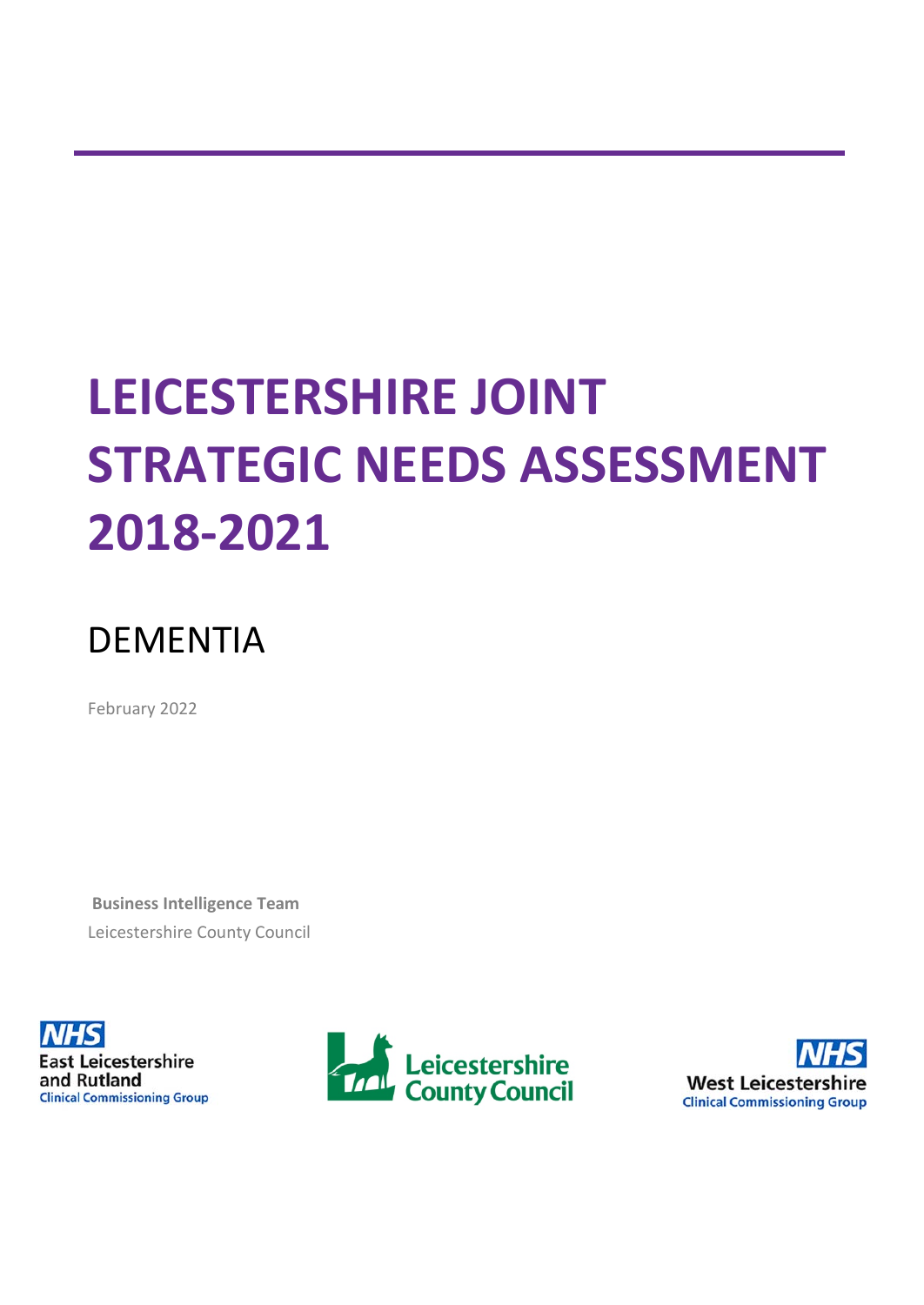#### **Public Health Intelligence**

Business Intelligence Team Strategy and Business Intelligence Chief Executive's Department Leicestershire County Council County Hall, Glenfield Leicester LE3 8RA

Tel 0116 305 4266 Email [phi@leics.gov.uk](mailto:phi@leics.gov.uk)

Produced by the Business Intelligence Team at Leicestershire County Council.

Whilst every effort has been made to ensure the accuracy of the information contained within this report, Leicestershire County Council cannot be held responsible for any errors or omission relating to the data contained within the report.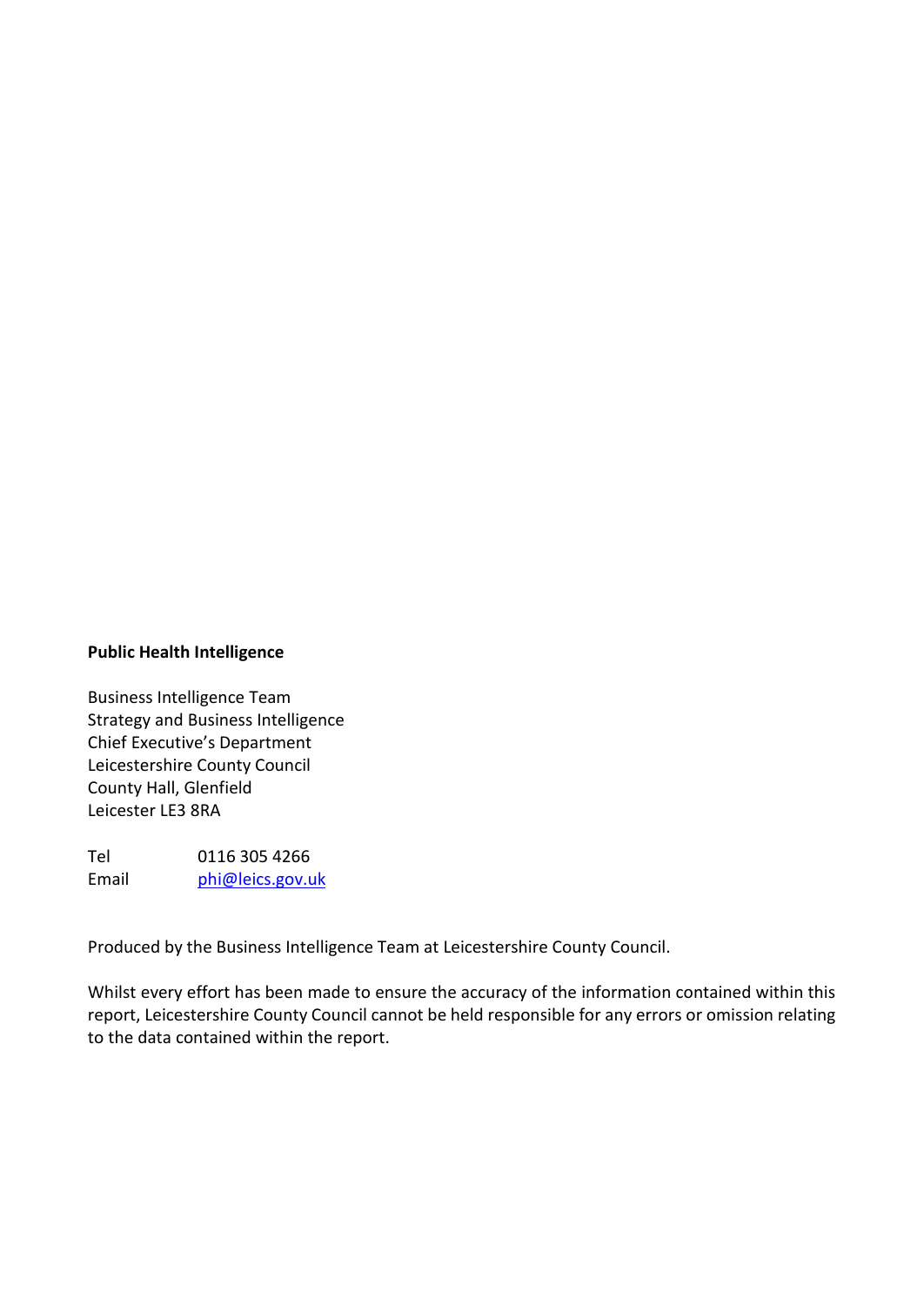#### **FOREWORD**

The purpose of the Joint Strategic Needs Assessment (JSNA) is:

- To improve the health and wellbeing of the local community and reduce inequalities for all ages.
- To determine what actions the local authority, the local National Health Service (NHS) and other partners need to take to meet health and social care needs, and to address the wider determinants that impact on health and wellbeing.
- To provide a source of relevant reference to the Local Authority, Clinical Commissioning Groups (CCGs) and NHS England for the commissioning of any future services.

The Local Authority and CCGs have equal and joint statutory responsibility to prepare a JSNA for Leicestershire, through the Health and Wellbeing Board. The Health and Social Care Act 2012 amended the Local Government and Public Involvement in Health Act 2007 to introduce duties and powers for Health and Wellbeing Boards in relation to JSNAs. The JSNA offers an opportunity for the Local Authority, CCGs and NHS England's plans for commissioning services to be informed by up to date information on the population that use their services. Where commissioning plans are not in line with the JSNA, the Local Authority, CCGs and NHS England must be able to explain why.

The Health and Wellbeing Board has agreed that the JSNA will be published in subject-specific chapters throughout a three-year time period. Chapters will be developed in line with CCG and local authority commissioning cycles. As many of the relationships required for the JSNA in Leicestershire are wide ranging, involving representation from NHS England, CCGs, Leicestershire Partnership Trust, University Hospitals of Leicester, District Councils and the voluntary sector, a Reference Group has been established. This Reference Group supports the JSNA work across the Health and Wellbeing Board. To examine the detail of the chapters, Task and Finish groups have been established to bring together local professionals, where they can share their expert knowledge on the work area being examined.

The outputs of the JSNA will include:

- 1. Subject-specific chapters providing an assessment of current and future health and social care needs
- 2. An online infographic summary of each chapter available on the internet

3. An online data dashboard that is updated on a quarterly basis to allow users to self-serve high level data requests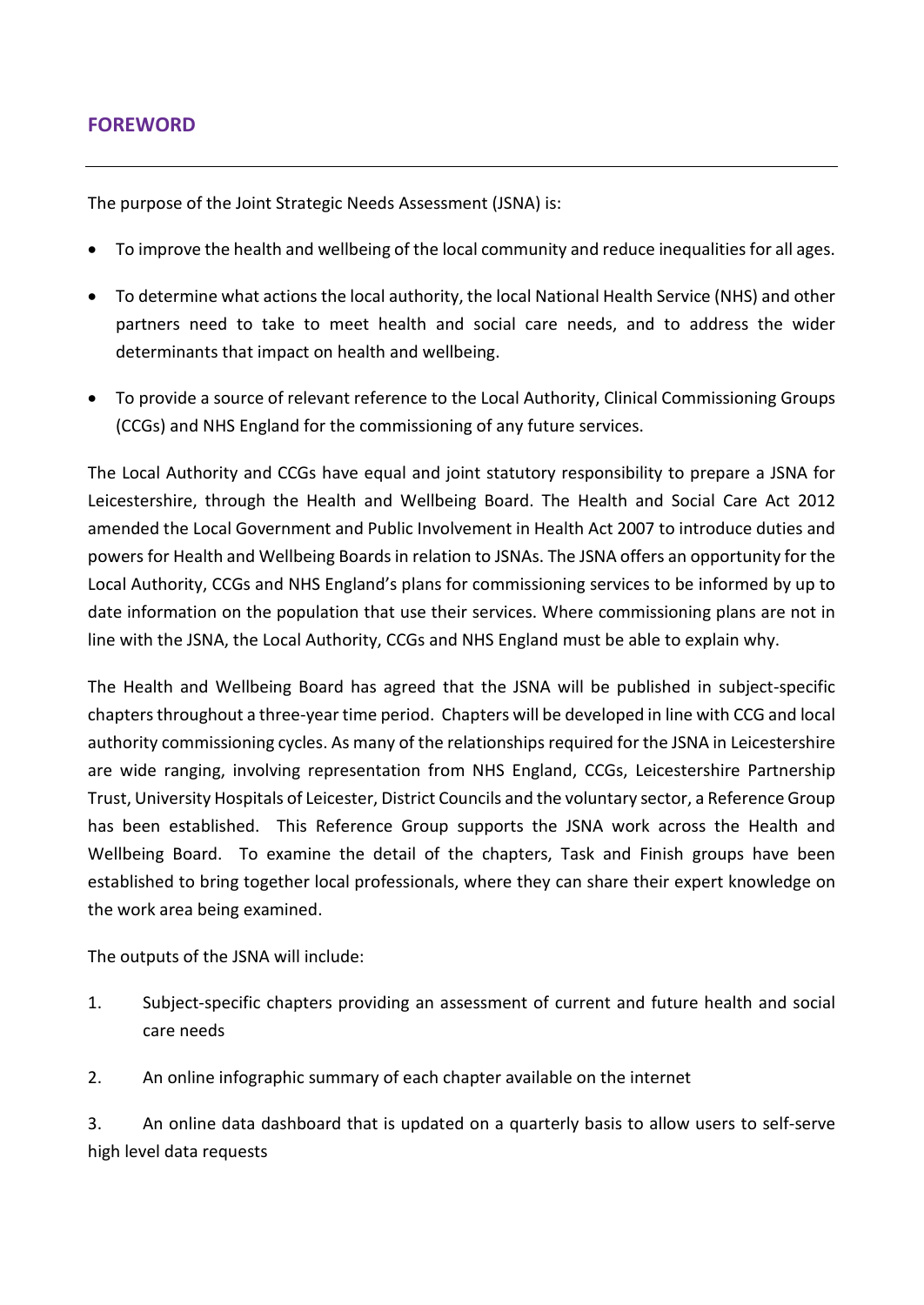Please note, the majority of indicators presented in this needs assessment are from national sources so are subject to a time lag due to the time required for data collection, data analysis and publication. Where possible, comparisons have been made to national averages and local context has been included. The term significance is used throughout the report and refers to statistical significance. This examines if the result presented is different to the national result, due to something other than chance. Most often, this is calculated using 95% confidence intervals.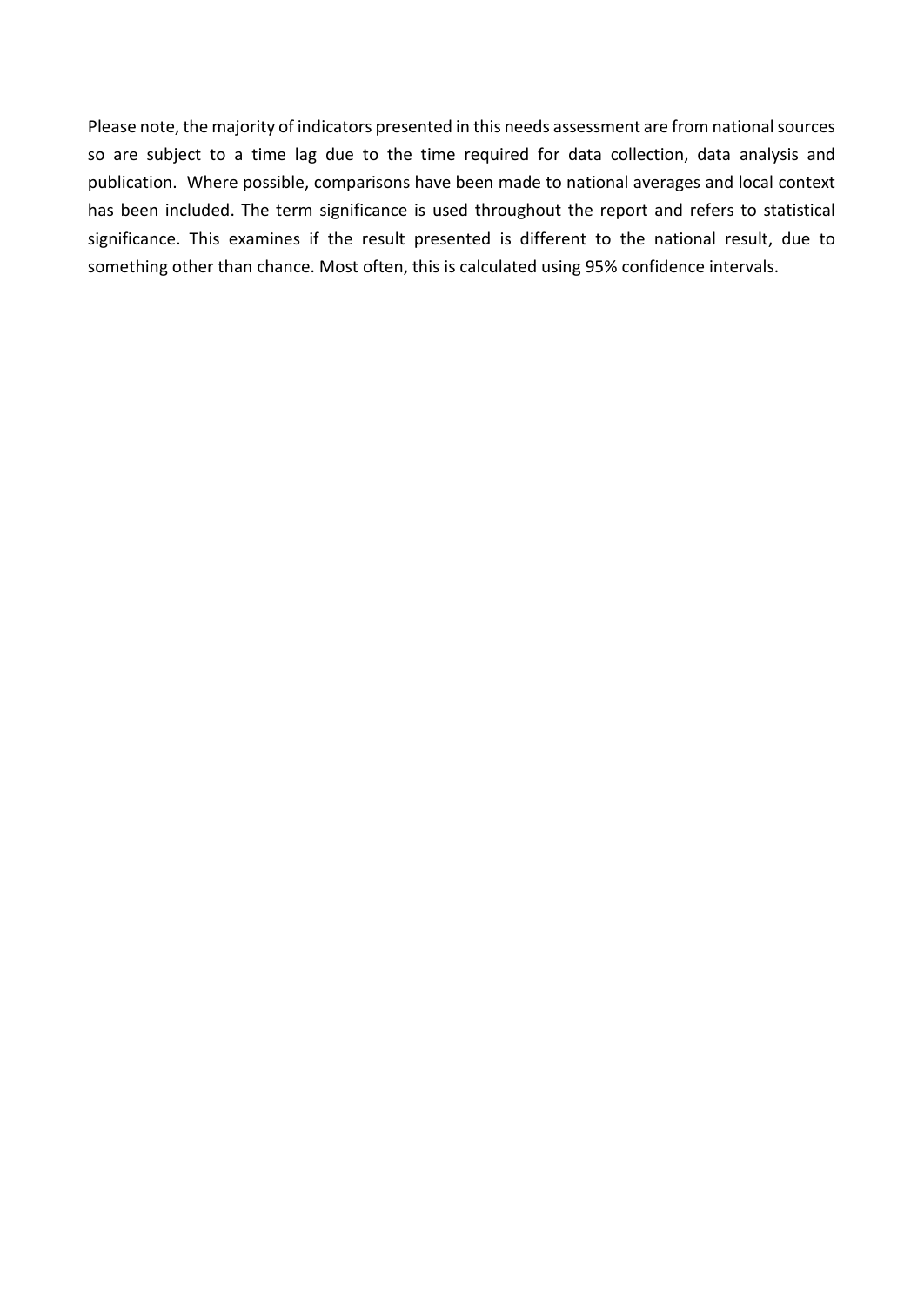#### **EXECUTIVE SUMMARY**

This JSNA chapter considers the data, current services and policy and best practice in relation to dementia in Leicestershire.

Unmet needs and 'gaps' are identified, and recommendations developed, in line with the categories of: Prevention, diagnosis, supporting, living well, and dying well.

<span id="page-4-0"></span>Dementia is a growing challenge. As the population ages and people live longer, it has become one of the most important health and care issues facing the world. In the whole of the UK, the number of people with dementia is estimated at 850,000.<sup>[1](#page-68-0)</sup>

The QOF prevalence of dementia (all ages) in Leicestershire is 0.8% (2020/21). This recorded prevalence provides an indication of the concentration of people within the local population who have been diagnosed and are now living with the condition.

It is estimated that, in Leicestershire, the population over 65 will increase by 43.2% between 2020 and 2040. Projected estimates indicate that the population over 65, with dementia, is set to increase by 64.5% over the same time period.

#### **Dementia – Unmet Needs/Gaps**

The following unmet needs/gaps were identified:

**Prevention** – There is increasing awareness of the role of prevention in addressing dementia, particularly vascular dementia. More could be done to raise awareness of the links between lifestyle behaviours and dementia.

**Diagnosis** – Research suggests that timely diagnosis of dementia is important to enable the initiation of appropriate treatment. Government aspirations to ensure that there is a 6 week average wait between referral from GP to initial assessment and starting treatment, have not been met in Leicestershire. In addition, the estimated dementia diagnosis rate in 2021 (up to March), in the 65 plus population, was 61.2%, significantly lower than the benchmarking NHSE goal of 67%. Where care plans were in place, for the last three time periods, significantly fewer dementia patients and their carers had received a review in the last 12 months when compared to the national average.

**Supporting** – The guidance reinforces the importance of having support services in place for individuals suffering from dementia and their carers. Whilst there are a number of support services in place, there was variation in service availability across County, this included Admiral nursing services which provide support to carers and family members, as well as those directly affected.

**Living Well** – Gaps identified included: Accommodation for those with complex needs, and quality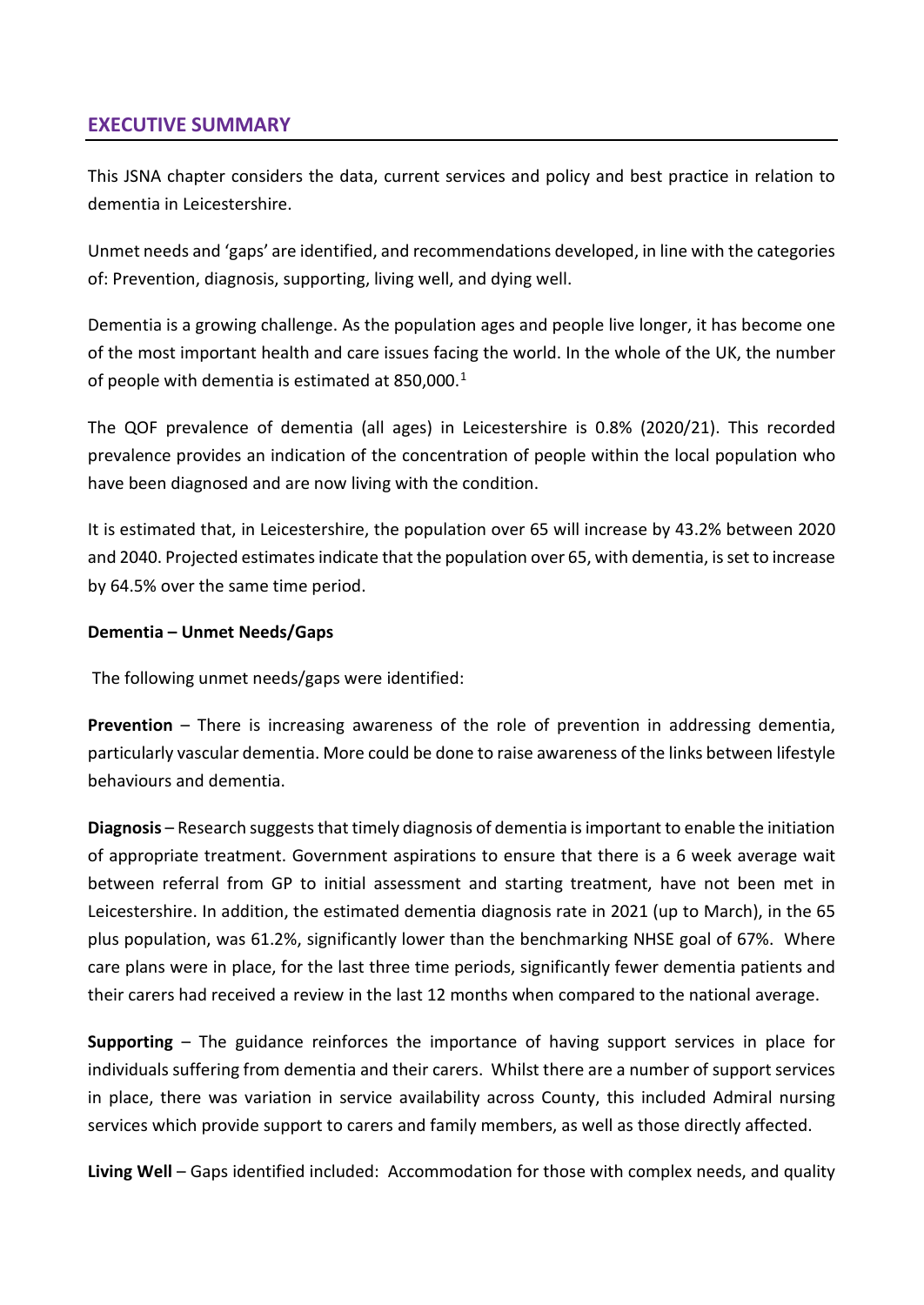of nursing and residential care which has declined to below the national average. The impact of COVID-19 was also highlighted, particularly the effect of lack of social contact and connectivity on those suffering with dementia, and the need to mitigate this and learn lessons.

**Dying Well** – Having early conversations with those affected by dementia, about future planning, including dying well, was perceived to be a 'gap.' This also flagged up a related need for workforce training including staff in adult social care, primary and secondary care services.

**Other** – There was recognition of the importance of raising awareness of the level of need where the rate of dementia is higher, such as those with Down's syndrome. Also gaps in strategic leadership, awareness and knowledge in specific groups affected by dementia including: People with learning difficulties, younger people, Veterans, those in prison and BME communities.

Based on above identified unmet needs/gaps, a set of recommendations have been developed in relation to Dementia with the aim of preventing this condition, where possible, and improving help, support, and quality of life for people affected by Dementia in Leicestershire.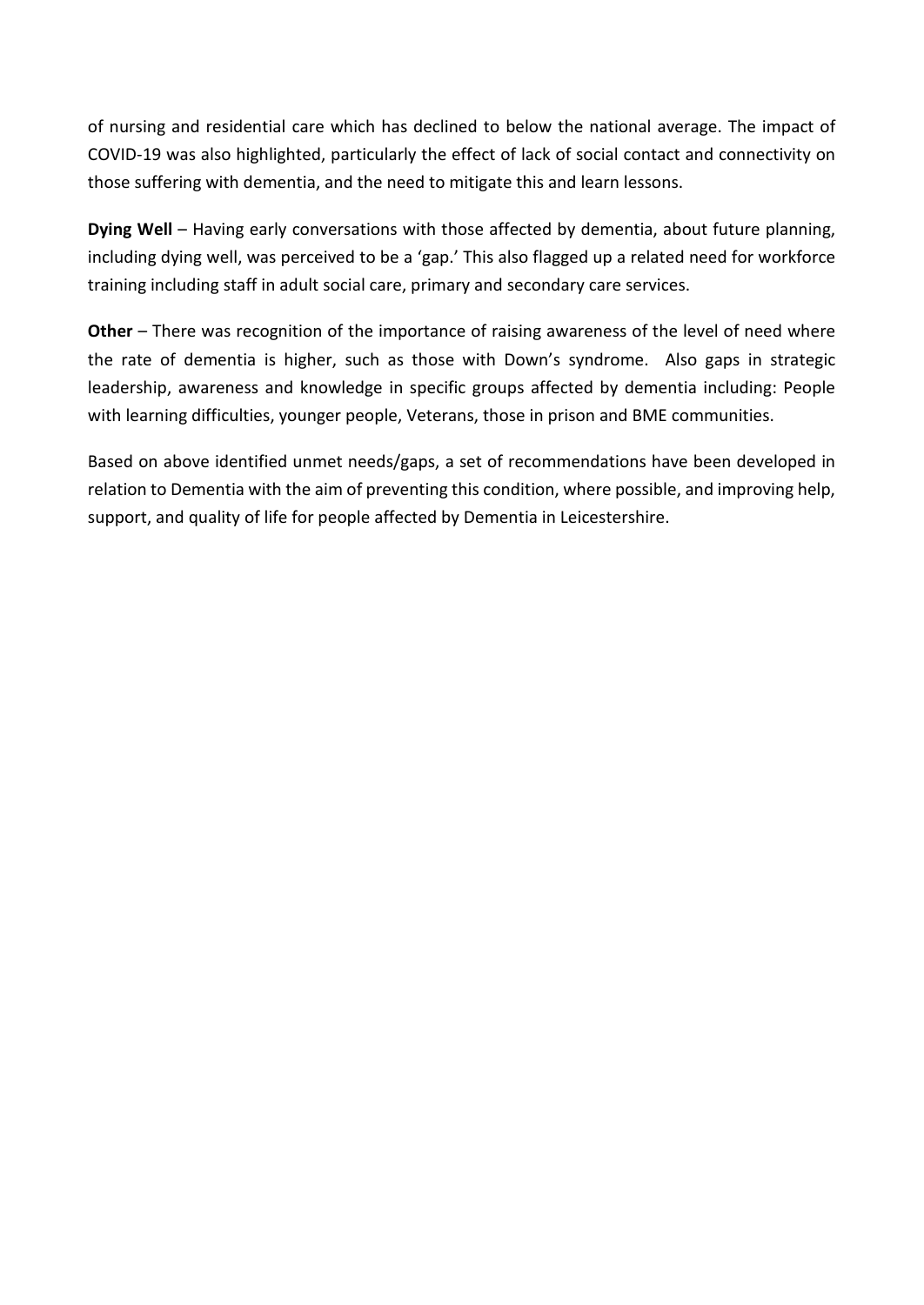#### **CONTENTS**

### **List of Tables**

| Table 1: Current and projected population for Leicestershire in over 65's and over 85's, 2020-2040    |
|-------------------------------------------------------------------------------------------------------|
|                                                                                                       |
| Table 2: Proportion of adults aged 18+ classified as overweight or obese by Leicestershire districts, |
|                                                                                                       |
| Table 3: Proportion of adults aged 19+ physically inactive by Leicestershire districts, 2015/16-      |
|                                                                                                       |
| Table 4: Prevalence in adults (18+) who were self-reported current smokers (APS) across               |
|                                                                                                       |
| Table 5: Current and projected estimates of dementia in Leicestershire aged over 65 years and over    |
|                                                                                                       |
| Table 6: Current and projected estimates of early onset of dementia in Leicestershire, 2020 & 2040    |
|                                                                                                       |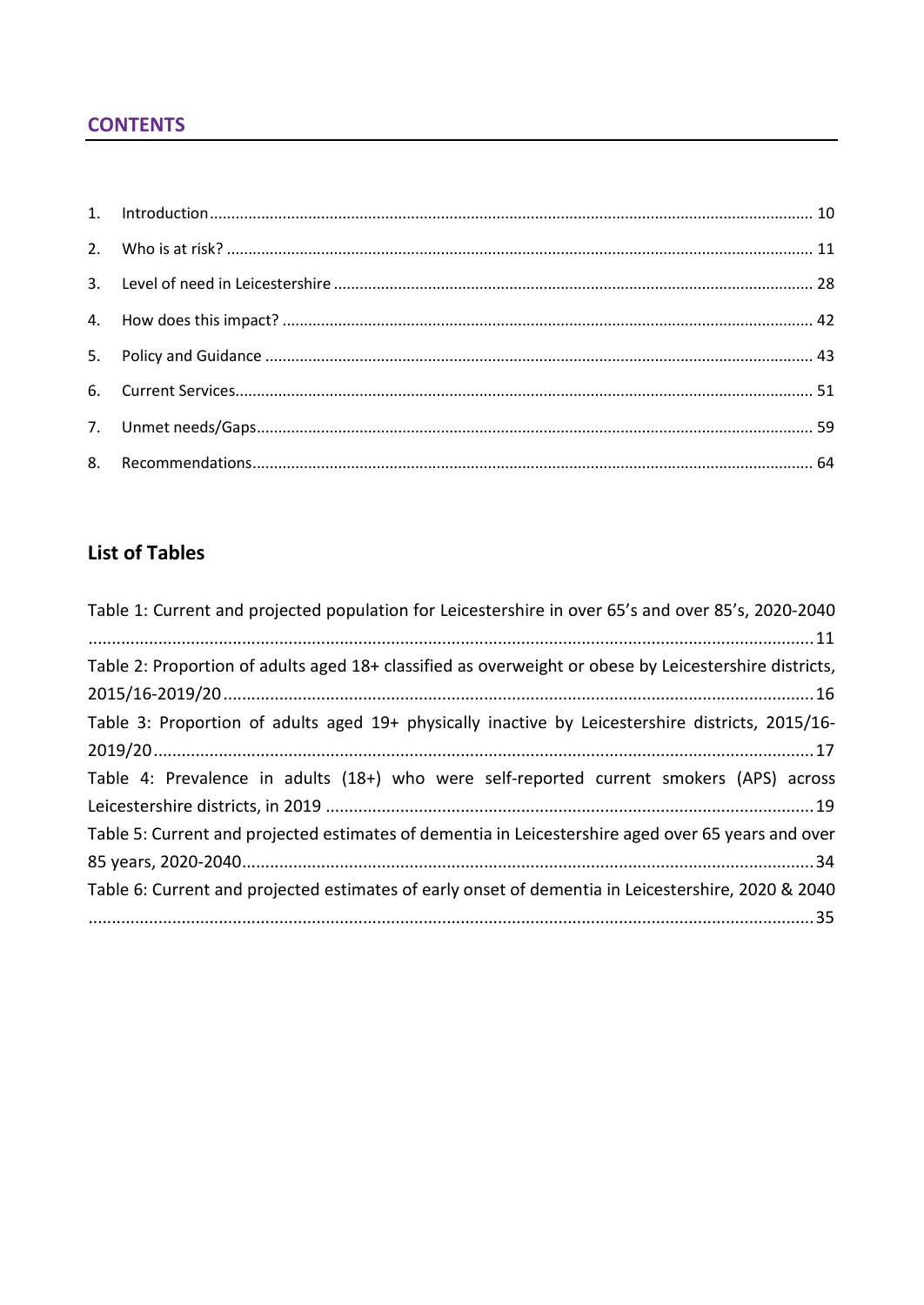## **List of Figures**

| Figure 1: Proportion of persons all ages with a learning disability in Leicestershire, 2016/17-2019/20 |
|--------------------------------------------------------------------------------------------------------|
|                                                                                                        |
| Figure 2: Proportion of adult social care users (aged 18 and over) who have as much contact as they    |
|                                                                                                        |
| Figure 3: Proportion of adults aged 18+ classified as overweight or obese in Leicestershire and        |
|                                                                                                        |
| Figure 4: Proportion of adults aged 19+ physically inactive in Leicestershire, 2015/16-2019/2017       |
| Figure 5: Trend of prevalence in adults (18+) who were self-reported current smokers (APS) in          |
|                                                                                                        |
| Figure 6: Trend of prevalence in adults (15+) who are current smokers (QOF) in Leicestershire,         |
| Figure 7: Trend of hypertension prevalence all ages in Leicestershire, 2012/13 to 2019/20 20           |
| Figure 8: Trend of diabetes prevalence (QOF) in persons aged 17 and over in Leicestershire, 2009/10-   |
| Figure 9: Trend of depression prevalence in persons aged 18 and over in Leicestershire, 2009/10-       |
|                                                                                                        |
| Figure 10: Trend of Coronary Heart Disease (CHD) prevalence in persons all ages in Leicestershire,     |
|                                                                                                        |
| Figure 11: Trend of Stroke prevalence in persons all ages in Leicestershire, 2012/13-2019/20  25       |
| Figure 12: Trend of educational attainment (5 or more GCSEs) prevalence in all children in             |
|                                                                                                        |
| Figure 13: Trends in recorded prevalence of dementia in persons all ages in Leicestershire, 2011/12-   |
|                                                                                                        |
| Figure 14: Trends in recorded prevalence of dementia in persons aged 65+ in Leicestershire, 2017-      |
|                                                                                                        |
| Figure 15: Recorded Dementia Prevalence in Under 65s in Leicestershire, 2017-2020  29                  |
| Figure 16: Dementia (under 65 years) as a proportion of total dementia (all ages), Leicestershire,     |
|                                                                                                        |
| Figure 17: Newly diagnosed dementia registrations in Leicestershire, 2015/16-2018/19 31                |
| Figure 18: Estimated dementia diagnosis rate in Leicestershire, 2017-202131                            |
| Figure 19: Blood test to confirm dementia in Leicestershire, 2015/16-2018/1932                         |
| Figure 20: People receiving an NHS Health Check per year in Leicestershire, 2013/14-2019/20  33        |
| Figure 21: Dementia care plan has been reviewed in the last 12 months, 2013/14-2019/2036               |
| Figure 22: Carer-reported quality of life score for people caring for someone with dementia,           |
|                                                                                                        |
| Figure 23: Dementia: Direct standardised rate of emergency admissions (aged 65 and over),              |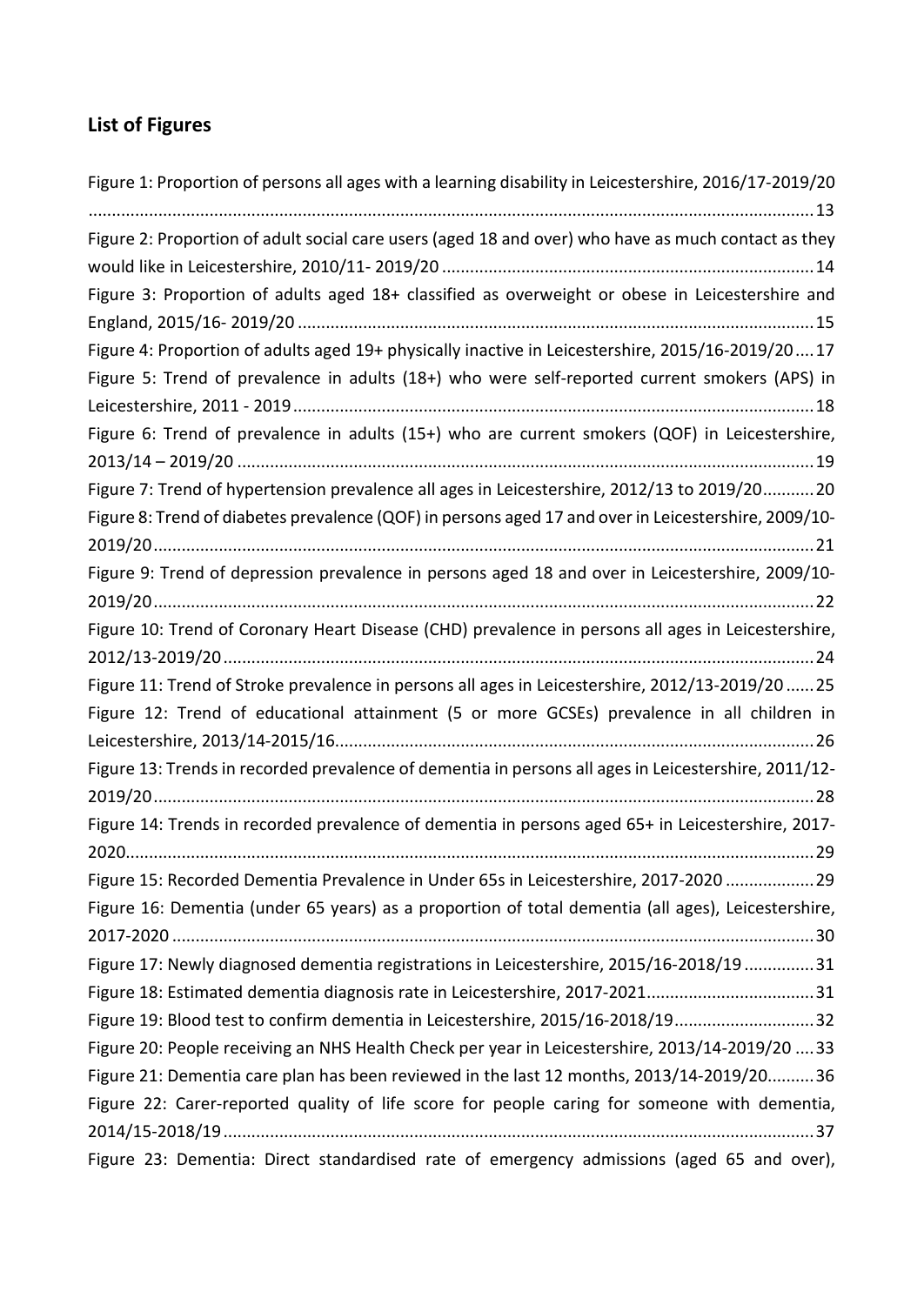| Figure 24: Dementia: Direct standardised rate of emergency admissions (aged 65 and over), 2017-     |  |
|-----------------------------------------------------------------------------------------------------|--|
|                                                                                                     |  |
| Figure 25: Direct standardised rate of mortality: People with dementia (aged 65 and over), 2016-    |  |
|                                                                                                     |  |
| Figure 26: Deaths in usual place of residence: People with dementia (aged 65 years and over), 2016- |  |
|                                                                                                     |  |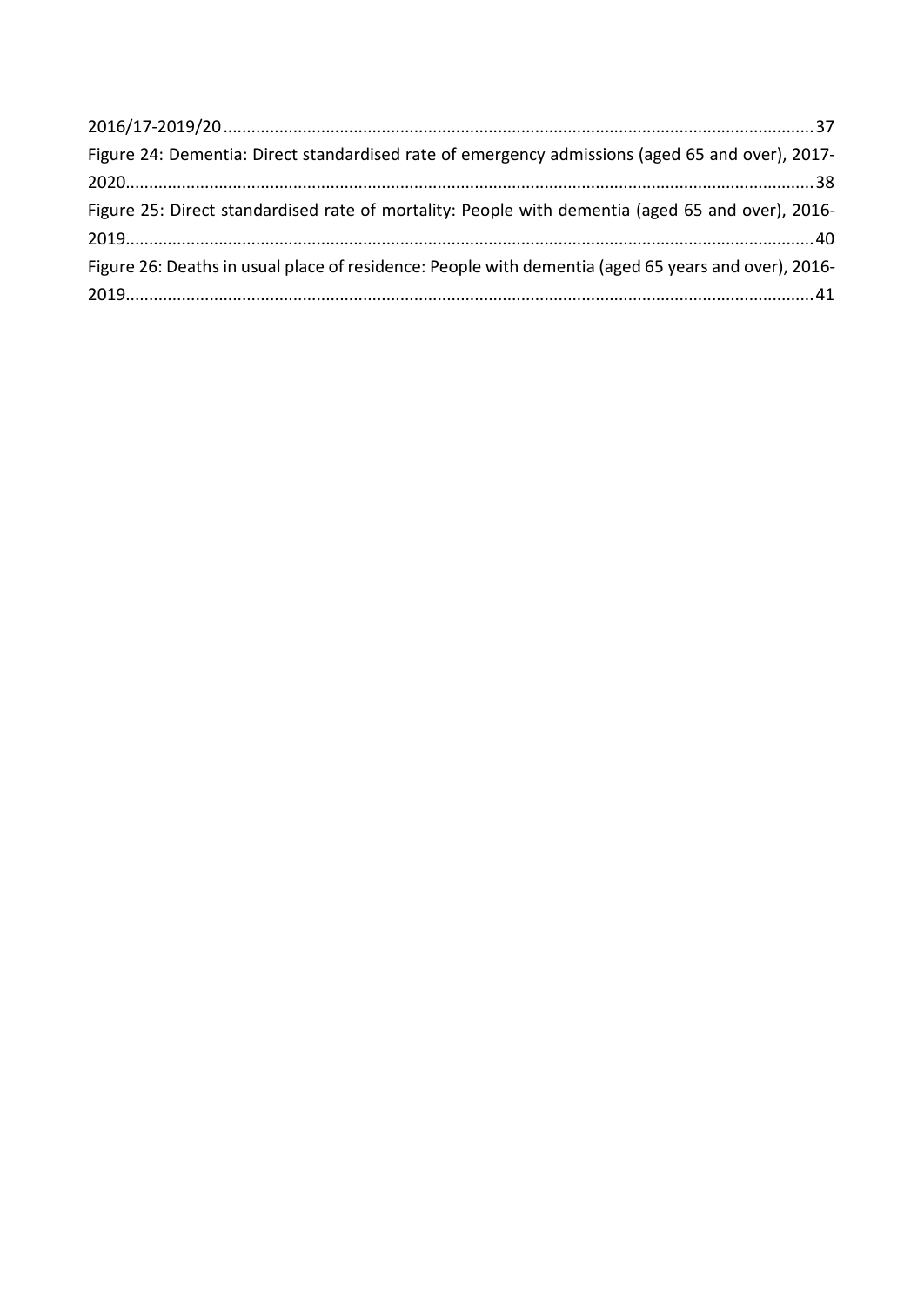## <span id="page-9-0"></span>**1. Introduction**

Dementia is a term that is used to describe a group of progressive neurological disorders, that is conditions affecting the brain.<sup>[5](#page-10-2)</sup> This may include memory loss and difficulties with thinking, problem solving or language.<sup>3</sup> There are many different types of Dementia, the most common subtypes of Dementia are:<sup>[2](#page-68-1)[,3](#page-10-3)</sup>

- **Alzheimer's disease** is the most common cause of dementia making up two thirds of dementia cases. Alzheimer's disease occurs when the connections between nerve cells in the brain are lost. This is due to proteins that build up and form abnormal structures called 'plaques' and 'tangles'. Eventually the nerve cells die, and brain tissue is lost.
- **Vascular dementia** is the second most common type of dementia making up 20% of dementia cases. Vascular dementia is caused by reduced blood supply to the brain, due to diseased blood vessels.
- **Dementia with Lewy bodies (DLB)** is a type of dementia that shares symptoms with both Alzheimer's and Parkinson's disease. DLB accounts for 10 to 15 percent of all cases of dementia. Lewy Bodies are tiny deposits of a protein that appear in the nerve cells of the brain.
- **Frontotemporal dementia (FTD)** is one of the less common types of dementia making up less than 5% of cases. FTD occurs when the frontal lobes of the brain are damaged. The frontal lobes of the brain deal with behaviour, problem-solving, planning and the control of emotions.

Dementia is a growing challenge. As the population ages and people live for longer, it has become one of the most important health and care issues facing the world. In England it is estimated that around 676,000 people have dementia. In the whole of the UK, the number of people with dementia is estimated at  $850,000$ .<sup>1</sup>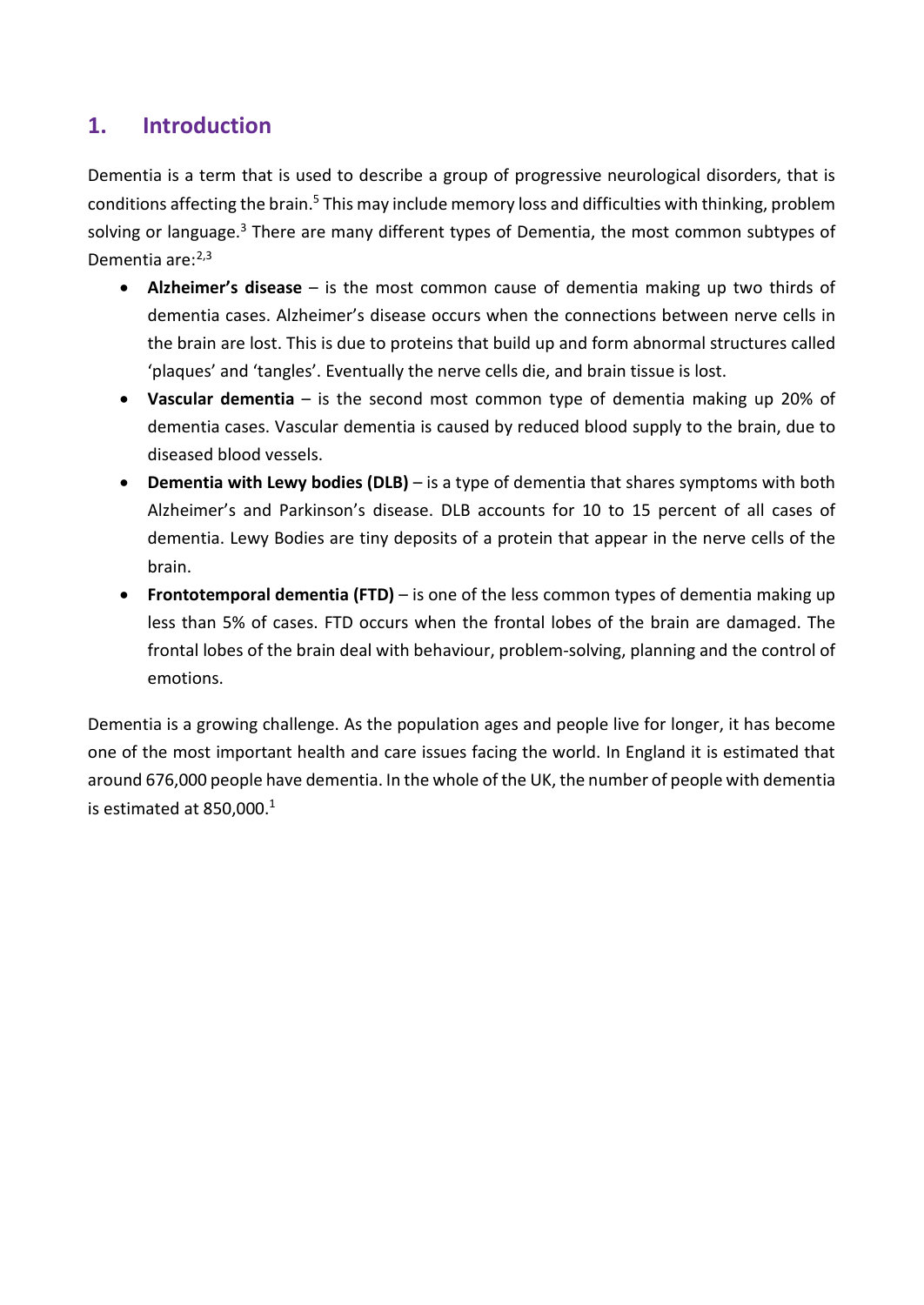## <span id="page-10-0"></span>**2. Who is at risk?**

Minimising those at risk of developing dementia fits within the first part of the well pathway for dementia, preventing well. Whilst demographic factors cannot be changed, risk factors and protective factors can be used to decrease the likelihood of dementia.

#### $2.1.$ **Demographics**

#### **2.1.1. Age**

<span id="page-10-3"></span>Age is the strongest known risk factor for dementia. Whilst it is possible to develop the condition earlier - at least 1 in 20 people with dementia developed it at age under 65 - the chances of developing dementia rise significantly as we get older. Above the age of 65, a person's risk of developing Alzheimer's disease or vascular dementia doubles roughly every 5 years. It is estimated that dementia affects one in 14 people aged over 65 and affects one in six people aged over 80.<sup>[3](#page-68-2)</sup> [Table 1](#page-10-1) below shows the current population in Leicestershire aged 65 and over and the projected increase until 2040. There is a predicted increase of 43.2% in over 65-year-olds and an 84.7% increase in over 85-year-olds in Leicestershire from 2020 to 2040.

<span id="page-10-1"></span>

|  |  |  | Table 1: Current and projected population for Leicestershire in over 65's and over 85's, 2020-2040 |
|--|--|--|----------------------------------------------------------------------------------------------------|
|--|--|--|----------------------------------------------------------------------------------------------------|

|                              | 2020    | 2025    | 2030    | 2035    | 2040    | % Change<br>2020 to 2040 |
|------------------------------|---------|---------|---------|---------|---------|--------------------------|
|                              |         |         |         |         |         |                          |
| Total population 65 and over | 147.600 | 162.600 | 182.100 | 199.800 | 211.300 | 43.2%                    |
| Total population 85 and over | 19.000  | 21.400  | 25.600  | 32.700  | 35.100  | 84.7%                    |

**Source: Projecting Older Peoples Populations Information, (POPPI), 2021**

#### **2.1.2. Gender**

<span id="page-10-2"></span>More women are affected by dementia than men. Worldwide, women with dementia outnumber men two to one. In mid-2020 Leicestershire was estimated to have 78,620 females and 68,055 males<sup>[4](#page-68-3)</sup>. Twice as many women over the age of 65 are diagnosed with Alzheimer's than men whereas vascular dementia is diagnosed in slightly more men than women.<sup>[5](#page-68-4)</sup> Women are more likely to develop Alzheimer's disease than men. This is the case even if we allow for the fact that women on average live longer. The reasons for this are still unclear. It has been suggested that Alzheimer's disease in women is linked to a lack of the hormone oestrogen after the menopause. However, controlled trials of hormone replacement therapy (HRT, which replaces female hormones) have not been shown to reduce the risk of developing Alzheimer's. The age at which HRT is started, however, may affect the outcome. HRT (prescribed mainly to help with symptoms of the menopause) is not recommended as a way for women to help reduce their risk of dementia[.3](#page-10-3)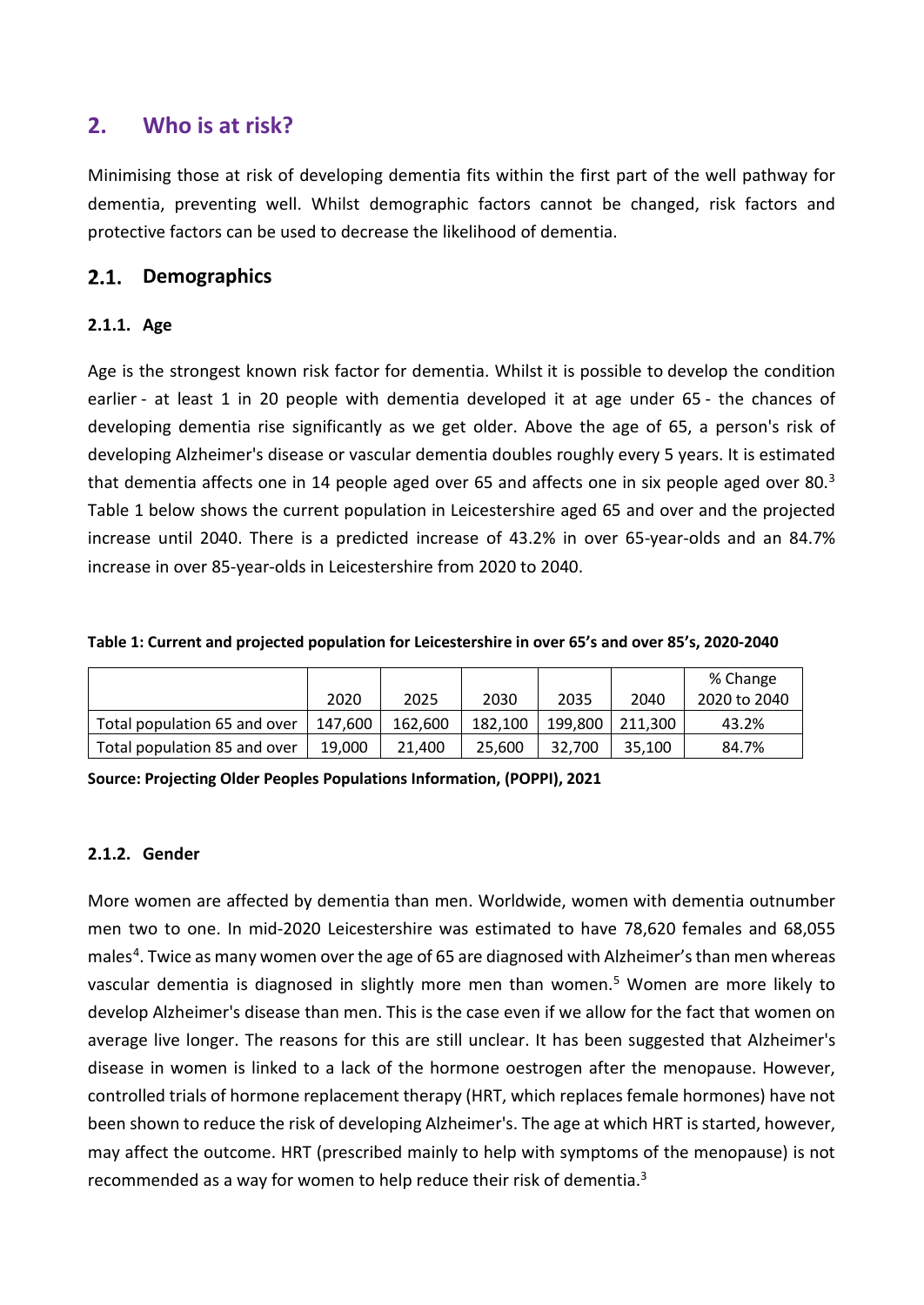#### **2.1.3. BAME**

<span id="page-11-1"></span>Studies have found that Black, Asian and Minority Ethnic communities are at greater risk of developing dementia. In 2010, a study found a significantly higher prevalence in African Caribbean people compared to the White British group.[6](#page-68-5) A study by Adelman et al in 2018 found the prevalence of dementia in African Caribbean people was higher than in White people and onset at almost 8 years younger.<sup>[7](#page-68-6)</sup> It is thought that some of this increased risk of dementia is due to increased risk of diabetes and cardiovascular diseases, including hypertension in Black and South Asian populations as these are risk factors for dementia. For example, a study in 1997 found the prevalence of adult Type 2 diabetes is about three to five times greater in African-Caribbean and South Asian people respectively compared with the White European population.<sup>[8](#page-68-7)</sup> According to the 2011 census 11.1% of the Leicestershire population are from BAME ethnicities, when applied to the mid 2019 population this would equate to around 78,383 people.

#### **2.1.4. LGBTQ**

Lesbian, gay, bisexual, and transgender (LGBT) older adults comprise a unique and growing subset of the aging population. The historical context in which they came of age was imbued with victimization and discrimination. These experiences are subjectively stressful and collectively known as minority stress. This stress can lead to LGBT health disparities, including cardiovascular disease and depression, conditions that in turn increase risk for premature cognitive decline.<sup>[9](#page-68-8)</sup>

#### <span id="page-11-0"></span>**2.1.5. Learning Disability**

People with learning disabilities, particularly those with Down's syndrome, are at increased risk of developing dementia. If a person with a learning disability develops dementia, they will face different and additional challenges to people who do not have a learning disability. Dementia generally affects people with learning disabilities in similar ways to people without learning disabilities. However, there are some important differences. People with a learning disability: $3$ 

- are at greater risk of developing dementia at a younger age particularly those with Down's syndrome
- often show different symptoms in the early stages of dementia and are more likely to have other physical health conditions which are not always well managed
- are less likely to receive a correct or early diagnosis of dementia and may not be able to understand the diagnosis
- may experience a more rapid progression of dementia, although this can be complicated by difficulty or delay in diagnosi[s9](#page-11-0)**Error! Bookmark not defined.**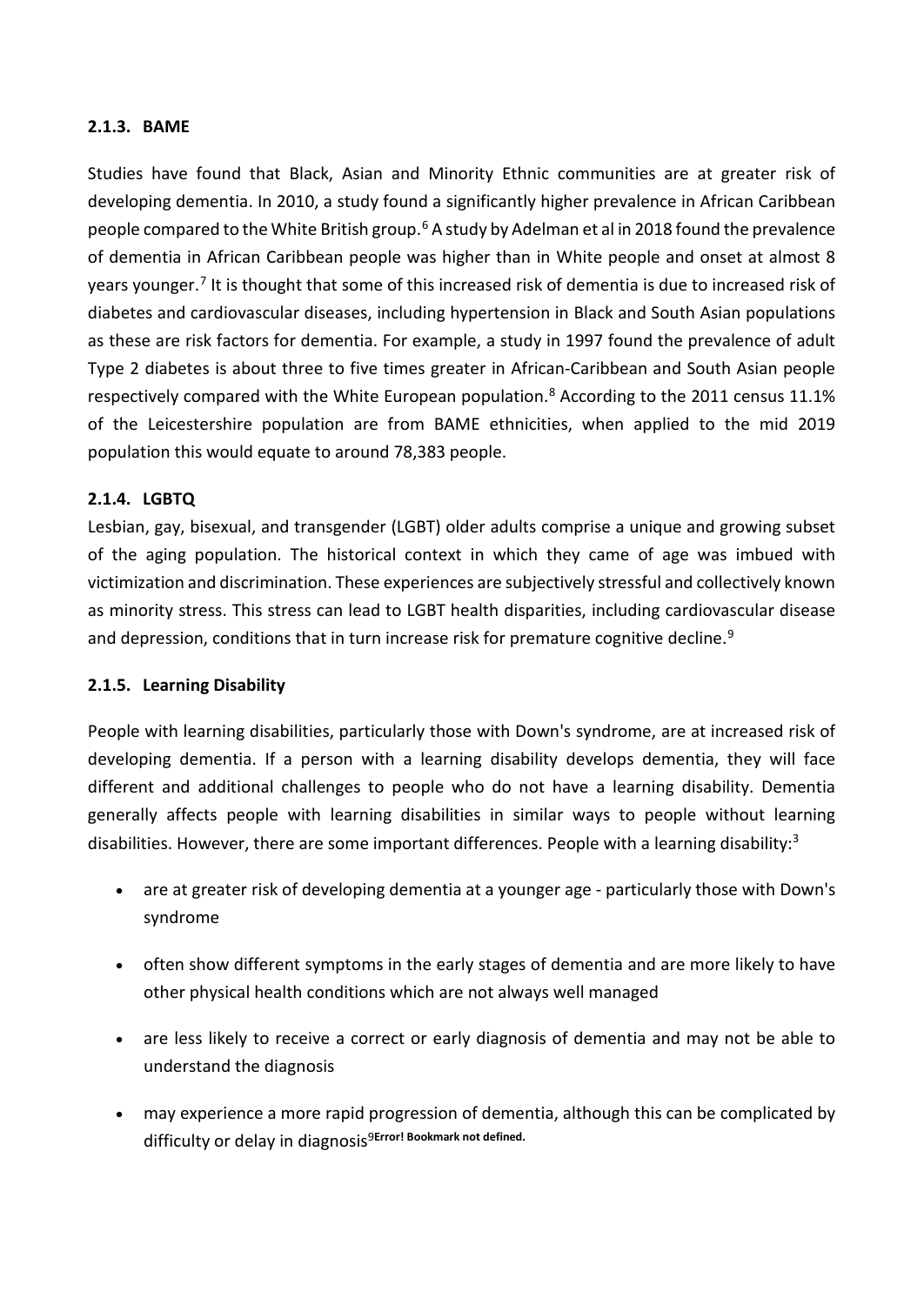In 2019/20 in Leicestershire, the prevalence of persons with a recorded learning disability is 0.4% and this is significantly lower (better) than the England average of 0.5%. The prevalence of recorded learning disability is in the lowest (best) quintile of England, having before been in the 2<sup>nd</sup> lowest (best) quintile from 2016/17 to 2018/19 (see [Figure 1\)](#page-12-0).



<span id="page-12-0"></span>**Figure 1: Proportion of persons all ages with a learning disability in Leicestershire, 2016/17-2019/20**

*Quintiles:* Best  $\odot$   $\odot$   $\odot$   $\odot$   $\odot$  Worst  $\odot$  Not applicable

#### **Source: PHE Fingertips, Learning Disability Profiles**

#### **2.1.6. Prisoners**

Dementia is a growing problem within prisons. There are currently 680 prisoners within Leicestershire all incarcerated in HMP Gartree. Prisoners over the age of 60 are the fastest growing age group in prisons, with the latest figure standing at 10,000. This number is set to increase unless there are major changes in sentencing trends. There is currently no national plan for older prisoners, but action is needed. There is still limited understanding of the needs of older prisoners in England and Wales and this should be addressed through the DAA's campaign. As the number of older prisoners rises, so too will the prevalence of dementia. People with dementia in prisons will face a number of challenges just by being in this environment, and many of these will be exacerbated by cuts to the prison service.<sup>6</sup>

#### **2.1.7. Social isolation**

Many of us will feel lonely occasionally. Being alone every once in a while, can be beneficial. It may provide an opportunity for self-reflection and awareness. However, research suggests that social isolation and loneliness can be harmful.<sup>3</sup> A study by Sutin in 2018 found loneliness is associated with increased risk of dementia. It is one modifiable factor that can be intervened on to reduce dementia risk.<sup>[10](#page-68-9)</sup> A systematic review and meta-analysis of longitudinal cohort studies suggest that aspects of social isolation, including low levels of social activity and poor social networks, are significantly associated with poor cognitive function in later life.<sup>[11](#page-68-10)</sup>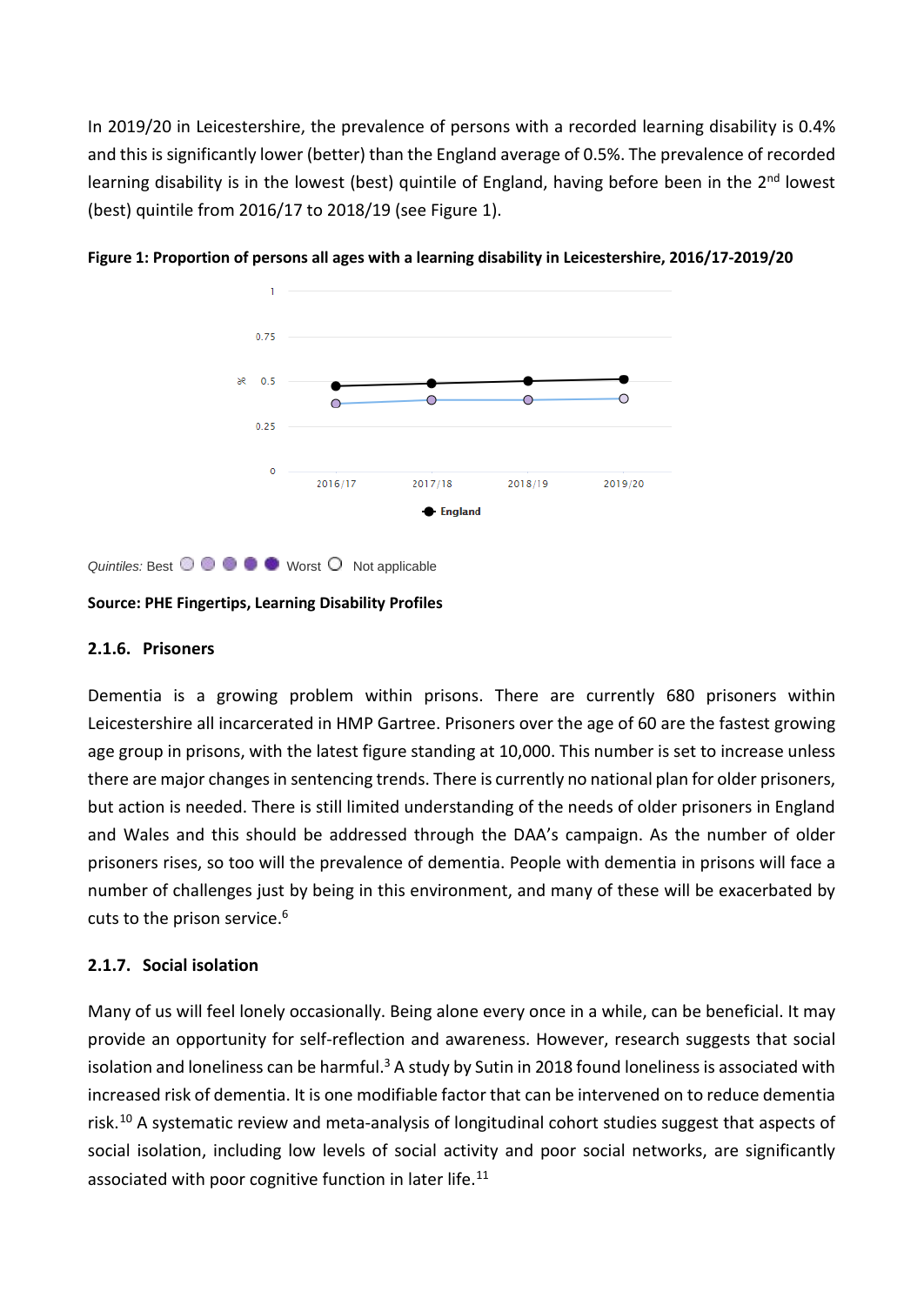In 2019/20, the proportion of adult social care users who reported they have as much contact as they would like in Leicestershire was 41.6%. This is statistically similar to the England average of 45.9%. [Figure 2](#page-13-0) below shows that every year since 2010/11 Leicestershire had a rate statistically similar to England, with 2014/15 being the only exception when it was significantly lower (worse) than England.<sup>[12](#page-68-11)</sup>

<span id="page-13-1"></span><span id="page-13-0"></span>**Figure 2: Proportion of adult social care users (aged 18 and over) who have as much contact as they would like in Leicestershire, 2010/11- 2019/20**



*Compared with benchmark:* **O** Better O Similar ● Worse O Not compared

#### **Source: Public Health England Fingertips, Mental Health and Wellbeing JSNA**

#### $2.2.$ **Behavioural Factors**

#### **2.2.1. Alcohol misuse**

Alcohol consumption in excess has well-documented negative effects on both short and long-term health, one of which is brain damage that can lead to Alzheimer's disease or other forms of dementia[.3](#page-10-3) A review by Alzheimer's Disease International found that individuals who drank heavily or engaged in binge drinking - where a person consumes a large quantity of alcohol in a short time period - were more likely to develop Alzheimer's disease or any other form of dementia than those who engaged in moderate alcohol consumption.<sup>[13](#page-68-12)</sup>

Data from the Health Survey for England showed that approximately 14.7% of the population in Leicestershire abstained from drinking alcohol in 2015-2018. This is similar to the national average of 16.2%. This data was based on consumption at the point of answering the questionnaire; therefore, it is possible that some individuals, who abstained from alcohol at the point of answering, might have drunk at risky levels in the past and hence remain at risk of developing alcohol-related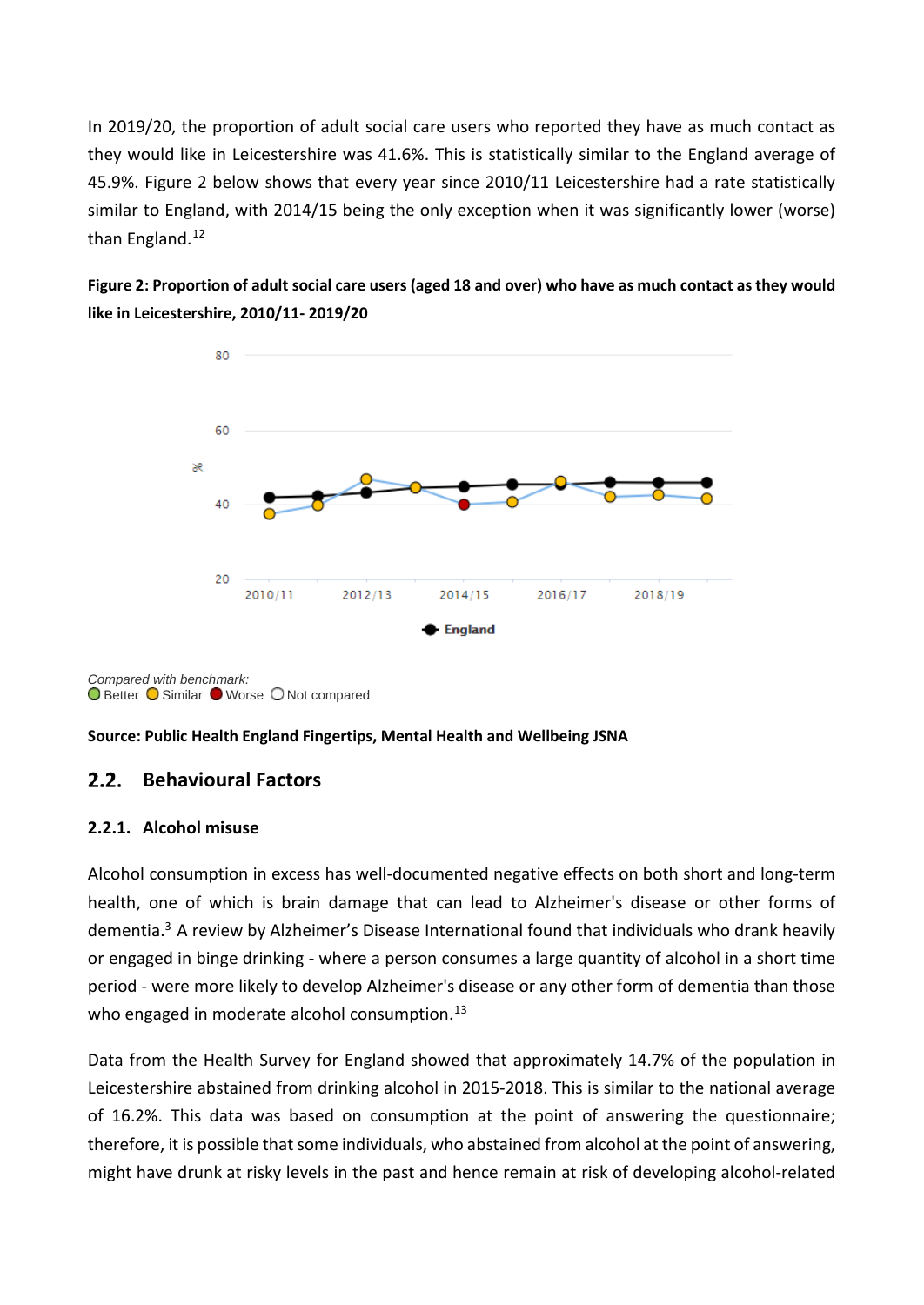conditions.

For the same time period, the survey also showed that Leicestershire had a similar proportion of adults who drink more than 14 units per week to national, with 20.8% doing so compared to 22.8% across England.

#### **2.2.2. Obesity**

Obesity is already having an impact on people's lives in terms of our quality of life, across the generations. Being overweight [increases the r](http://cks.nice.org.uk/obesity)isk of numerous health conditions including heart disease, diabetes, depression and anxiety. Severely obese individuals are three times more likely to require social care than those with a normal weight, resulting in [increased risk of hospitalisation and](http://www.nature.com/ijo/journal/v37/n6/full/ijo2012155a.html)  [associated health and social care costs.](http://www.nature.com/ijo/journal/v37/n6/full/ijo2012155a.html)<sup>[14](#page-14-1)</sup>

The UK is seeing reduced rises or even a plateauing effect of overweight and obesity among adults and children, but the reasons for this remain unclear. For example, this may be due to a combination of government policies and programmes, and increased health literacy in the population; or indeed overweight and obesity levels may have reached a point of 'saturation equilibrium.'[14](#page-68-13)

People who have a high body mass index (BMI) are more likely to develop dementia than those with a normal weight, according to a new UCL-led study.[15](#page-69-0)

The 'Active Lives' 2019/20 data for Leicestershire, showed that 62.7% of adults aged 18 or over were classified as overweight or obese; this is not significantly different from the national figure of 62.8%. Over the 5 years that data has been reported from this survey, only 2018/19 was significantly worse than the national average, with the prevalence remaining similar to the national average throughout the previous 3 years as shown in [Figure 3.](#page-14-0)<sup>[16](#page-69-1)</sup>

<span id="page-14-0"></span>

<span id="page-14-2"></span><span id="page-14-1"></span>

*Compared with benchmark:*

**O** Better **O** Similar ● Worse O Not compared **Source: Public Health England Fingertips, Physical Activity**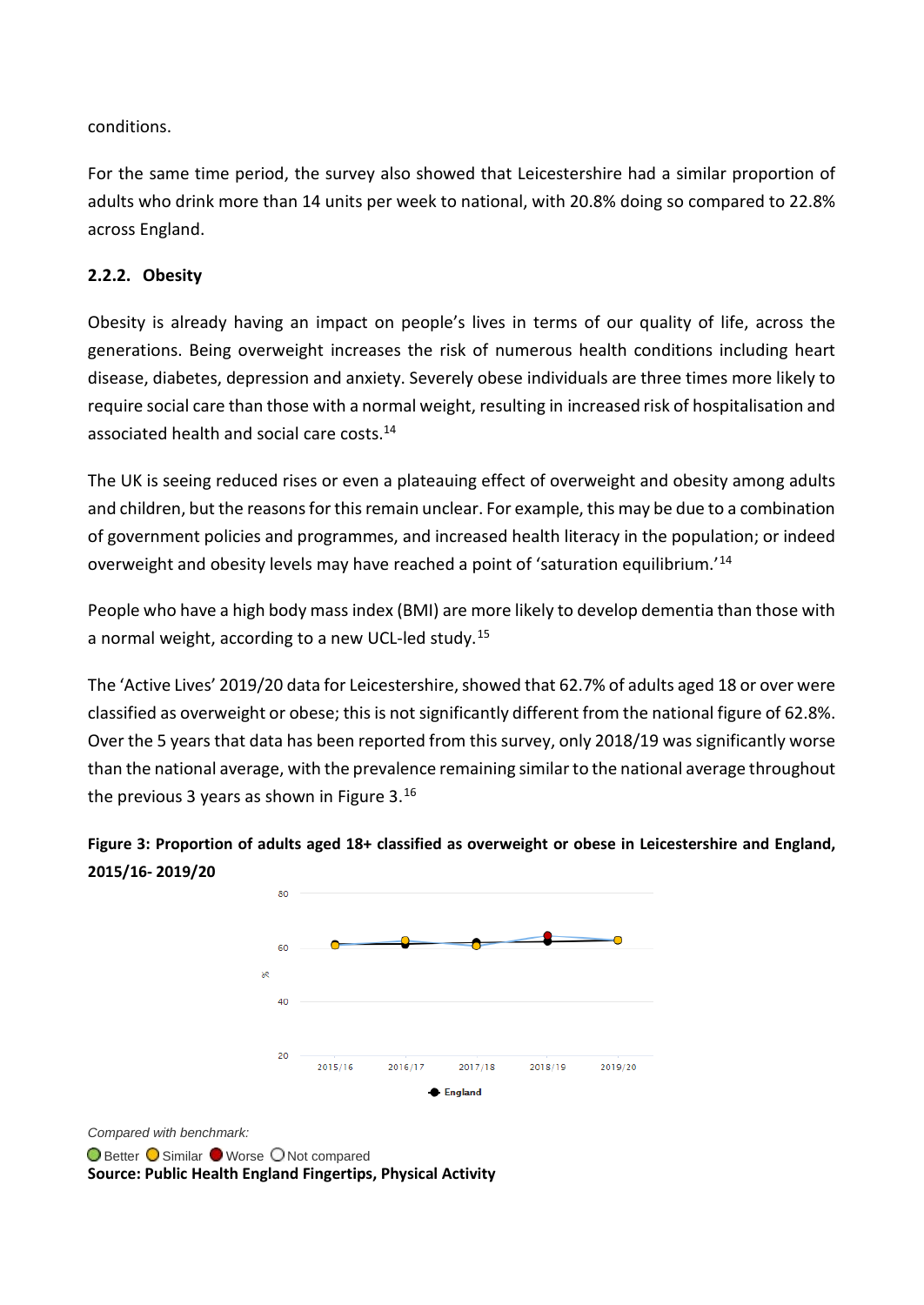[Table 2](#page-15-0) shows the variation of adult obesity amongst the districts in Leicestershire. In 2019/20, North West Leicestershire (71.3%) and Blaby (67.5%) had a significantly higher (worse) percentage of adults classified as overweight and obese compared to the national average (62.6%). North West Leicestershire has been significantly worse than the national average since 2015/16. Oadby and Wigston had a significantly better (lower) percentage of overweight and obese adults in 2019/20 (56.4%). All other districts had a statistically similar percentage of overweight and obese adults in comparison to the national level. [16](#page-14-2)

| Area                      | 2015/16 | 2016/17 | 2017/18 | 2018/19 | 2019/20 |
|---------------------------|---------|---------|---------|---------|---------|
| Blaby                     | 64.9    | 54.6    | 63.3    | 64.9    | 67.5    |
| Charnwood                 | 54.2    | 66.9    | 55.2    | 65.5    | 59.4    |
| Harborough                | 56.7    | 56.1    | 57.7    | 61.5    | 62.8    |
| Hinckley & Bosworth       | 61.5    | 60.1    | 64.1    | 62.3    | 60.6    |
| Melton                    | 63.9    | 60.9    | 64.5    | 61.9    | 62.8    |
| North West Leicestershire | 69.9    | 66.4    | 68.2    | 69.7    | 71.3    |
| Oadby & Wigston           | 59.6    | 65.1    | 56.6    | 63.6    | 56.4    |
| Leicestershire            | 60.9    | 62.7    | 60.6    | 64.5    | 62.7    |
| England                   | 61.3    | 61.3    | 62.0    | 62.3    | 62.8    |

<span id="page-15-0"></span>**Table 2: Proportion of adults aged 18+ classified as overweight or obese by Leicestershire districts, 2015/16-2019/20**

*Compared with benchmark:*

**O** Better ● Similar ● Worse ● Not compared

#### **Source: Public Health England Fingertips, Physical Activity**

#### **2.2.3. Physical Inactivity**

Of all the lifestyle changes that have been studied, taking regular physical exercise appears to be one of the best things that you can do to reduce your risk of getting dementia. Several studies looking at the effect of aerobic exercise (exercise that increases your heart rate) in middle-aged or older adults have reported improvements in thinking and memory, and reduced rates of dementia.<sup>3</sup> A study by Nepal et al (2010) found that a decline in physical inactivity rate by 5% would reduce dementia by 11%.<sup>[17](#page-69-2)</sup> While a study by Najar et al (2019) found that higher cognitive and physical activity in midlife were independently related to reduced risk of dementia disorders in a population sample of women followed over 44 years. Cognitive activity in midlife reduced the risk of Dementia, while physical activity reduced the risk of mixed dementia and dementia with CVD.<sup>[18](#page-69-3)</sup>

In 2019/20 the proportion of adults aged 19 and over who were physically inactive was 21.9%, this is not significantly different from the England figure of 22.9%. See [Figure 4](#page-16-1) for more details.<sup>16</sup>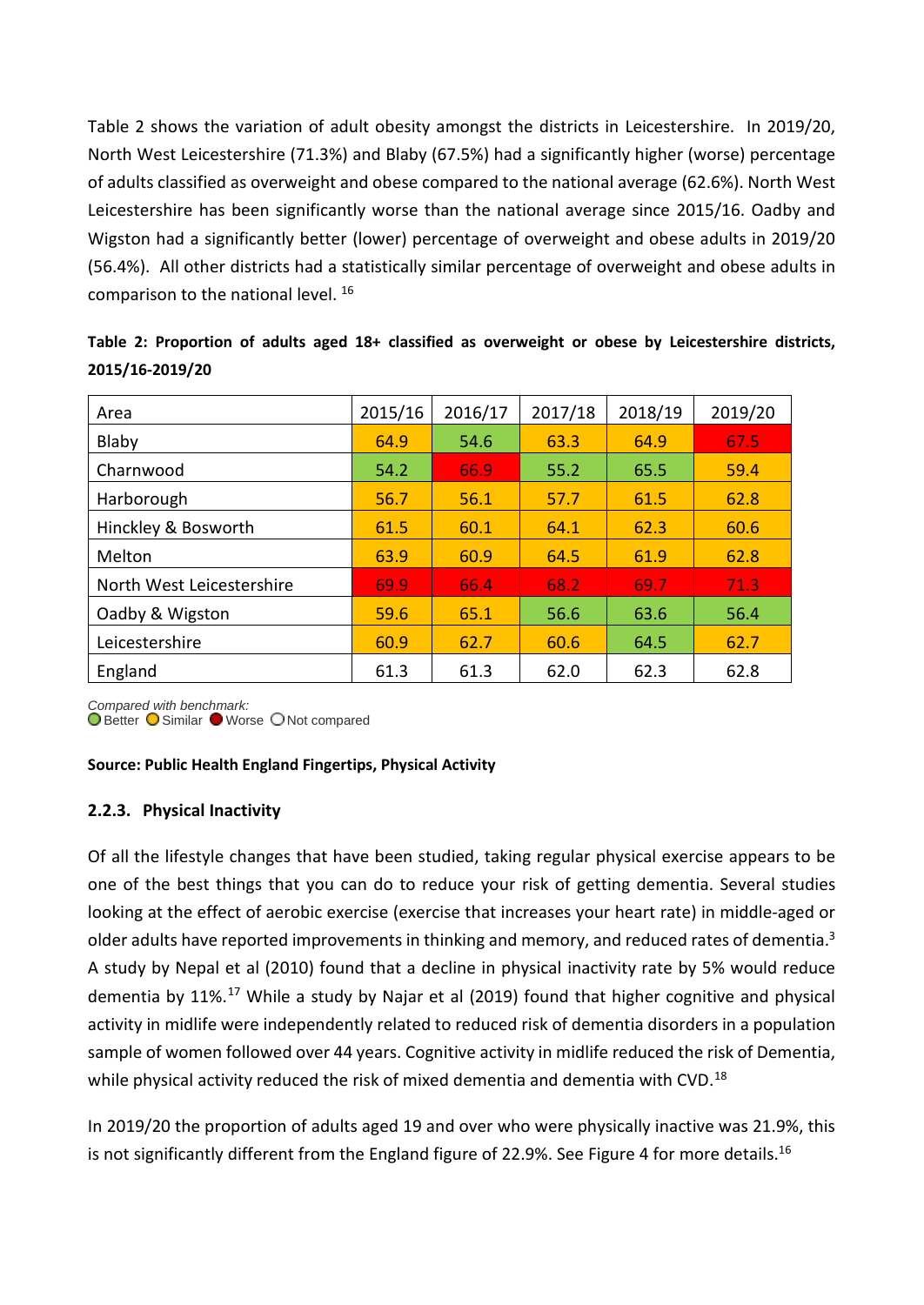

#### <span id="page-16-1"></span>**Figure 4: Proportion of adults aged 19+ physically inactive in Leicestershire, 2015/16-2019/20**

*Compared with benchmark:*

**O** Better **O** Similar ● Worse O Not compared

#### **Source: Public Health England Fingertips, Physical Activity Profile**

[Table 3](#page-16-0) shows the variation of physically inactive adults amongst the Leicestershire districts. In 2019/20, Oadby and Wigston (27.8%) had a significantly higher (worse) percentage of physically inactive adults compared to the England average (22.9%). Harborough, Melton and North West Leicestershire have a significantly better (lower) percentage of physically inactive adults in 2019/20, in comparison to the England average. All other districts had a statistically similar percentage of physically inactive adults in comparison to the national level.

| Area                      | 2015/16 | 2016/17 | 2017/18 | 2018/19 | 2019/20 |
|---------------------------|---------|---------|---------|---------|---------|
| Blaby                     | 27.5    | 18.3    | 20.4    | 18.8    | 21.7    |
| Charnwood                 | 18.5    | 20.2    | 22.9    | 17.4    | 24.3    |
| Harborough                | 24.6    | 21.2    | 19.7    | 19.0    | 16.3    |
| Hinckley and Bosworth     | 20.8    | 21.2    | 26.0    | 19.7    | 23.5    |
| Melton                    | 22.4    | 27.7    | 18.2    | 19.3    | 18.8    |
| North West Leicestershire | 20.2    | 23.3    | 25.3    | 19.8    | 19.2    |
| Oadby and Wigston         | 23.4    | 26.1    | 25.4    | 28.2    | 27.8    |
| Leicestershire            | 21.9    | 21.7    | 23.3    | 22.2    | 21.9    |
| England                   | 22.3    | 22.2    | 22.2    | 21.4    | 22.9    |

<span id="page-16-0"></span>**Table 3: Proportion of adults aged 19+ physically inactive by Leicestershire districts, 2015/16-2019/20**

*Compared with benchmark:*

**O** Better ● Similar ● Worse ● Not compared

**Source: Public Health England Fingertips, Physical Activity Profile**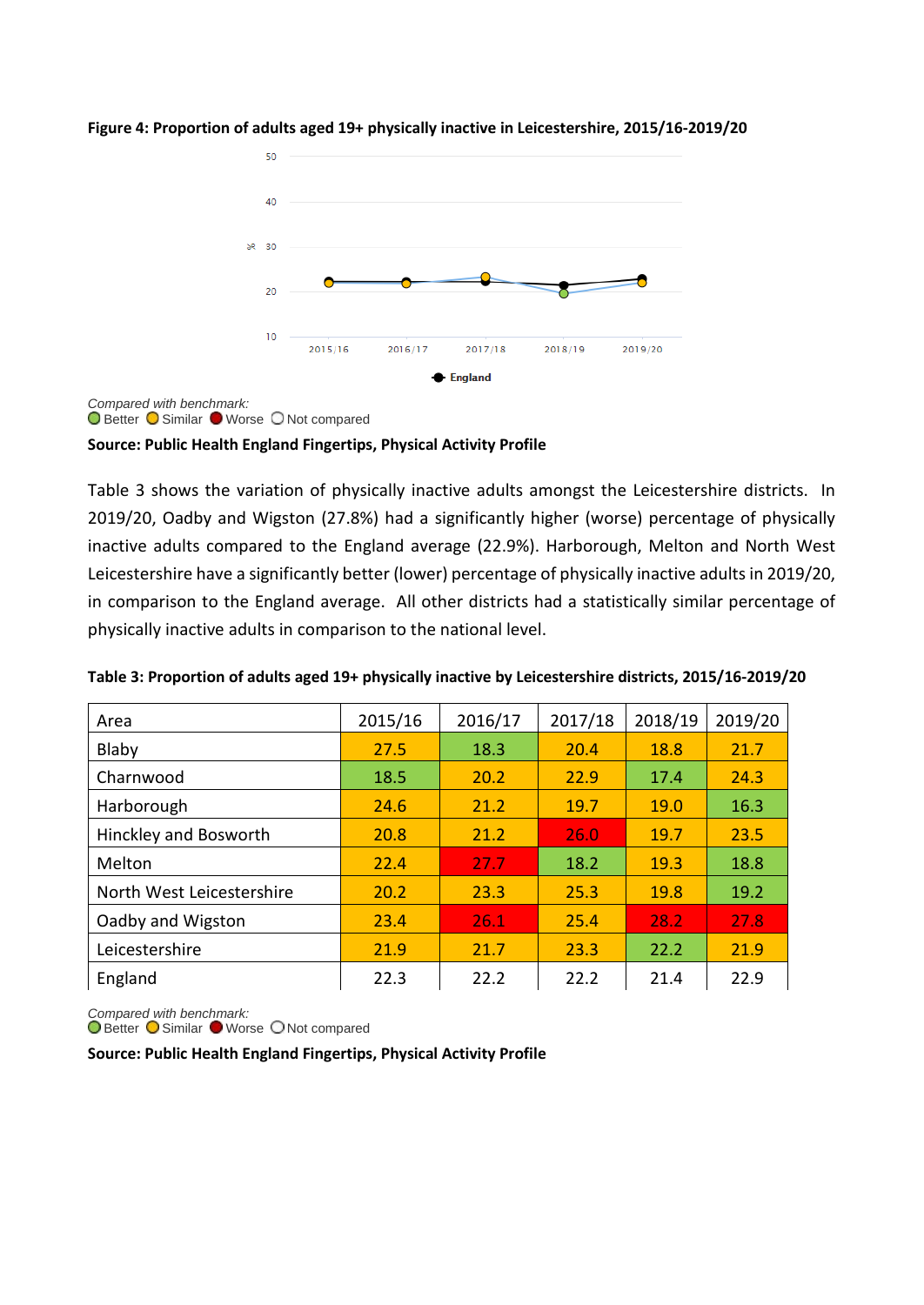#### **2.2.4. Smoking**

There is strong evidence that smoking can increase your risk of developing dementia. Not everyone who smokes will get dementia, but stopping smoking is thought to reduce your risk back down to the level of non-smokers.

Some reasons behind this include the fact that the two most common forms of dementia, Alzheimer's disease and Vascular dementia, have both been linked to problems with the vascular system (your heart and blood vessels). It is known that smoking increases the risk of vascular problems, including via strokes or smaller bleeds in the brain, which are also risk factors for dementia.<sup>3</sup> A study by Ott et al (1998) found that smoking was associated with a doubling of the risk of dementia and Alzheimer's disease[.19](#page-69-4)

<span id="page-17-1"></span>The Annual Population Survey (APS) collects the number of persons aged 18 and over who are selfreported smokers. In Leicestershire, in 2019, the prevalence of adults (18+) who were self-reported current smokers was 12.0%. This was statistically similar to the national average of 13.9%. [Figure 5](#page-17-0) shows the percentage of adults (18+) who were self-reported current smokers in Leicestershire has decreased from 17.7% in 2011, to 12.0% in 2019. In Leicestershire, the smoking prevalence in adults aged 18+ has remained statistically similar to the national rate since 2011, excluding 2017 where the Leicestershire figure was significantly lower (better) than England.

<span id="page-17-0"></span>



*Compared with benchmark:* **O** Better O Similar ● Worse O Not compared

**Source: Public Health England Fingertips, Local Tobacco Control Profiles**

[Table 4](#page-18-0) shows the prevalence in adults aged 18+, who were self-reported current smokers across Leicestershire districts in 2019. Compared to the national average (13.9%), Harborough has a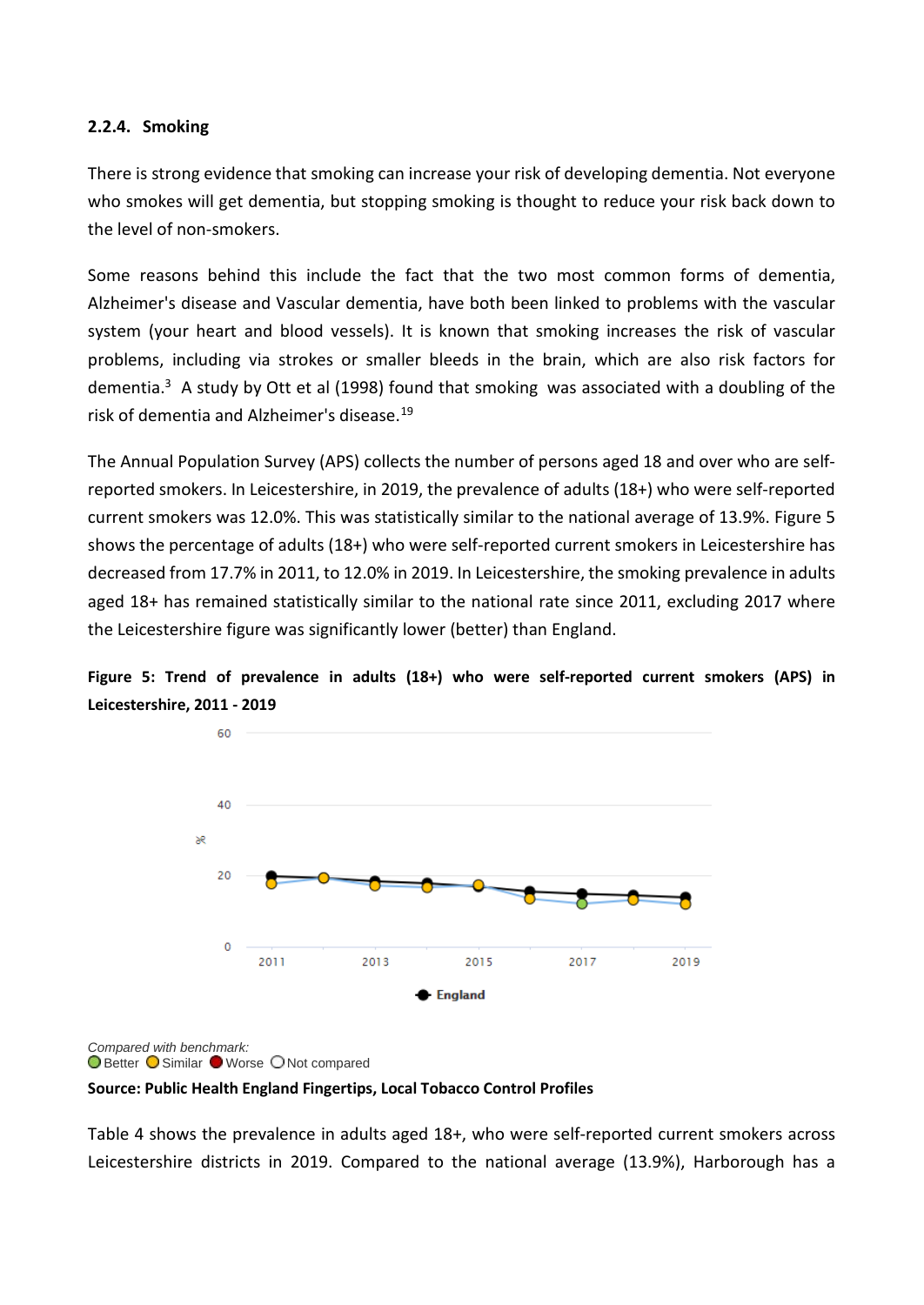significantly better (lower) percentages of adults (18+) who were self-reported current smokers (8.6%). All other Leicestershire districts are statistically similar to the England figure.<sup>[16](#page-14-2)</sup>

#### <span id="page-18-0"></span>**Table 4: Prevalence in adults (18+) who were self-reported current smokers (APS) across Leicestershire districts, in 2019**



#### **Source: Public Health England Fingertips, Local Tobacco Control Profiles, 2019**

The Quality and Outcomes Framework (QOF) data provides estimates of patients aged 15 years and over that are registered at GP practices as current smokers. In 2019/20 in Leicestershire, 14.1% of patients aged 15 years and over were estimated smokers, this equates to 85,187 patients. This was significantly better (lower) in comparison to the national percentage of 16.5%. The prevalence for current smokers (aged 15+) has been significantly decreasing (getting better) over the last 5 time periods.

<span id="page-18-1"></span>**Figure 6: Trend of prevalence in adults (15+) who are current smokers (QOF) in Leicestershire, 2013/14 – 2019/20**



*Compared with benchmark:* ■ Better ■ Similar ■ Worse ■ Not compared **Source: Public Health England Fingertips, Local Tobacco Control Profiles**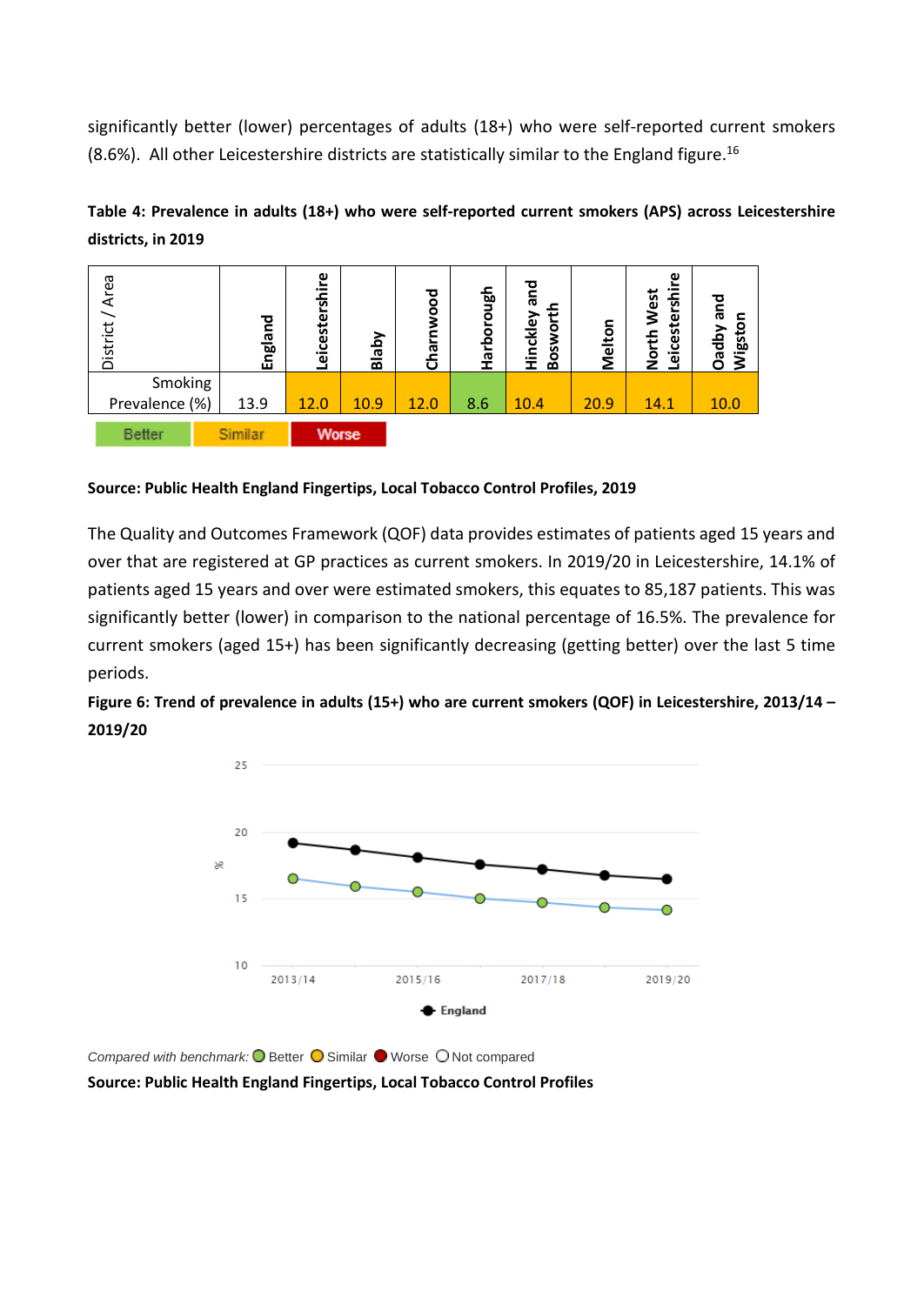#### **2.3. Risk factors**

#### **2.3.1. Hypertension**

<span id="page-19-1"></span>High blood pressure, or hypertension, rarely has noticeable symptoms. But if untreated, it increases your risk of serious problems such as heart attacks and strokes. If your blood pressure is too high, it puts extra strain on your blood vessels, heart and other organs, such as the brain, kidneys and eyes. Persistent high blood pressure can increase your risk of a number of serious and potentially lifethreatening health conditions, such as: heart disease, stroke and vascular dementia.[20](#page-69-5) A comprehensive review by Kennelly et al (2009) identified midlife hypertension is a significant risk factor for the later development of both Alzheimer's Disease and vascular dementia.<sup>[21](#page-69-6)</sup>

The latest data from QOF registers for 2019/20 shows that the prevalence of hypertension in persons of all ages in Leicestershire is 15.2%. This is significantly higher (worse) than the England figure of 14.1% (see [Figure 7\)](#page-19-0). Since 2012/13, the prevalence of hypertension in persons of all ages in Leicestershire has remained significantly higher (worse) than the England figure and within the 2<sup>nd</sup> highest (worst) quintile of England. During this time, the prevalence of hypertension for persons of all ages in Leicestershire has consistently increased each year, which could be due to an increase in prevalence and/or an improvement in the diagnosis of hypertension. $^{12}$ 



<span id="page-19-0"></span>**Figure 7: Trend of hypertension prevalence all ages in Leicestershire, 2012/13 to 2019/20**

#### **Source: Public Health England Fingertips, Physical Activity Profile**

#### **2.3.2. Diabetes**

Research has shown that diabetes can increase the risk of developing both Alzheimer's disease and Vascular Dementia. This is thought to be because the mechanisms behind diabetes development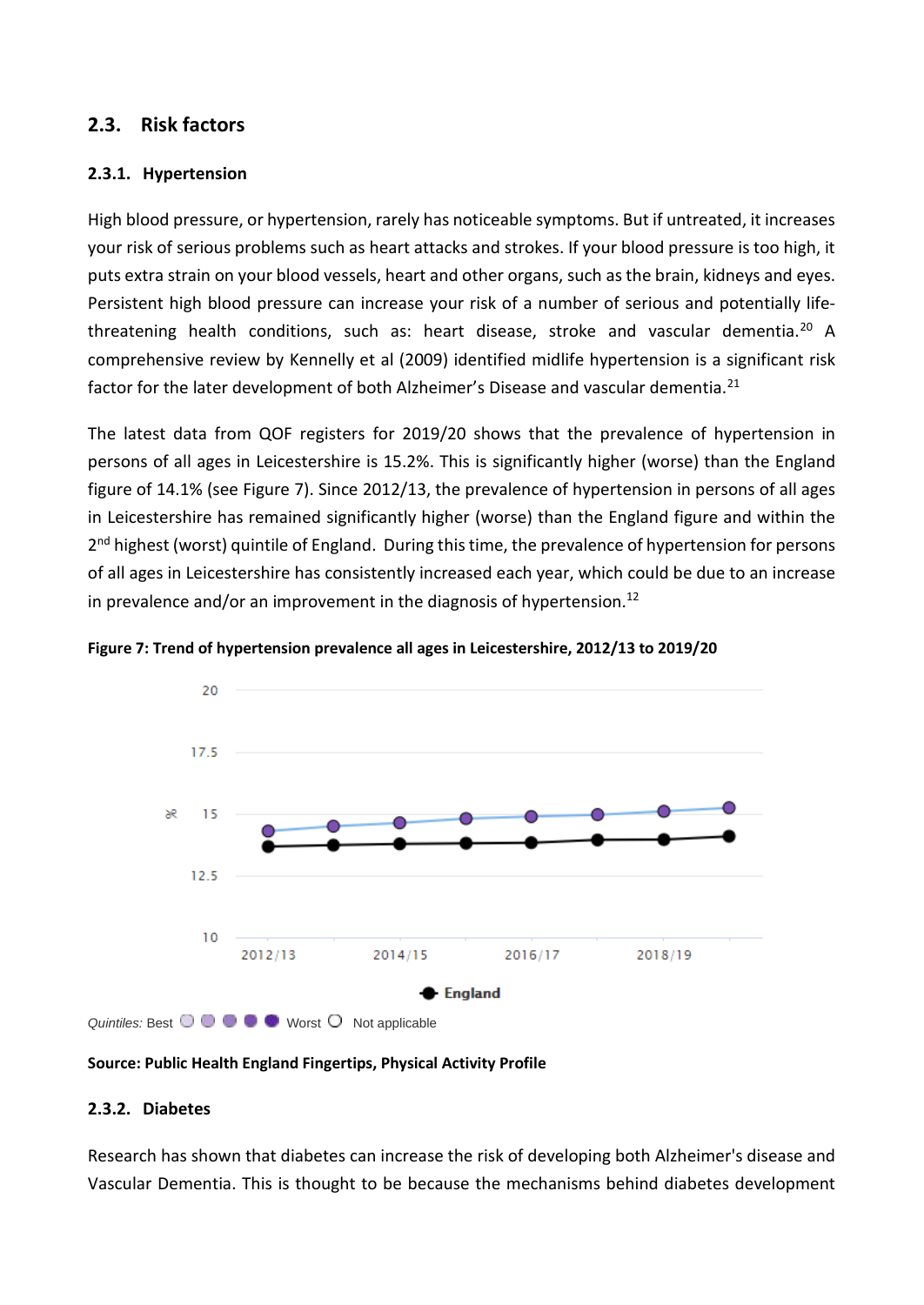can damage small blood vessels in the brain, which is likely to contribute towards vascular dementia. It is also thought that diabetes-related blood vessel damage could lead to a reduced blood flow to the brain, which may be a factor in Alzheimer's disease development.<sup>1</sup>

Several studies have shown that the presence of Type 2 Diabetes in midlife is associated with increased risk of dementia, Alzheimer's disease, Vascular Dementia and cognitive impairment. Longer duration and greater severity of diabetes may further increase the risk of dementia. A review of relevant studies found that diabetes was associated with a 47% increased risk of any dementia, a 39% increased risk of Alzheimer's disease, and more than 2-fold risk for Vascular Dementia.[22](#page-69-7)

In 2019/20, the prevalence of diabetes in persons aged 17 and over in Leicestershire is 7.0%, which is not significantly different to the England average of 7.1% (see [Figure 8\)](#page-20-0). Since 2009/10, Leicestershire has remained in the 3<sup>rd</sup> (middle) quintile of England.<sup>[16](#page-14-2)</sup> Since 2016/17, the prevalence of diabetes in persons aged 17 and over, for both Leicestershire and England, has increased each year, which could be due to an increase in prevalence and/or an improvement in the diagnosis of diabetes.

<span id="page-20-0"></span>



*Quintiles:* Best  $\bigcirc$   $\bigcirc$   $\bigcirc$   $\bigcirc$  Worst  $\bigcirc$  Not applicable

**Source: Public Health England Fingertips, Productive Healthy Ageing Profile**

#### **2.3.3. Depression**

Depression affects people in different ways and can cause a wide variety of symptoms. They range from lasting feelings of unhappiness and hopelessness, to losing interest in the things you used to enjoy and feeling very tearful. Many people with depression also have symptoms of anxiety. There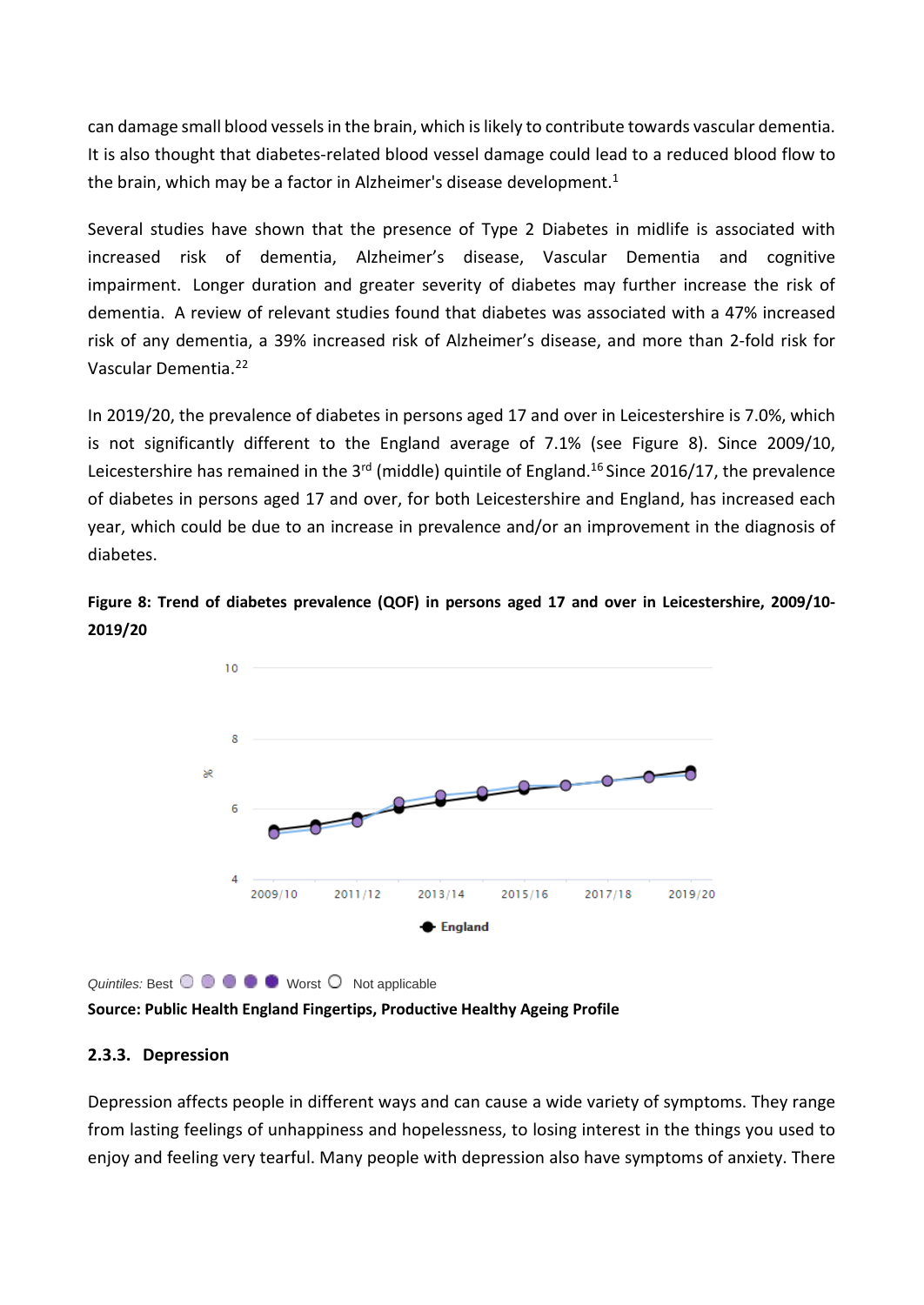can be physical symptoms too, such as feeling constantly tired, sleeping badly, having no appetite or sex drive, and various aches and pains.<sup>[23](#page-69-8)</sup>

The relationship between depression and dementia is not clear and it is not completely understood. A paper in 1998 found that people who had or have a severe mental illness such as depression or schizophrenia were three times more likely to develop dementia than those who did not, although the reasons for this are not clear.<sup>[24](#page-69-9)</sup>

One 14-year longitudinal study of older men confirmed that a history of depression is associated with an increased risk of incident dementia, a risk that is particularly high among men with clinically significant symptoms of depression at the start of the follow-up period. A study found there was a graded association between the severity of depressive symptoms and the risk of dementia, with the risk being more pronounced for men with severe depression.<sup>[25](#page-69-10)</sup>

[Figure 9](#page-21-0) shows the most recent year of data (2019/20) for depression recorded prevalence. In 2019/20 in Leicestershire, the prevalence of adults aged 18+ with recorded depression was 13.3%, this is significantly higher (worse) than the England average (11.6%). Since the data for Leicestershire was recorded in 2013/14, Leicestershire has consistently remained significantly higher (worse) than the national figure. Figure 9 shows an increase in both the Leicestershire and national figure; this increase could be explained by an increase in prevalence and/or an improvement in the diagnosis of depression.



<span id="page-21-0"></span>**Figure 9: Trend of depression prevalence in persons aged 18 and over in Leicestershire, 2009/10-2019/20**

Quintiles: Low  $\bullet$   $\bullet$   $\bullet$   $\bullet$  High ONot applicable

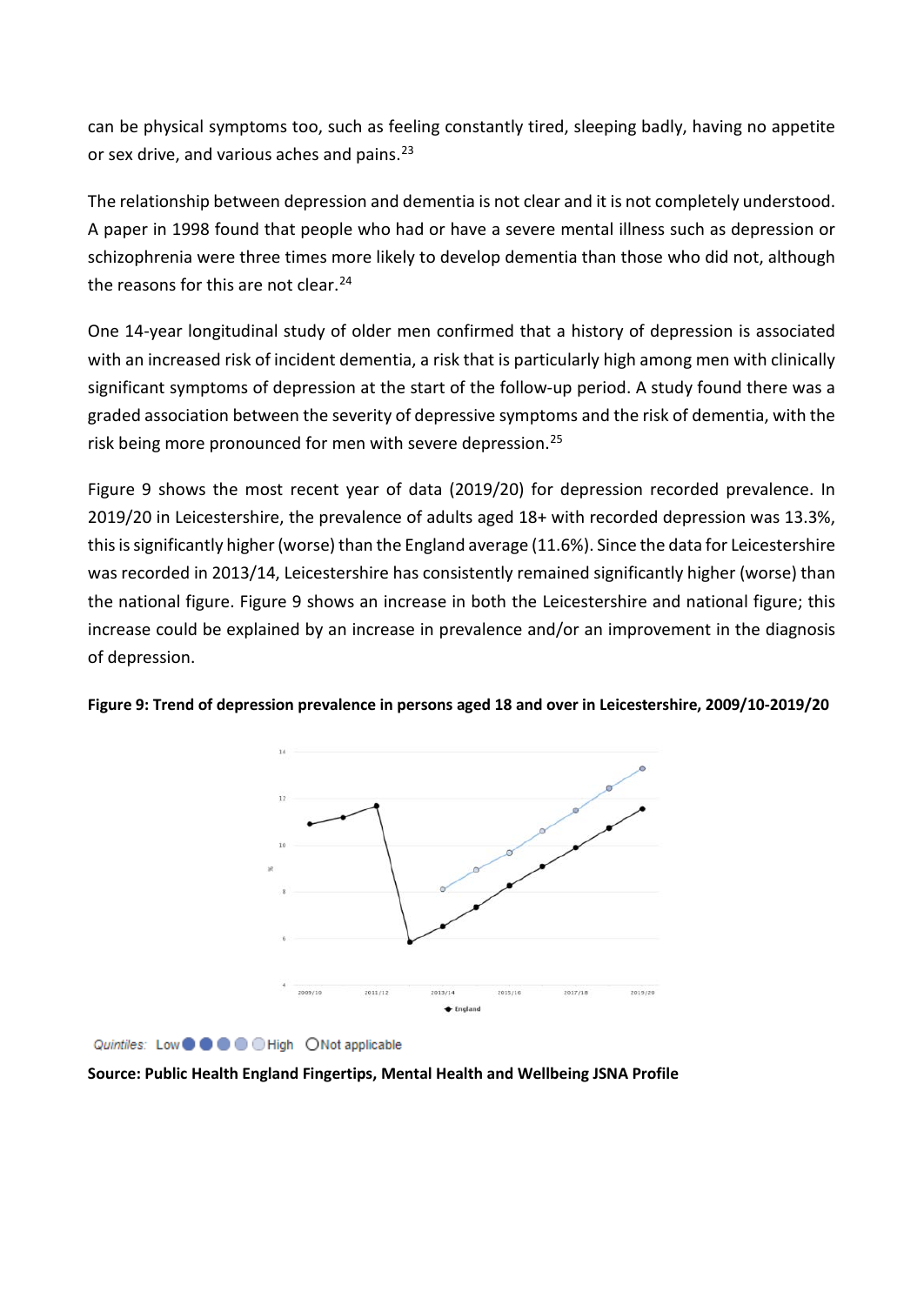#### **2.3.4. Serum Cholesterol**

Cholesterol is a fatty substance that is found in our blood and cells and can be transported in the bloodstream. We make cholesterol naturally, and it can also be found in certain foods. Studies investigating the relationship between cholesterol and dementia look at many different ways that they might be linked. Evidence suggests that there is a relationship between having high cholesterol levels in the blood in mid-life and going on to develop dementia[.3](#page-10-3) People that have high cholesterol levels in the blood often have other factors associated with dementia risk such as high blood pressure and diabetes, so separating these factors is complex.<sup>3</sup> A study by Solomon et al in 2009 found that midlife serum total cholesterol was associated with an increased risk of Alzheimer's Disease and Vascular Dementia. Even moderately elevated cholesterol increased dementia risk. Dementia risk factors need to be addressed as early as midlife, before underlying disease(s) or symptoms appear.<sup>[26](#page-69-11)</sup>

#### **2.3.5. Coronary Heart Disease**

Coronary heart disease (CHD) is the term used to describe when the coronary arteries become narrowed by a build-up of fatty material within their walls.<sup>[27](#page-69-12)</sup> It is the single most common cause of premature death in the UK. Reduced blood flow to the brain may increase the chance of Vascular Dementia. Additionally, guidance provided by National Institute for Health and Care Excellence (NICE) suggests CHD can form blood clots which may damage brain cells and in turn, lead to Vascular Dementia. According to 'The NICE Disability, dementia and frailty in later life – mid-life approaches to prevention publication', Vascular Dementia has been found to have the same risk factors as cardiovascular disease and stroke, indicating that risk of diagnosis can be reduced by similar preventative measures[.16](#page-14-2)

In 2019/20 the prevalence of coronary heart disease was 3.0%, which is not significantly different than the England average of 3.1% (see Figure 10). Since 2012/13, Leicestershire has remained in the 3<sup>rd</sup> (middle) quintile of England.<sup>[16](#page-14-2)</sup>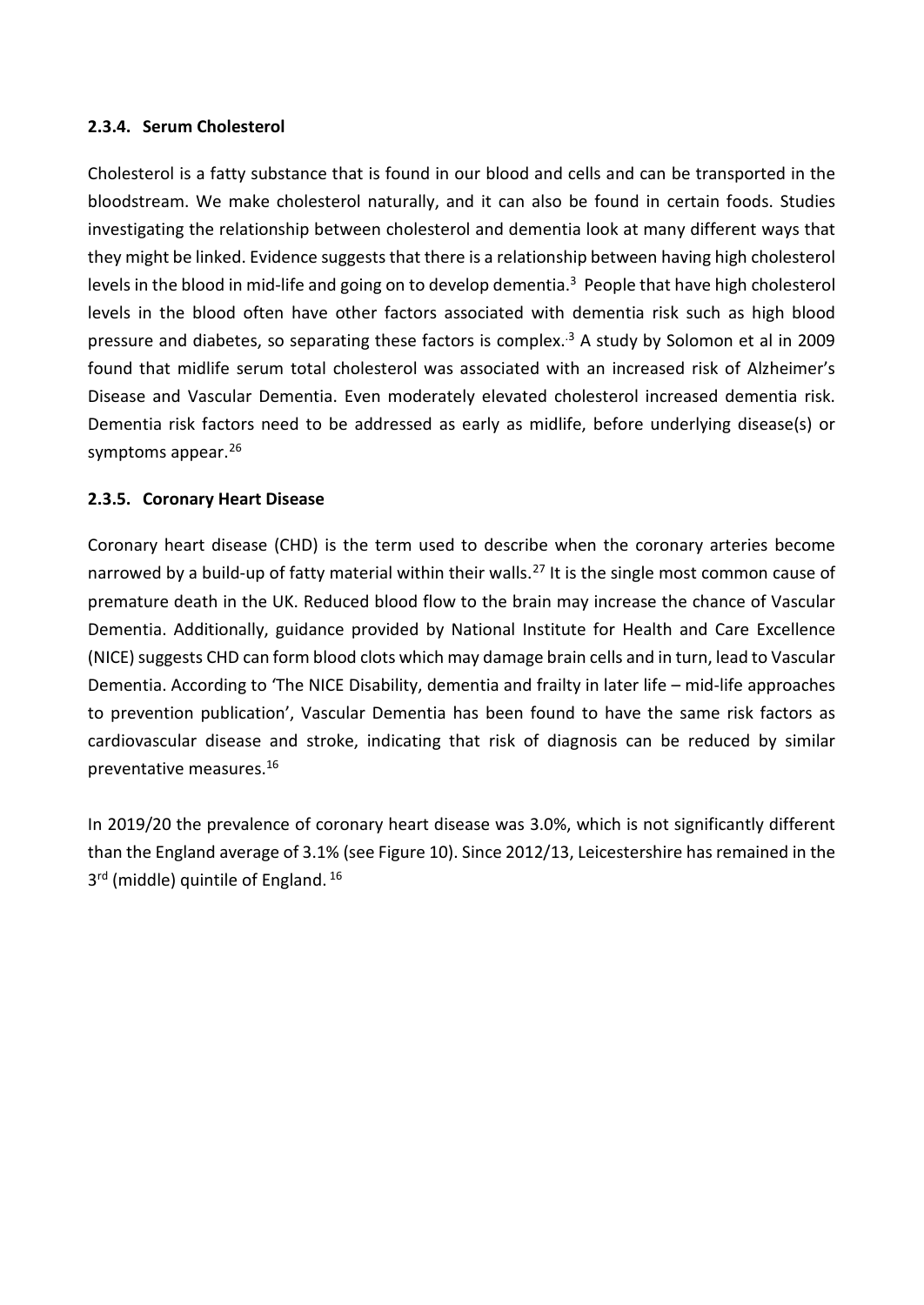<span id="page-23-0"></span>**Figure 10: Trend of Coronary Heart Disease (CHD) prevalence in persons all ages in Leicestershire, 2012/13- 2019/20**



 $Quintiles: Best  $\bigcirc \bigcirc$   $\bigcirc$   $\bigcirc$   $\bigcirc$  Worst  $\bigcirc$  Not applicable$ **Source: PHE Fingertips, Physical Activity Profile**

#### **2.3.6. Stroke**

A stroke occurs when the blood supply is cut off to part of the brain.<sup>[28](#page-69-13)</sup> PH England reported strokes to be the third most common cause of death in the developed world, with a quarter of all stroke deaths occurring under the age of 65. Evidence suggests that appropriate diagnosis and management can improve outcomes of stroke patients. Transient ischaemic attacks (TIAs), often referred to as 'mini strokes', cause small but widespread damage to the brain. TIAs and strokes are two known causes for Vascular Dementia. <sup>[29](#page-69-14)</sup>

The latest data from the QOF registers for 2019/20 shows that the prevalence of stroke in persons of all ages in Leicestershire is 1.9%. This is not significantly different to the national value of 1.8% (see [Figure 11\)](#page-24-0). Since 2012/13, Leicestershire has remained in the 3<sup>rd</sup> (middle) quintile of England for stroke prevalence.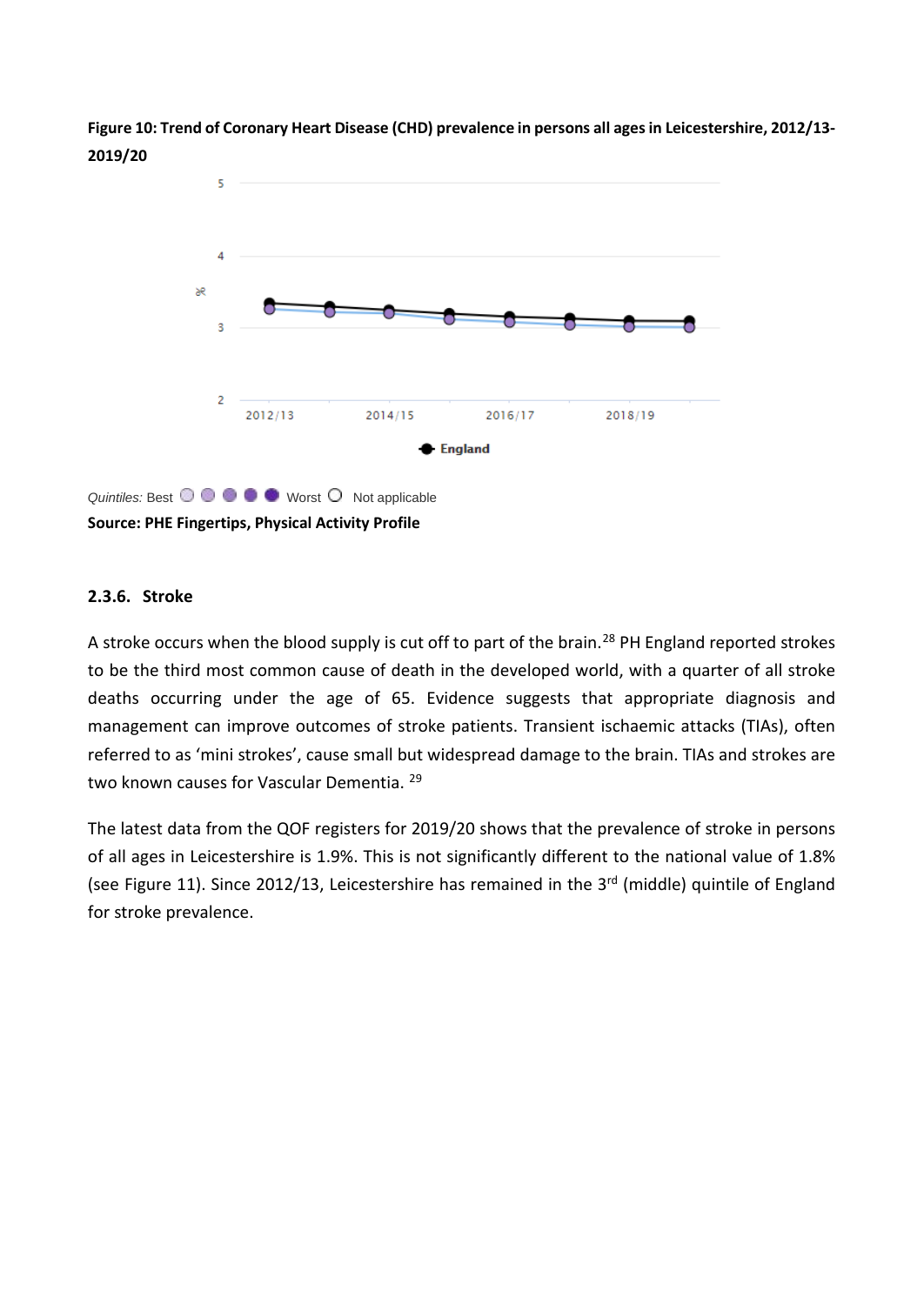

<span id="page-24-0"></span>**Figure 11: Trend of Stroke prevalence in persons all ages in Leicestershire, 2012/13-2019/20**

#### **2.3.7. Education Attainment**

There has been a lot of research dating back to the late 1980s on the effects of education in early life on developing dementia in later life. Due to this large body of research, it is now accepted that increased educational attainment is associated with lower risk of dementia. However, a systematic review in 2012 found lower education was associated with a greater risk for dementia in many, but not all, studies. The level of education associated with risk for dementia varied by study population and more years of education did not uniformly reduce the risk for dementia.<sup>[30](#page-69-15)</sup>

[Figure 12](#page-25-0) shows that in 2015/16, the prevalence of educational attainment (5+ GCSEs) in all children within Leicestershire was 58.9%, which was not significantly different to the national figure (57.8%). [31](#page-69-16)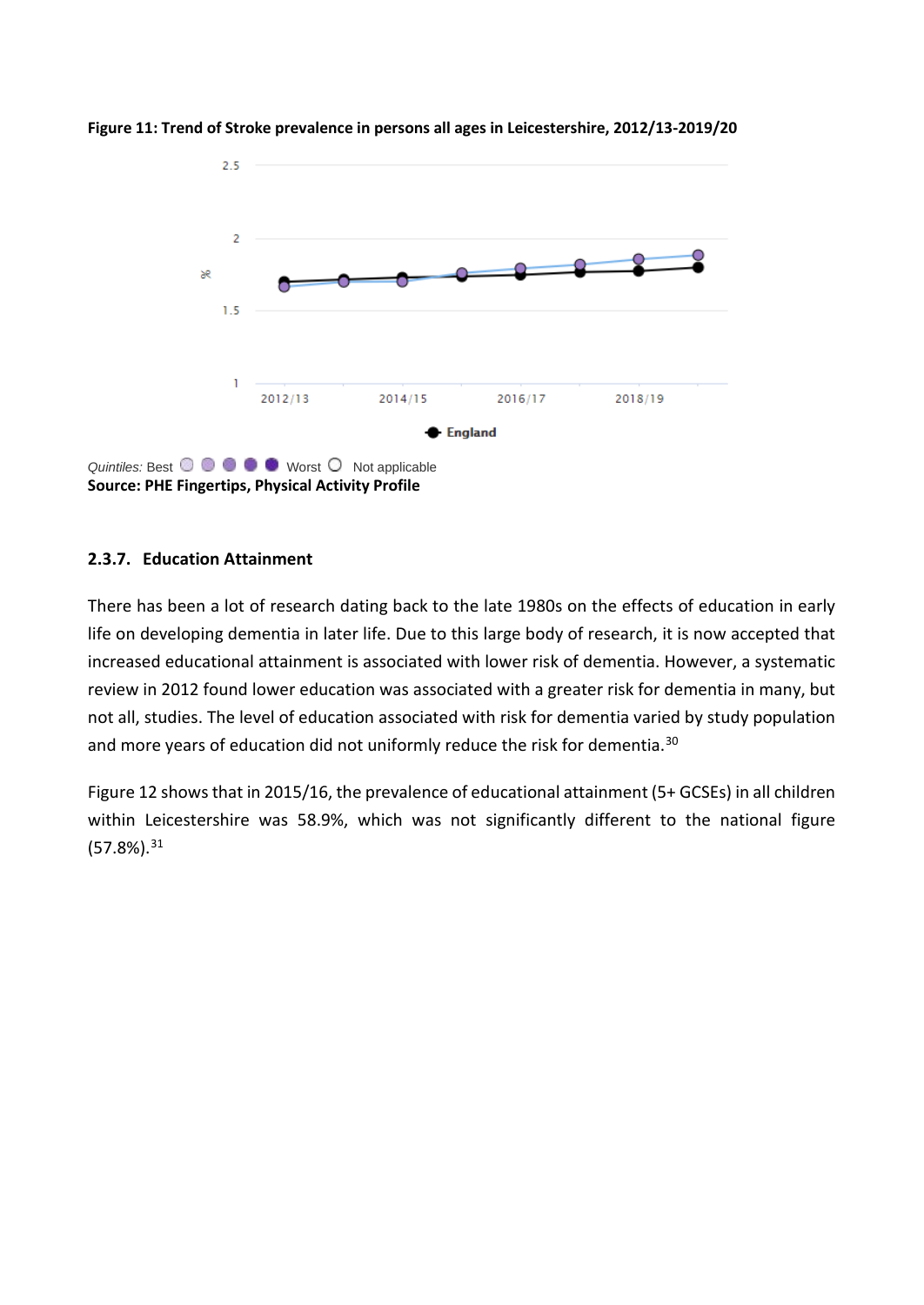<span id="page-25-0"></span>



*Compared with benchmark:* **O** Better **O** Similar **O** Worse O Not compared **Source: PHE Fingertips, Wider Determinants of Health Profile**

#### **2.3.8. Mild Cognitive Impairment (MCI)**

The causes of mild cognitive impairment are not yet completely understood. Mild cognitive impairment (MCI) causes a slight but noticeable and measurable decline in cognitive abilities, including memory and thinking skills. A person with MCI is at an increased risk of developing Alzheimer's or another dementia.<sup>[32](#page-69-17)</sup> A study by Visser et al found the majority of subjects with MCI do not progress to dementia at the long term. Age strongly influences the dementia risk. MCI often represents the predementia stage of a neurodegenerative disorder in elderly subjects but rarely in younger subjects.<sup>[33](#page-70-0)</sup> It is estimated that between 5 and 20 per cent of people aged over 65 have MCI.<sup>[3](#page-10-3)</sup> In 2019 in Leicestershire this equates to between 7,240 and 28,960 estimated to have MCI<sup>\*</sup>. This figure is estimated to increase to between 9,965 and 39,860 by the year 2035.<sup>[34](#page-70-1)</sup>

#### <span id="page-25-1"></span>**2.3.9. Hearing impairment**

The discovery of the relationship between hearing loss and the onset of dementia is new. It's thought that hearing loss may add stress to an already vulnerable brain regarding the changes that occur. Hearing loss may also increase feelings of social isolation. However, it's also possible that old age could have a role to play in this association.<sup>[35](#page-70-2)</sup>

In 2020 it is estimated 89,334 people over 65 in Leicestershire have some hearing loss with 11,405 of these having severe hearing lost.<sup>34</sup>

<span id="page-25-2"></span><sup>\*</sup> Applying the estimates to the Leicestershire population.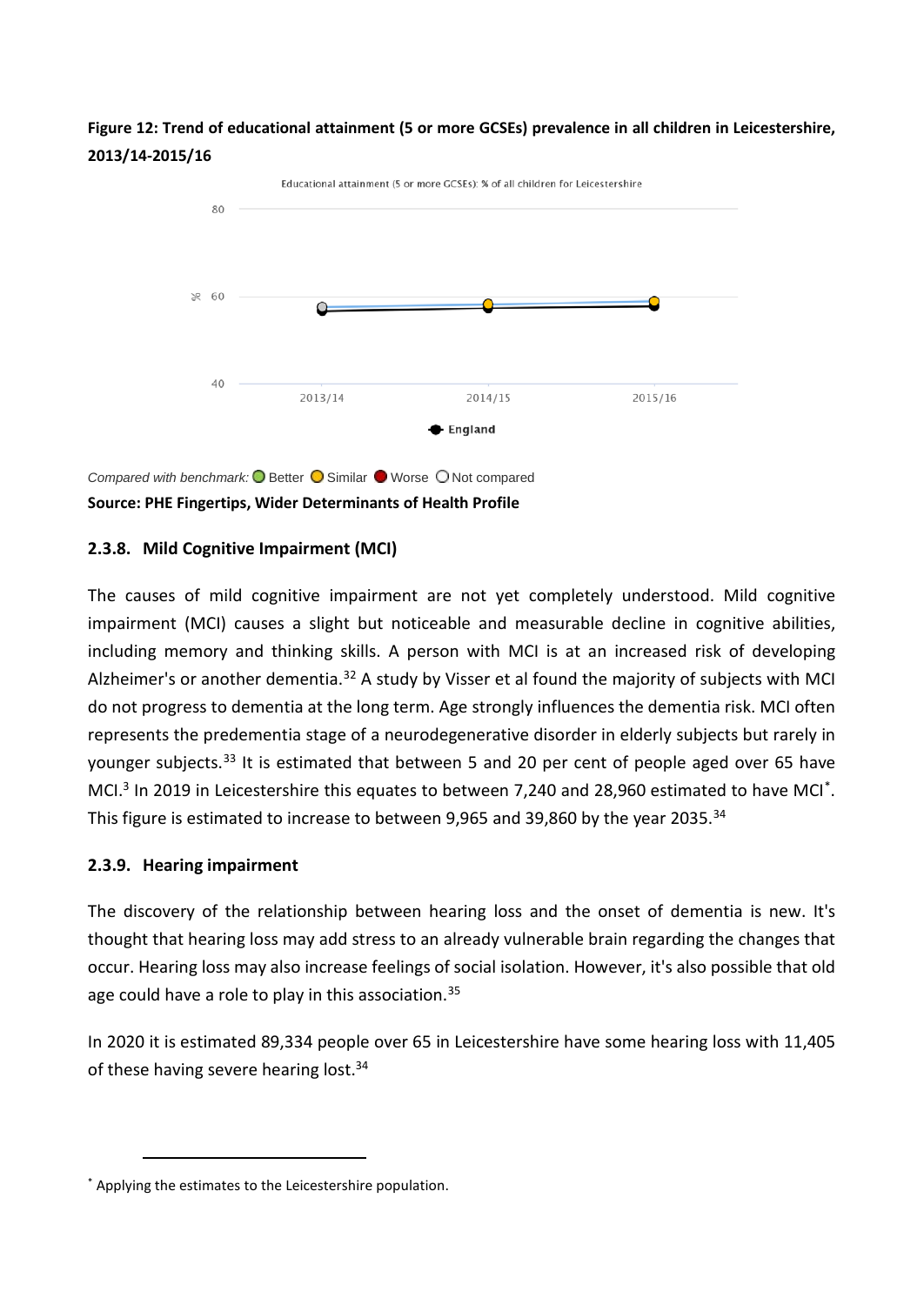The Lancet Commission on Dementia Prevention, Intervention and Care (LCDPIC) analysis found that hearing loss could be responsible for 9.1% of the risk of developing dementia.<sup>[36](#page-70-3)</sup>

#### **2.4. Protective Factors**

#### **2.4.1. Remaining Active**

A systematic review by Patterson et al found evidence (from studies named below) that regular physical activity is associated with a reduced risk of dementia. Results from the Canadian Study of Health and Aging (CSHA) found regular physical activity was associated with a reduced risk of Alzheimer's Disease (AD). In the Cardiovascular Health Study from the USA, those expending the highest quartile of energy expenditure had a lower relative risk of All Cause Dementia (ACD). The CSHA also found regular exercise was associated with a reduced relative risk of vascular dementia in women. [37](#page-70-4)

#### **2.4.2. Reduce alcohol intake**

There has been a lot of research relating to alcohol as a risk factor to dementia, with some research finding a protective effect in moderate alcohol consumption such as by Peters in 2008.<sup>[38](#page-70-5)</sup> Similarly, the Rotterdam study by Ruitenberg et al found light-to-moderate drinking (one to three drinks per day) was significantly associated with a lower risk of any dementia.<sup>[39](#page-70-6)</sup>

#### **2.4.3. Quit smoking**

Similarly to alcohol, there is some conflicting evidence in relation to smoking and its relationship with dementia. Some studies have found a protective effect while others have shown a detrimental effect.<sup>[40](#page-70-7)</sup> A study by Ott et al found that smoking was a strong risk factor for Alzheimer's disease in individuals and was associated with a doubling of the risk of dementia and Alzheimer's disease.<sup>19</sup>

#### **2.4.4. Increase exercise**

Doing regular physical activity is one of the best ways to reduce your risk of dementia. It's good for your heart, circulation, weight and mental wellbeing.<sup>3</sup> A study by Lee et al found that although physical exercise is widely promoted as a nonpharmacological intervention for dementia prevention, not all types of exercise appear to be useful in reducing risk of dementia in older people. Their findings suggest that daily participation in aerobic and mind-body exercises, but not stretching and toning exercises, might protect community-living older adults from developing dementia.<sup>[41](#page-70-8)</sup>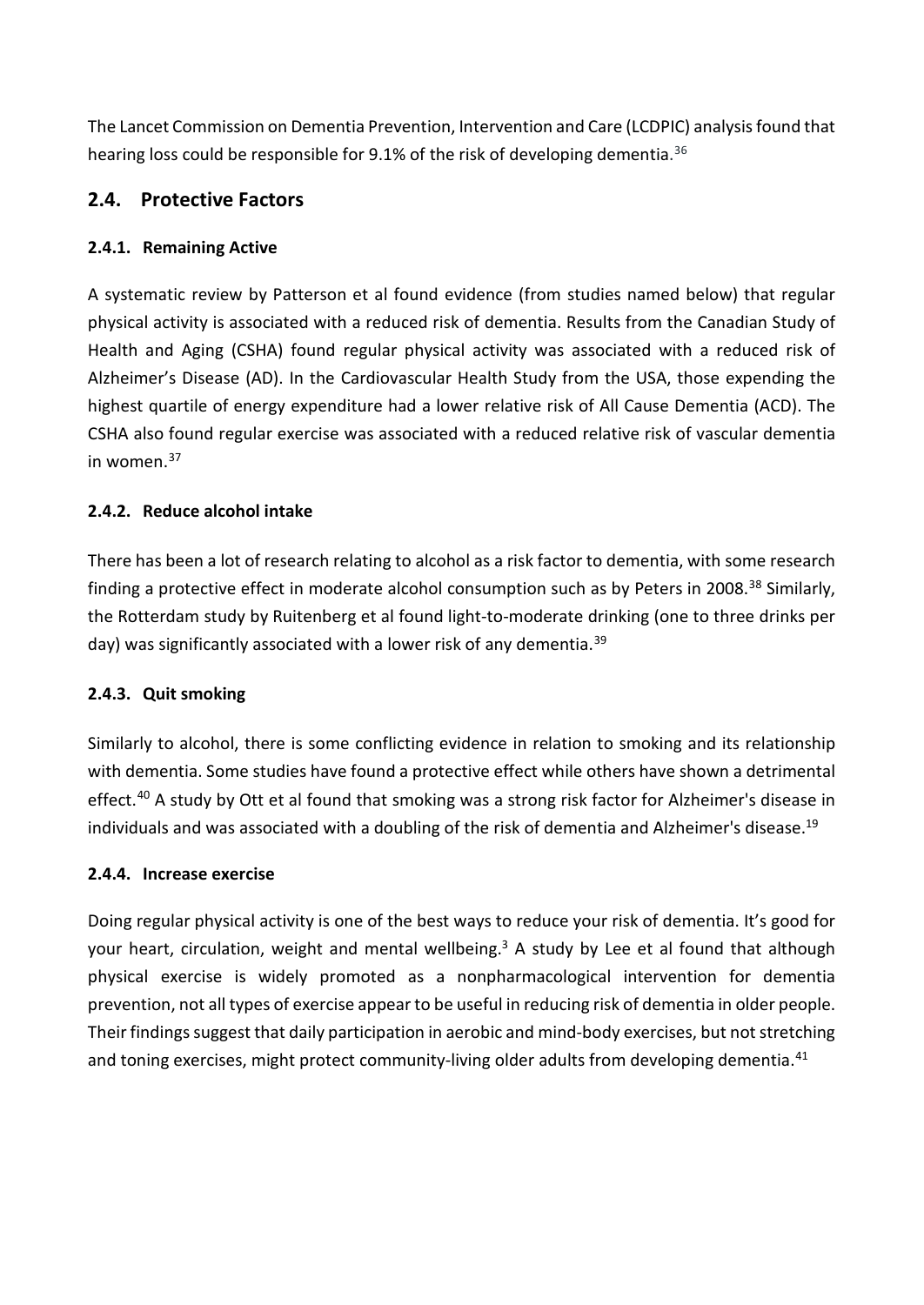## <span id="page-27-0"></span>**3. Level of need in Leicestershire**

#### **Current burden of dementia**

The recorded dementia prevalence provides an indication of the concentration, within a population, of the number of people who have been diagnosed and who are now living with the condition. This indicator can be used to inform local service planning as to the scale of services required to provide treatment, care and support as needed, so those with dementia can live well with the condition. [42](#page-70-9)

#### <span id="page-27-2"></span>**3.1.1. Dementia prevalence**

In 2019/20, there were 6,579 patients recorded on GP practice disease registers with dementia in Leicestershire. This equates to a prevalence of 0.9% and is significantly higher than the national prevalence of 0.8%. As shown in [Figure 13](#page-27-1) below, over the last five years the prevalence of recorded dementia in Leicestershire has been significantly increasing. Since 2015/16, the prevalence of recorded dementia in Leicestershire has remained in the 2<sup>nd</sup> highest quintile in England.



<span id="page-27-1"></span>**Figure 13: Trends in recorded prevalence of dementia in persons all ages in Leicestershire, 2011/12- 2019/20**

**Source: PHE Fingertips, Dementia Profile**

*Quintiles:* Best  $\odot$   $\odot$   $\odot$   $\odot$   $\odot$  Worst  $\odot$  Not applicable

[Figure 14](#page-28-0) provides information on the percentage of people with recorded dementia aged over 65. In 2020, 3.9% (5,765) of people aged over 65 years with dementia were recorded on GP practice registers in Leicestershire. This is statistically similar to the England average of 4.0%. The percentage of people aged over 65 years with dementia in Leicestershire has remained statistically similar to the national average since 2017.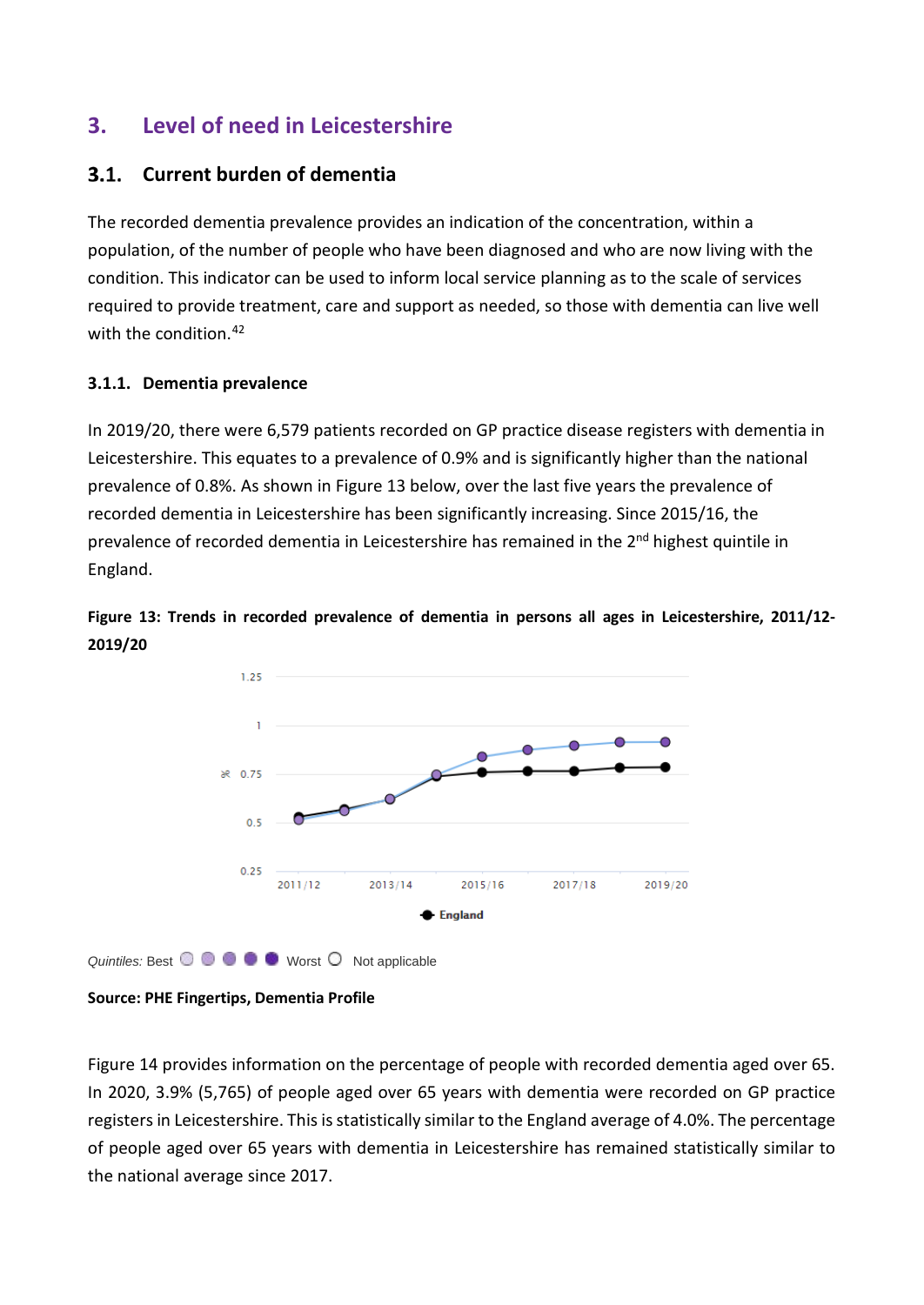

<span id="page-28-0"></span>**Figure 14: Trends in recorded prevalence of dementia in persons aged 65+ in Leicestershire, 2017-2020**

*Compared with benchmark*

#### **Source: PHE Fingertips, Dementia Profile**

Young-onset dementia refers to dementia that is diagnosed before the age of 65 (the age at which people traditionally retire); however, the age cut-off point has no medical or biological significance. This indicator is important as people diagnosed with dementia under the age of 65 have different needs and commitments. They also follow a different clinical pathway and may also need different forms of support compared to those aged 65 and over that are diagnosed with dementia.[43](#page-70-10)

[Figure 15](#page-28-1) below shows the crude recorded dementia prevalence in those aged under 65 years that are recorded on the GP practice registers in Leicestershire. In 2020, there was a total of 210 people aged under 65 years with dementia, recorded on GP practice registers in Leicestershire. This equates to a crude rate of 3.66 (per 10,000 population aged under 65) and is significantly higher in comparison to the England rate of 3.05 (per 10,000 population aged under 65). The crude recorded prevalence for dementia in those aged under 65 years in Leicestershire has remained significantly higher than the England rate since 2017.



<span id="page-28-1"></span>

*Compared with benchmark:* Lower O Similar O Higher O Not compared **Source: PHE Fingertips, Dementia Profile**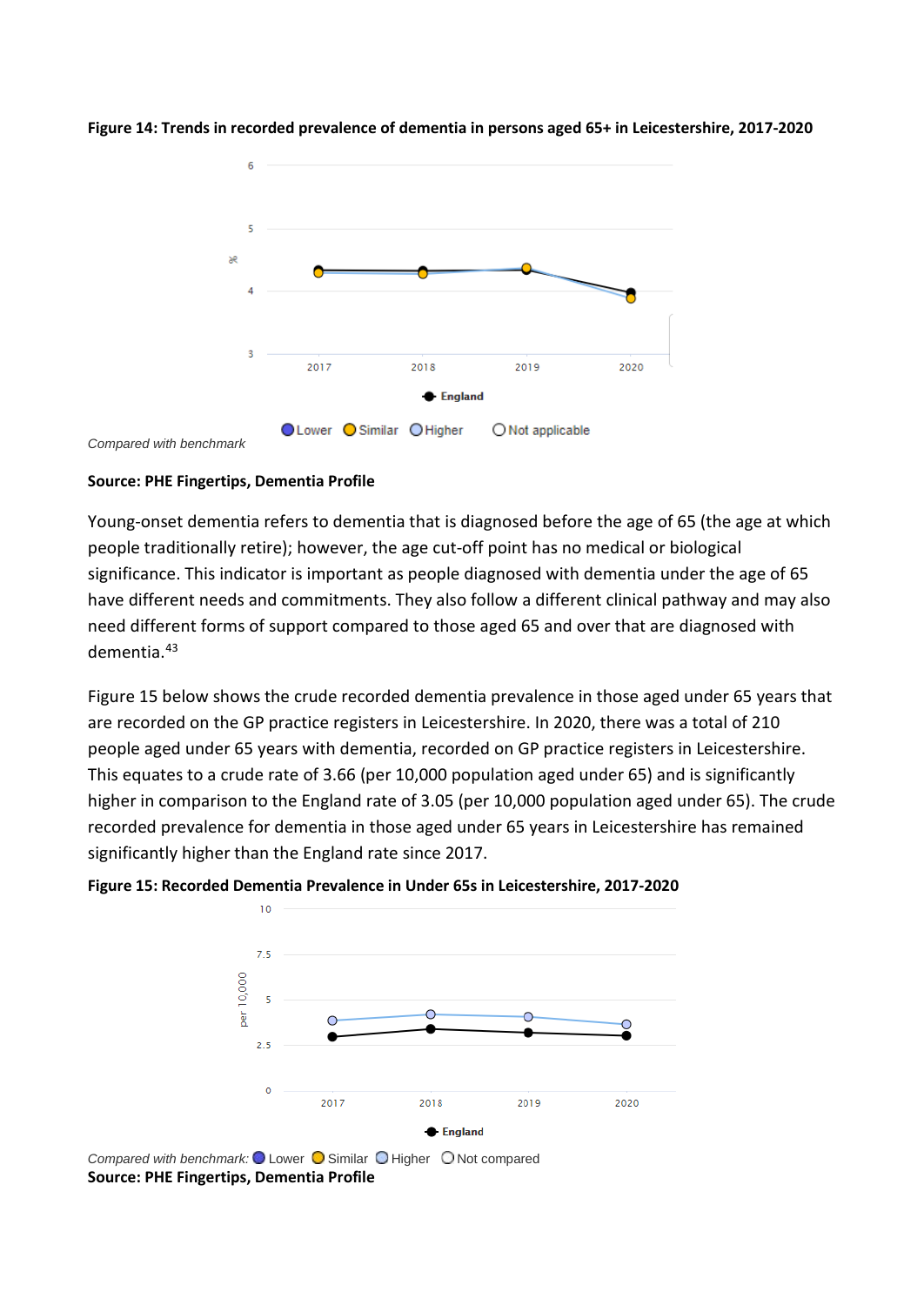Figure 16 provides information on the percentage of people with recorded dementia under the [age of 65](#page-29-1) years, as a proportion of total dementia in all ages, as this could potentially highlight complex epidemiological issues at a localised level. In 2020, 3.5% (210) of people aged under 65 years with dementia were recorded on GP practice registers in Leicestershire. This is statistically similar to the England average of 3.5%. The percentage of people aged under 65 years with dementia in Leicestershire has remained statistically similar to the national average since 2017.

<span id="page-29-1"></span>

<span id="page-29-0"></span>**Figure 16: Dementia (under 65 years) as a proportion of total dementia (all ages), Leicestershire, 2017-2020**

*Compared with benchmark:*  $\bigcirc$  Lower  $\bigcirc$  Similar  $\bigcirc$  Higher  $\bigcirc$  Not compared **Source: PHE Fingertips, Dementia Profile**

#### **3.1.2. Newly diagnosed dementia registrations**

This indicator is a proxy for an incidence rate and should therefore be considered as experimental. The indicator provides insight into the number of patients who are newly registered for dementia with their GP. Used alongside the prevalence figure; planners and commissioners can determine the burden of dementia and the types of need in their CCG or local authority.<sup>42</sup> [Figure 17](#page-30-0) shows the rate of newly diagnosed dementia in Leicestershire is 12.1 per 1,000 population aged 65 and over. This is significantly higher than the England rate of 11.4 per 1,000 population aged 65 and over. The rate of newly diagnosed dementia in Leicestershire has remained significantly higher in comparison to the England rate since 2016/17.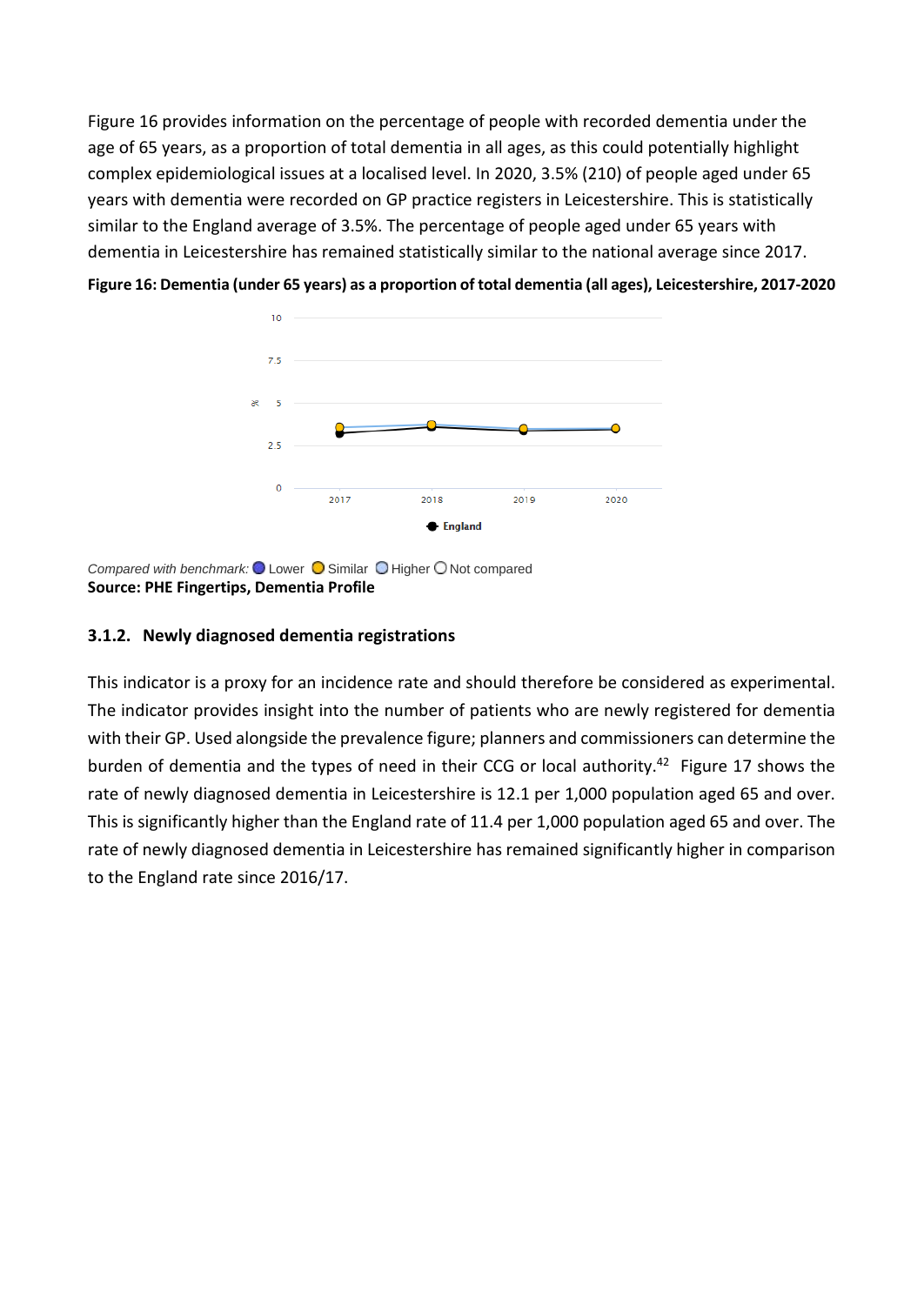

## <span id="page-30-0"></span>**Figure 17: Newly diagnosed dementia registrations in Leicestershire, 2015/16-2018/19**<br>Rate of newly diagnosed dementia registrations (Experimental) for Leicestershire

*Compared with benchmark:* Lower **C** Similar **O** Higher C Not compared **Source: PHE Fingertips, Dementia Profile**

#### **3.1.3. Dementia diagnosis rate**

In 2013 the government set targets to increase the diagnosis of dementia due to the very low diagnosis rates. This feeds in to the diagnosing well step of the well pathway for dementia. The benchmark target is equal or above 66.7% (two thirds) to be diagnosed so the appropriate care and support can be given.<sup>[44](#page-70-11)</sup> In 2021 (up to March), the estimated dementia diagnosis rate for those aged 65 and over in Leicestershire was 61.2%, which is significantly lower than the benchmarking goal (note – statistical significance is determined by the nonoverlapping of confidence intervals with the 66.7% benchmark). The estimated dementia diagnosis rate for those aged 65 and over in England was 61.6%, which is statistically similar to the benchmarking goal (see [Figure 18\)](#page-30-1).



#### <span id="page-30-1"></span>**Figure 18: Estimated dementia diagnosis rate in Leicestershire, 2017-2021**

**Source: PHE Fingertips, Dementia Profile**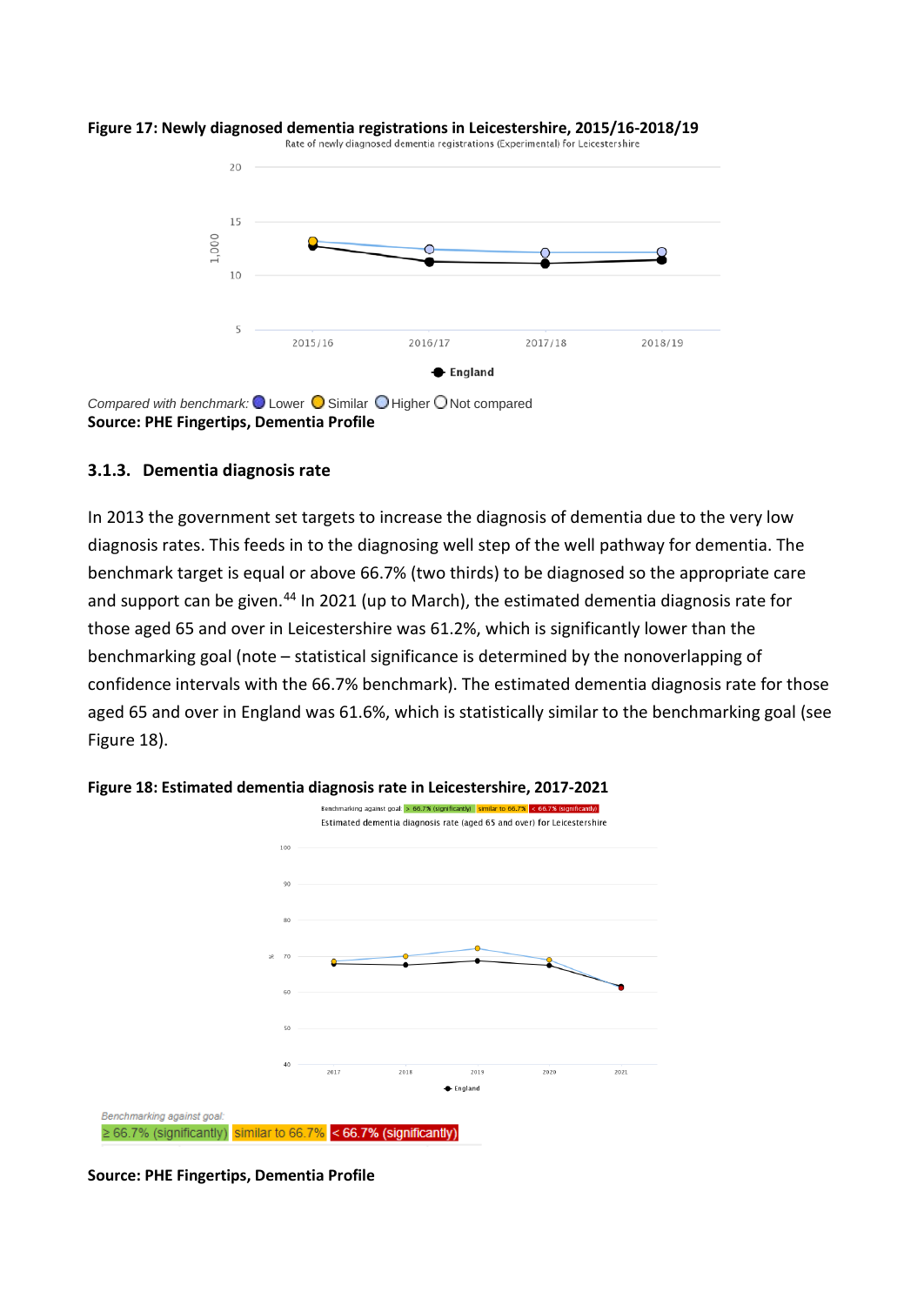#### **3.1.4. Identifying dementia**

The Quality and Outcomes Framework (QOF) is a component of the GP contract where achievement is measured against certain indicators. Within the clinical domain there are three dementia indicators which GPs are measured against. The main reason for undertaking investigations in a person with suspected dementia is to exclude a potentially reversible or modifying cause for the dementia and to help exclude other diagnoses (e.g. delirium). Reversible or modifying causes include metabolic and endocrine abnormalities (e.g. vitamin B12 and folate deficiency, hypothyroidism, diabetes and disorders of calcium metabolism).<sup>42</sup> [Figure 19](#page-31-0) shows the percentage of patients with a new diagnosis of dementia who had a record of FBC, calcium, glucose, renal and liver function, thyroid function tests, serum vitamin B12 and folate levels recorded between 12 months before and 6 months after entering on to the register. In Leicestershire in 2018/19, the percentage was 77.0% and this was significantly higher than the England average of 70.0%. The percentage of patients with a new diagnosis of dementia who had a recorded blood test in Leicestershire has remained significantly higher than the England average since 2017/18.



<span id="page-31-0"></span>**Figure 19: Blood test to confirm dementia in Leicestershire, 2015/16-2018/19**

*Compared with benchmark:* Lower **O** Similar **O** Higher O Not compared

#### **Source: PHE Fingertips, Dementia Profile**

The NHS Health Check Programme aims to help prevent heart disease, stroke, diabetes and kidney disease. A high take up of NHS Health Check is important to identify early signs of poor health leading to opportunities for early inventions. The NHS Health Check is also used to promote opportunities in mid-life to reduce the behavioural risk factors for dementia by providing advice on dementia to the relevant age group.<sup>20</sup>

In 2019/20, 7.1% (14,861) of people (aged 40-74) in Leicestershire who were eligible for an NHS Health Check, received a health check. This is statistically lower (worse) than the England average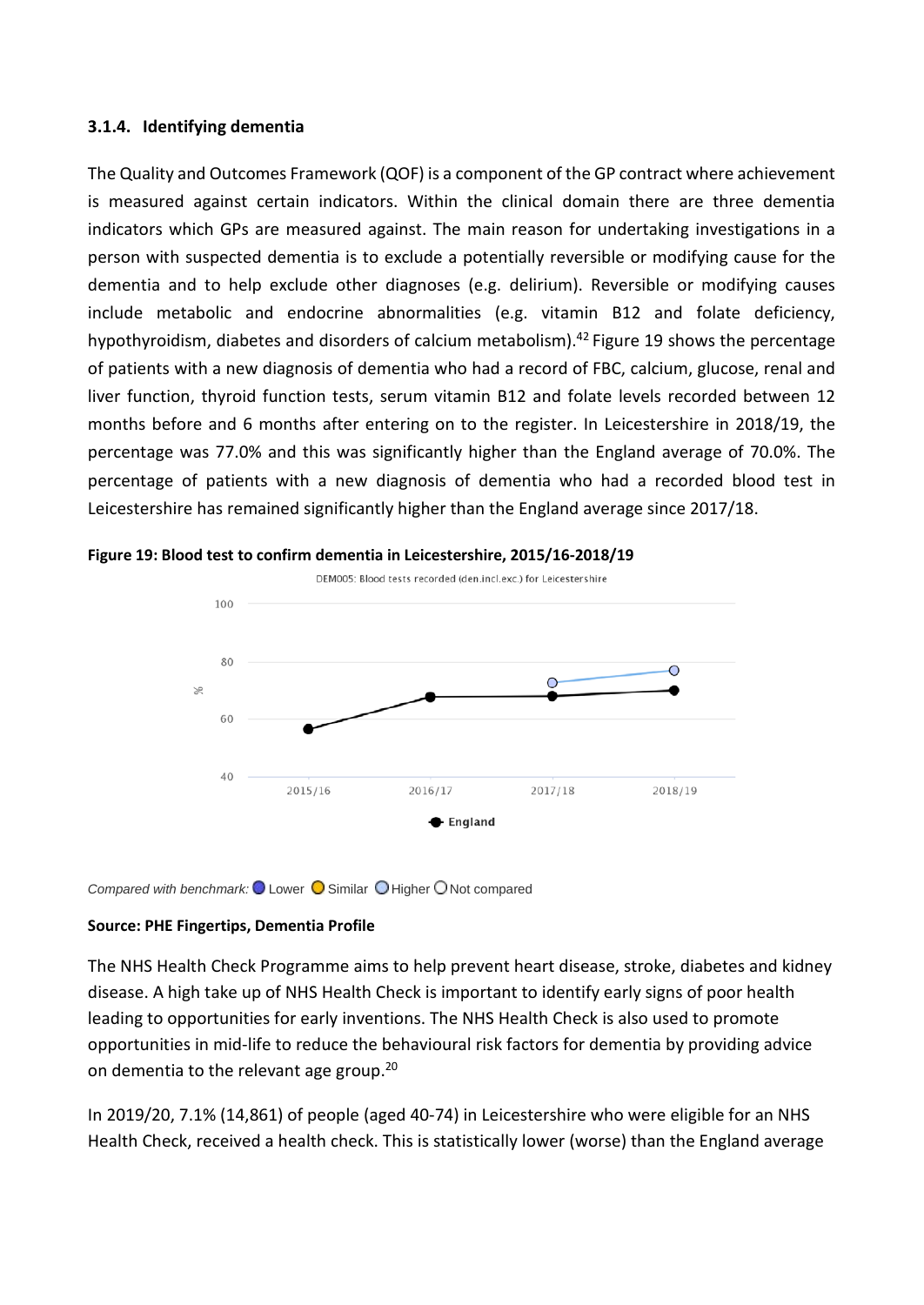of 7.7%. Over the last five years, the trend in the proportion of people in Leicestershire who are eligible for receiving an NHS health check is significantly decreasing (see [Figure 20\)](#page-32-0).

<span id="page-32-0"></span>**Figure 20: People receiving an NHS Health Check per year in Leicestershire, 2013/14-2019/20**



*Compared with benchmark:*  $\bigcirc$  Better  $\bigcirc$  Similar  $\bigcirc$  Worse  $\bigcirc$  Not compared

**Source: PHE Fingertips, Dementia Profile**

#### $3.2.$ **Projected levels of dementia**

#### **3.2.1. Dementia prevalence and projected estimates**

As age is a major unmodifiable risk factor for dementia and the older population is expected to increase, so is the number of people with dementia. Overall, between 2020 and 2040 the number of people aged 65 and over in Leicestershire with dementia is estimated to increase from 10,203 to 16,785, an increase of 64.5%. While in persons aged 85 years and over, the increase will be 86.8% (from 4,387 to 8,193). The highest increase is predicted to come in males aged 85 years and over which will increase by 109.7% from 1,234 to 2,588.

See [Table 5](#page-33-0) below for more information.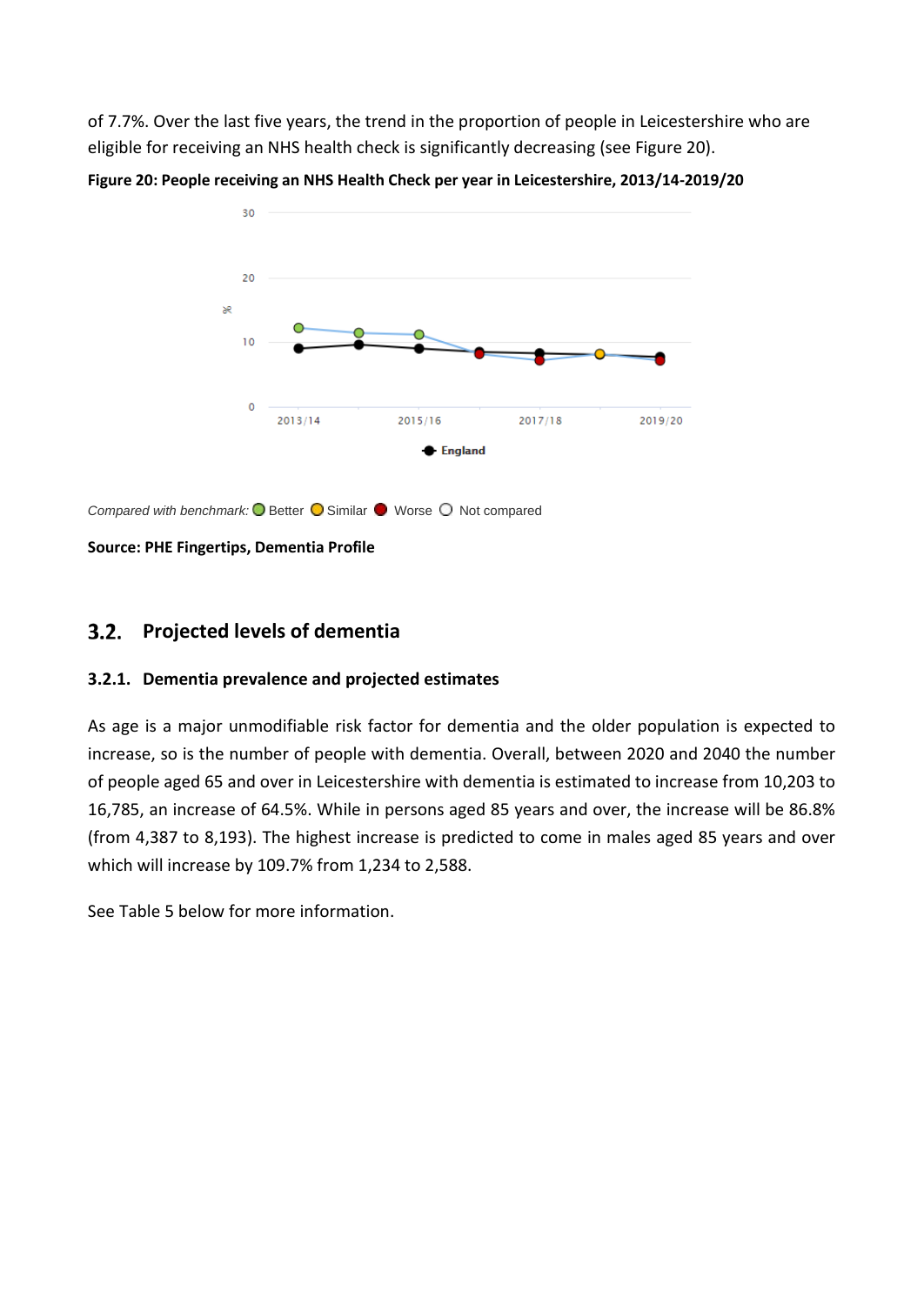|             | 2020   | 2025   | 2030   | 2035   | 2040   | % change<br>2020 to 2040 |
|-------------|--------|--------|--------|--------|--------|--------------------------|
|             |        |        |        |        |        |                          |
| Males 65    | 3,776  | 4,376  | 5,098  | 5,762  | 6,352  | 68.2%                    |
| and over    |        |        |        |        |        |                          |
| Males 85    | 1,234  | 1,455  | 1,792  | 2,328  | 2,588  | 109.7%                   |
| and over    |        |        |        |        |        |                          |
| Females 65  | 6.427  | 7,224  | 8,246  | 9,382  | 10,433 | 62.3%                    |
| and over    |        |        |        |        |        |                          |
| Females 85  | 3,153  | 3,437  | 3,992  | 4,998  | 5,605  | 77.8%                    |
| and over    |        |        |        |        |        |                          |
| Persons age | 10,203 | 11,599 | 13,344 | 15,144 | 16,785 | 64.5%                    |
| 65 and over |        |        |        |        |        |                          |
| Persons age | 4,387  | 4,892  | 5,784  | 7,326  | 8,193  | 86.8%                    |
| 85 and over |        |        |        |        |        |                          |

<span id="page-33-0"></span>**Table 5: Current and projected estimates of dementia in Leicestershire aged over 65 years and over 85 years, 2020-2040**

**Source: Projecting Older Peoples Populations Information, (POPPI), 2021**

#### **3.2.2. Early onset of Dementia prevalence and projected estimates**

Dementia is considered 'young onset' when it affects people under 65 years of age. It is also referred to as 'early onset' or 'working age' dementia.<sup>[45](#page-70-12)</sup> Different types of dementia can affect people differently, and everyone will experience symptoms in their own way.

However, there are some common early symptoms that may appear some time before a diagnosis of dementia. These include:

- Memory loss
- difficulty concentrating
- finding it hard to carry out familiar daily tasks, such as getting confused over the correct change when shopping
- struggling to follow a conversation or find the right word
- being confused about time and place
- mood changes

These symptoms are often mild and may get worse only very gradually. It's often termed "mild cognitive impairment" (MCI) as the symptoms are not severe enough to be diagnosed as dementia.[46](#page-70-13)

In Leicestershire the estimated numbers of early onset dementia are relatively low in 2020, however, they are predicted to increase by 12.2% in males aged 60-64 years and by 16.7% in females aged 60-64 years in 2040. Due to small numbers in both males and females aged 30-39 years and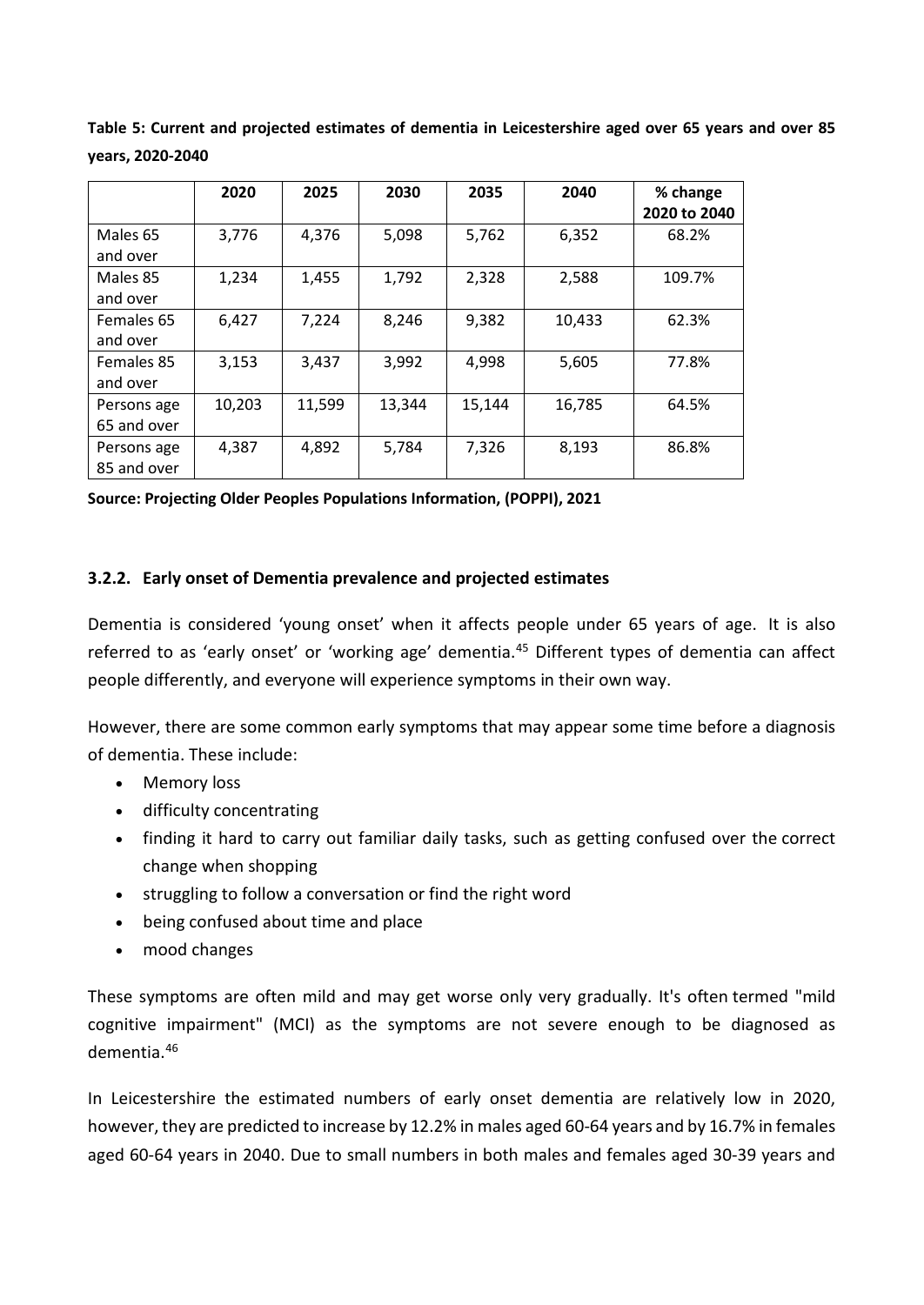40-49 years, data is withheld. In females aged 50-59 years, the numbers are predicted to increase by 7.7% whilst males are expected to stay the same. See [Table 6](#page-34-0) for more information.

|                                                                 | 2020 | 2040 | <b>% CHANGE</b> |
|-----------------------------------------------------------------|------|------|-----------------|
| Males aged 30-39 predicted to have early onset dementia         | N/A  | N/A  | N/A             |
| Males aged 40-49 predicted to have early onset dementia         | N/A  | N/A  | N/A             |
| Males aged 50-59 predicted to have early onset dementia         | 62   | 62   | 0.0%            |
| Males aged 60-64 predicted to have early onset dementia         | 43   | 46   | 7.0%            |
| Total males aged 30-64 predicted to have early onset dementia   | 116  | 122  | 5.2%            |
|                                                                 |      |      |                 |
| Females aged 30-39 predicted to have early onset dementia       | N/A  | N/A  | N/A             |
| Females aged 40-49 predicted to have early onset dementia       | N/A  | N/A  | N/A             |
| Females aged 50-59 predicted to have early onset dementia       |      | 42   | 7.7%            |
| Females aged 60-64 predicted to have early onset dementia       | 25   | 28   | 12.0%           |
| Total females aged 30-64 predicted to have early onset dementia | 80   | 87   | 8.8%            |

<span id="page-34-0"></span>**Table 6: Current and projected estimates of early onset of dementia in Leicestershire, 2020 & 2040**

**Source: Projecting Adult Needs and Service Information, PANSI**

#### $3.3.$ **Preventing well**

Prevention primarily looks at risk factors and protective factors that were in the Who is at risk section of this document.

#### $3.4.$ **Living with Dementia**

#### **3.4.1. Dementia Care Plan has been reviewed last 12 months**

Dementia patients should be reviewed yearly to ensure their physical and mental health needs and those of their carers are being met. It is also an opportunity to monitor if the patient's dementia symptoms and care needs have changed. As such this is a recorded measure on the Quality Outcomes Framework of primary care.

In Leicestershire for the last 3 time periods, significantly fewer dementia patients have received a review in the last 12 months when compared to the national average. However there has been an increase from 73.0% of patients in 2018/19 to 73.2% of dementia patients receiving a review in 2019/20.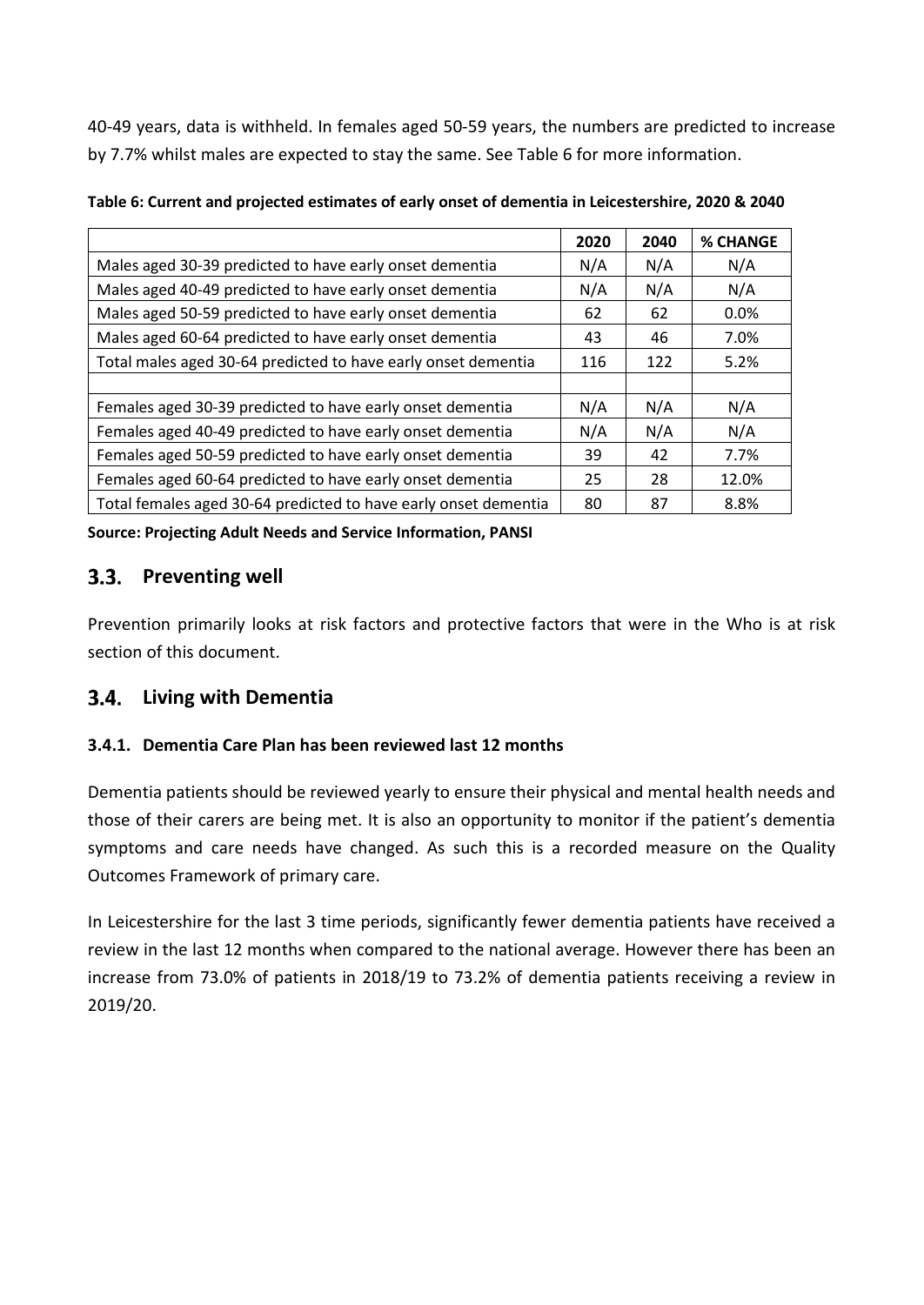#### <span id="page-35-0"></span>**Figure 21: Dementia care plan has been reviewed in the last 12 months, 2013/14-2019/20**



**Source: PHE Fingertips, Dementia Profile**

#### **3.4.2. Carer reported quality of life score for people caring for someone with dementia**

Caring for a person with dementia can significantly impact a carer's mental and physical health. The Adult Social Care Outcomes Framework examines how carers report their own quality of life using a questionnaire, this indicator can give an indication of the level and quality of support available for these carers.

The average score of dementia carers has increased from 7.20 in 2017/18 to 7.40 in 2018/19 this is similar to the national average score of 7.30.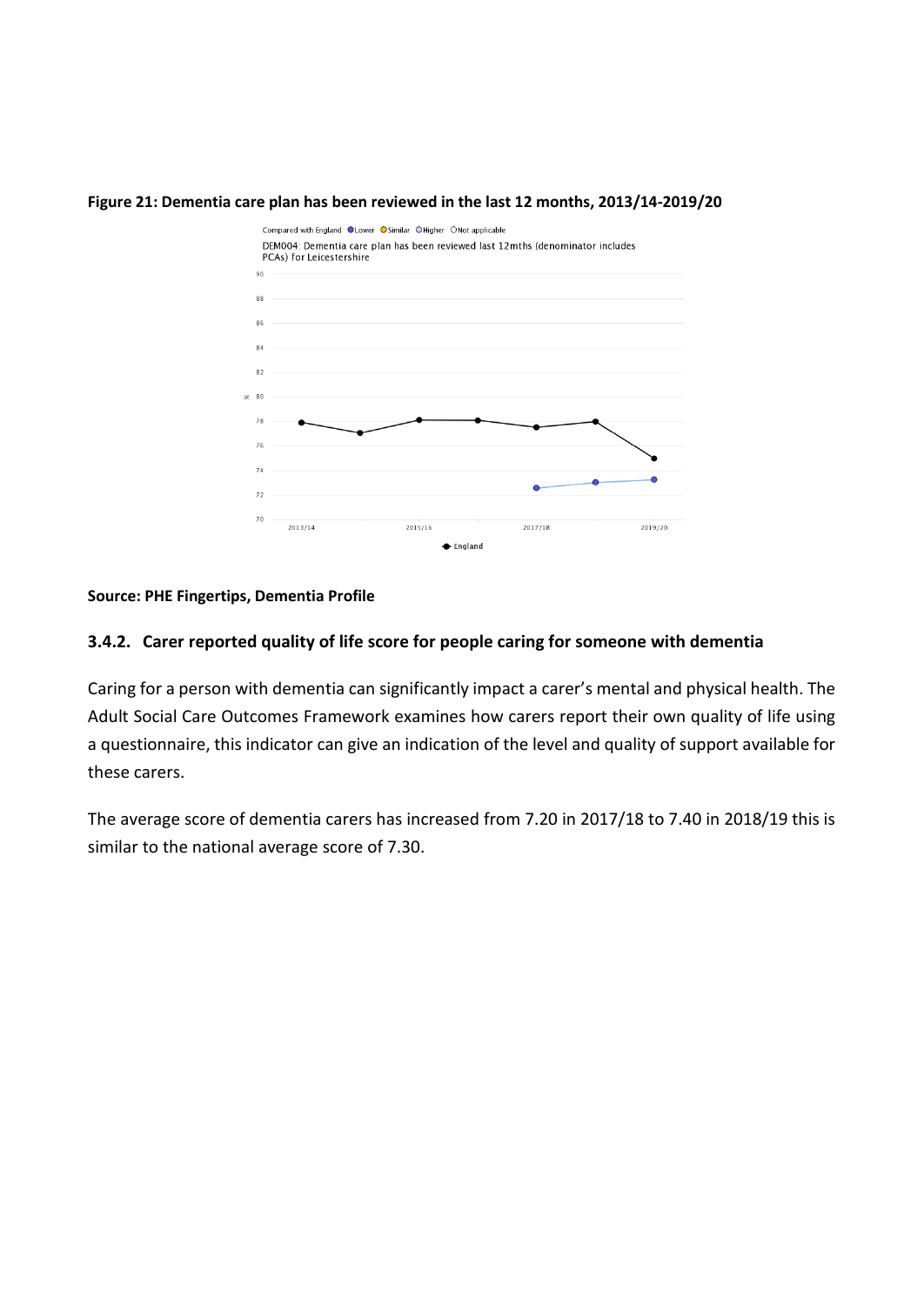

**Figure 22: Carer-reported quality of life score for people caring for someone with dementia, 2014/15-**

### **Source: PHE Fingertips, Dementia Profile**

**2018/19**

#### $3.5.$ **Supporting those with dementia**

Ensuring people with dementia and their families are supported to live as well as possible with dementia feed into the two stages of the well pathway, supporting well and living well.

### **3.5.1. Dementia: Direct standardised rate of emergency admissions (aged 65+)**

Emergency hospitalisation rates present a proxy for the provision of care for people with dementia. Those areas with higher admission rates may present as needing a change in the support available for dementia patients, as those with less appropriate care are more likely to end up needing medical attention.

In Leicestershire the direct standardised rate of emergency hospital admission has been significantly better than the national average since this indicator has been presented in 2016/17. In 2019/20 the rate is 3,394 per 100,000 which is significantly better than the national rate of 3,517 per 100,000.

**Figure 23: Dementia: Direct standardised rate of emergency admissions (aged 65 and over), 2016/17-2019/20**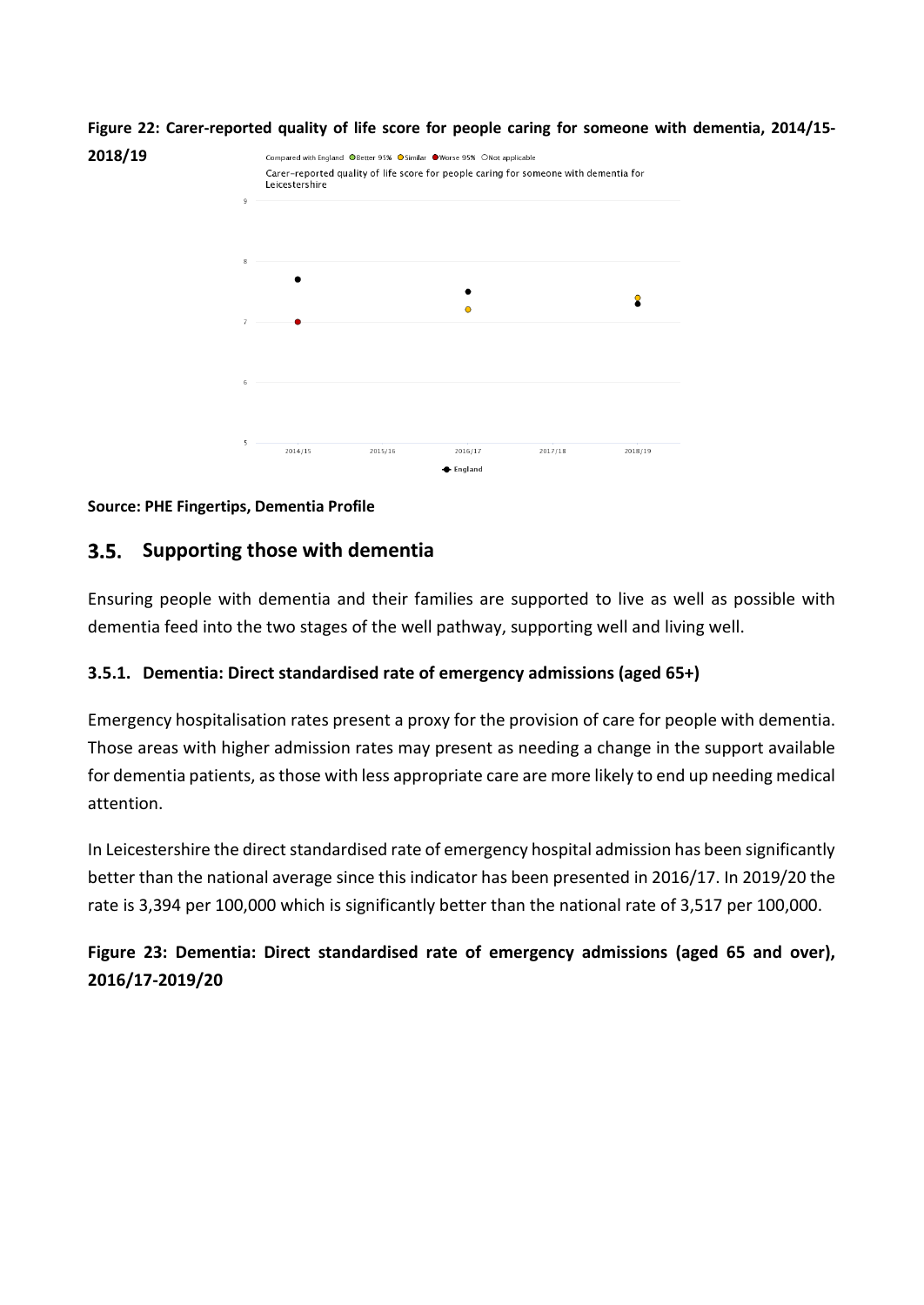

**Dementia Profile**

### **3.5.2. Dementia: Quality rating of residential care and nursing home beds (aged 65+)**

This indicator looks at care and residential homes assessed by the Care Quality Commission that achieved an overlap rating of good or outstanding. This can then be used to examine dementia care quality.

Over the past 3 time periods Leicestershire has decreased from performing significantly better than the national average in 2018 to significantly worse than the national average in 2020. The percentage of Leicestershire care homes rated good or outstanding has decreased from 72.2% in 2019 to 71.3% in 2020 which is significantly worse than the national average of 74.1%.

## **Figure 24: Dementia: Direct standardised rate of emergency admissions (aged 65 and over), 2017- 2020**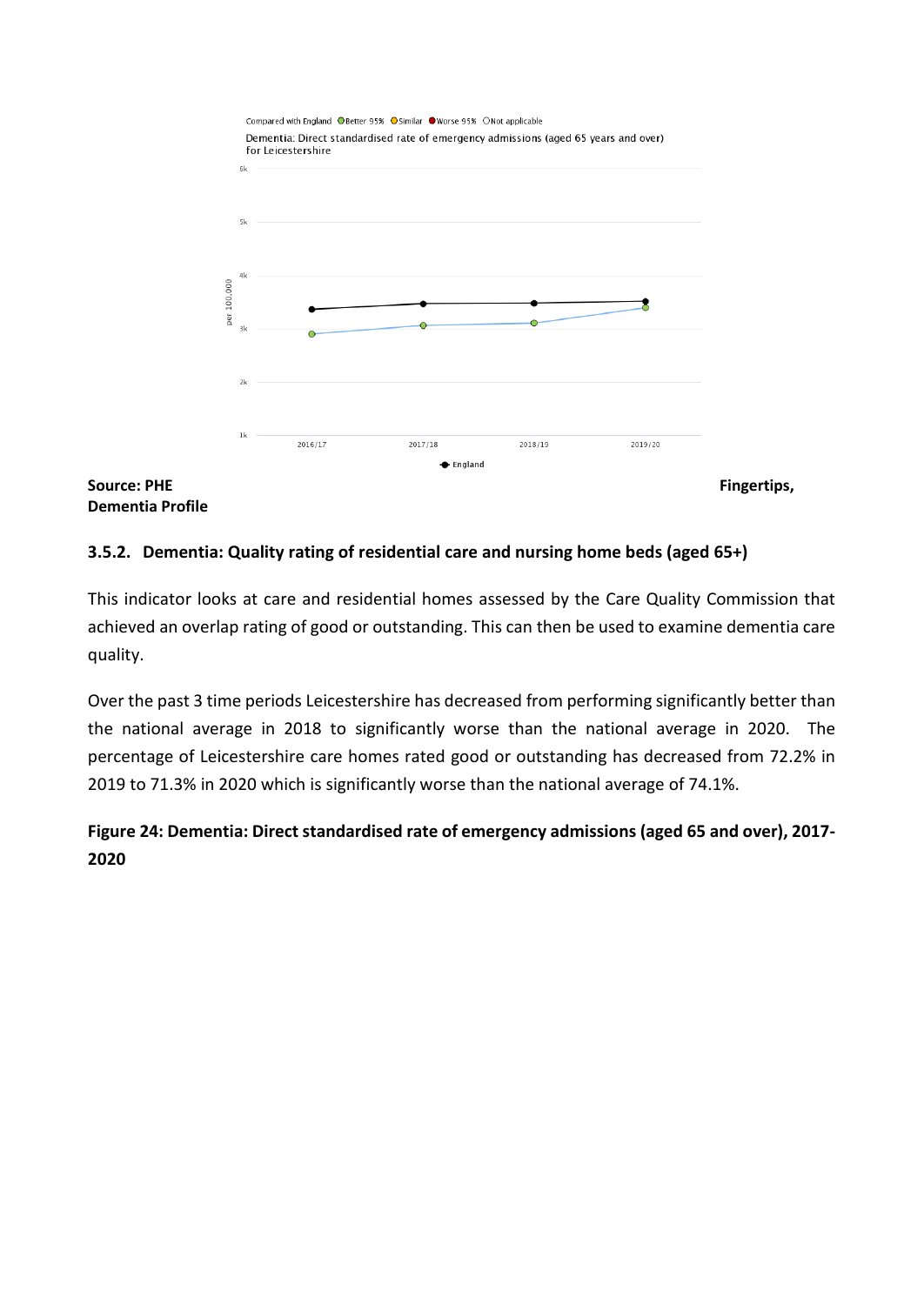

### **Source: PHE Fingertips, Dementia Profile**

#### $3.6.$ **Dying with dementia**

The final step in the well pathway for dementia is dying well. This part of the pathway looks at ensuring people with dementia die in a way that is in line with their needs and respects their wishes.

### **3.6.1. Direct standardised rate of mortality: People with dementia (aged 65+)**

This indicator looks at the rate of people over 65 dying with a diagnosis of dementia and can help identify geographical patterns in dementia deaths.

The standardised rate of death of those with dementia has decreased from 817 per 100,000 population in 2018 to 790 per 100,000 in 2019. This is significantly better than the national rate of 849 per 100,000.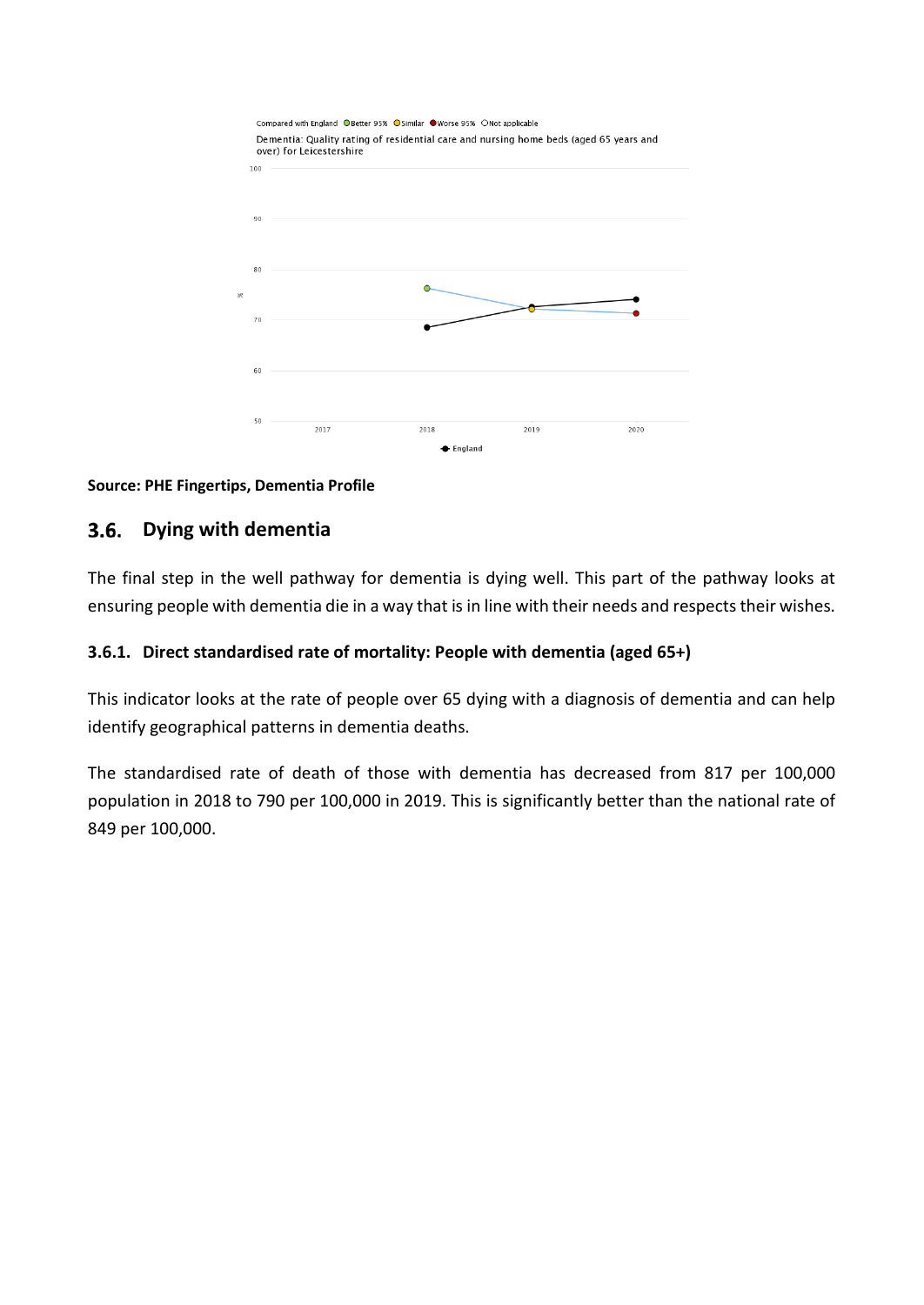



### **Source: PHE Fingertips, Dementia Profile**

### **3.6.2. Deaths in Usual place of residence**

Place of death may give an indication of how well dementia patients and their families are involved in their end-of-life care. Usual place of residence may include family homes, care home or religious establishments.

The percentage of Leicestershire residents with dementia who died in their usual place of residence has increased from 73.7% in 2018 to 76.7% in 2019. This is significantly better than the national average of 70.3%.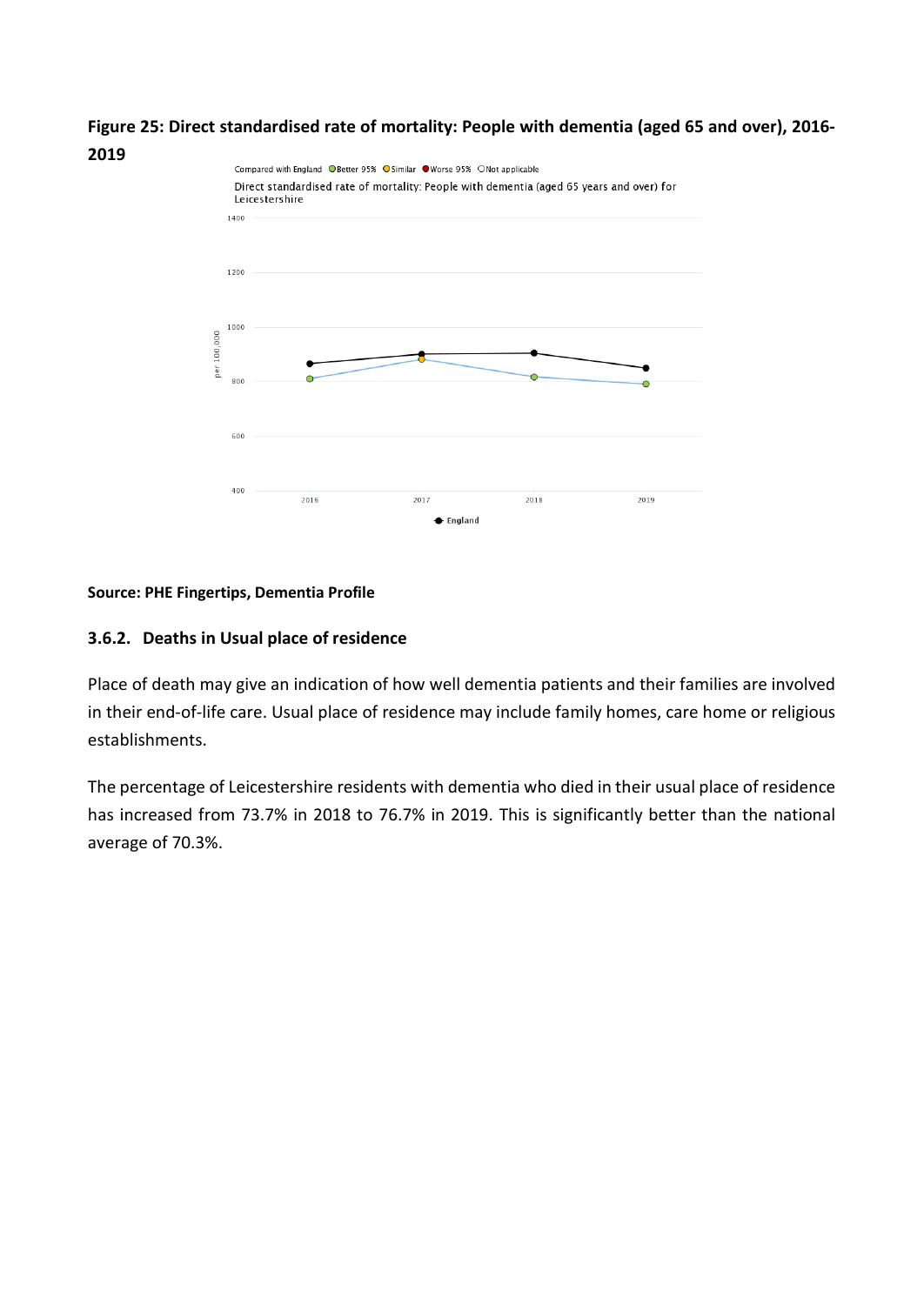**Figure 26: Deaths in usual place of residence: People with dementia (aged 65 years and over), 2016-2019**



**Source: PHE Fingertips, Dementia Profile**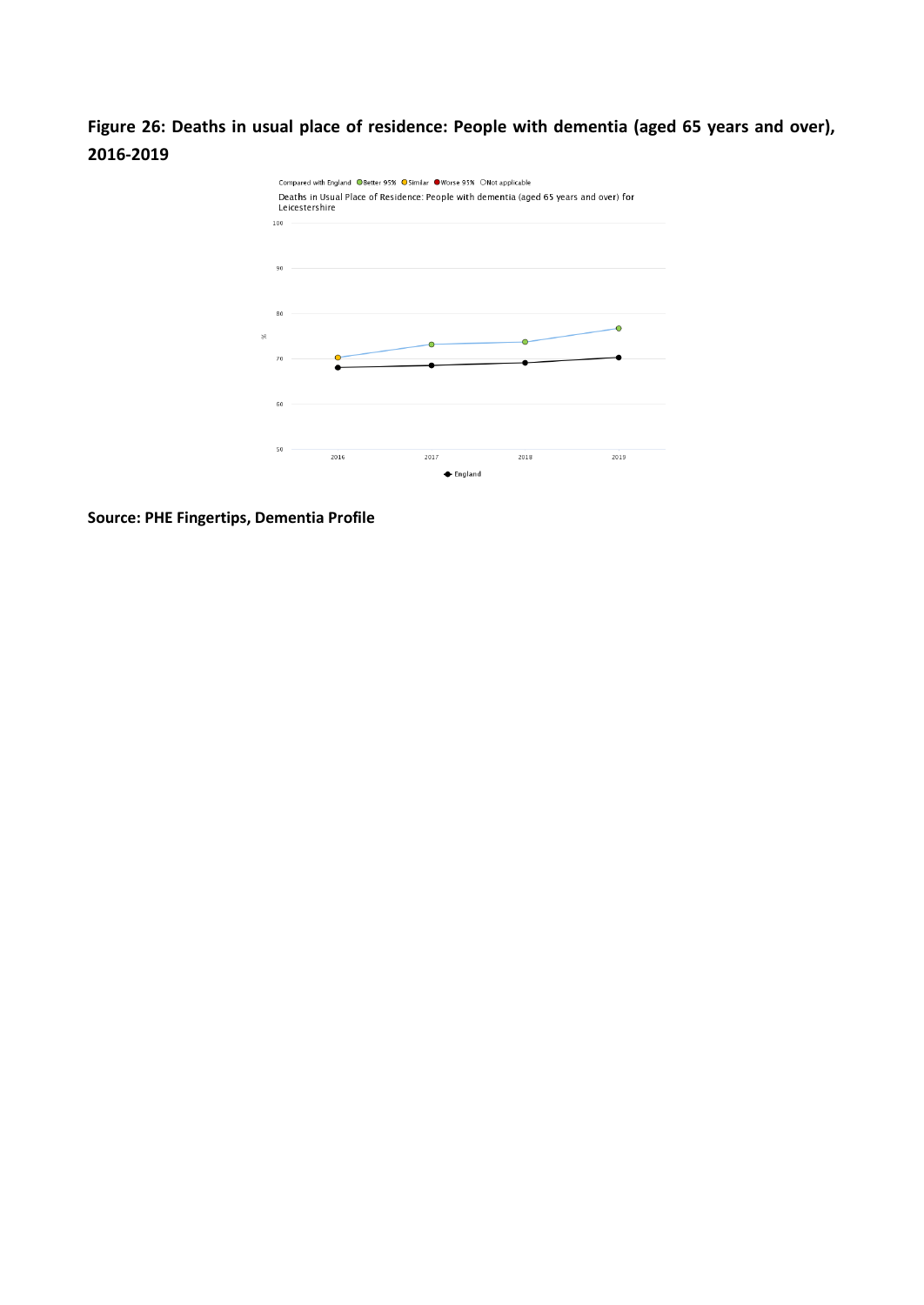# **4. How does this impact?**

#### $4.1.$ **Impact on the diagnosed person**

Dementia will affect a person's day to day life, they may lose independence, no longer being able to make decisions for themselves due to issues with capacity. They also may be unable to communicate as they could previously, which in turn can cause distress. Also depending on when they are diagnosed, they may have very different needs, which must be taken into consideration when planning services. Dementia is progressive in nature and so a patient's needs will change over time.

Being diagnosed with Dementia not only affects someone's mental health but also their emotional wellbeing. Dementia diagnosis can cause a range of emotional responses and can cause the person to be treated differently by others. It can also contribute to the person feeling isolated or lonely which in itself has health consequences. Diagnosis can also trigger other mental health conditions in particular anxiety and depression. These additional conditions can negatively affect the patient's health even further than the original dementia.<sup>[47](#page-70-0)</sup> These additional mental and emotional health issues add to the burden placed on the person with dementia but also those caring for them, the wider community they live in and the services they access.

#### $4.2.$ **Impact on family and friends**

Dementia doesn't only affect those with the condition but also family or friends who take on caring responsibilities. These carers may experience negative effects including increased mental health issues, physical ill health, social isolation and financial hardship. It is therefore important they are considered as 'second patients' who require support alongside the person with dementia. <sup>[48](#page-70-1)</sup>

It was estimated in 2019 that dementia sufferers and their families in the UK spend around an estimated £8.3 billion pound on paid for care, whilst also contributing around £13.9 billion in unpaid care.<sup>[49](#page-70-2)</sup>

#### $4.3.$ **Impact on health and social care**

Up to a quarter of hospital inpatients at one time in the UK may have a diagnosis of dementia, contributing a large amount to the burden on our acute hospitals. In 2014 the NHS spent around £4.9 billion on dementia care. Whilst social care spent around £15.7 billion on care for people with dementia, with £4.5 billion of this coming from local authorities and the remaining cost coming from families paying for state funded care. With these costs expected to rise.<sup>50</sup>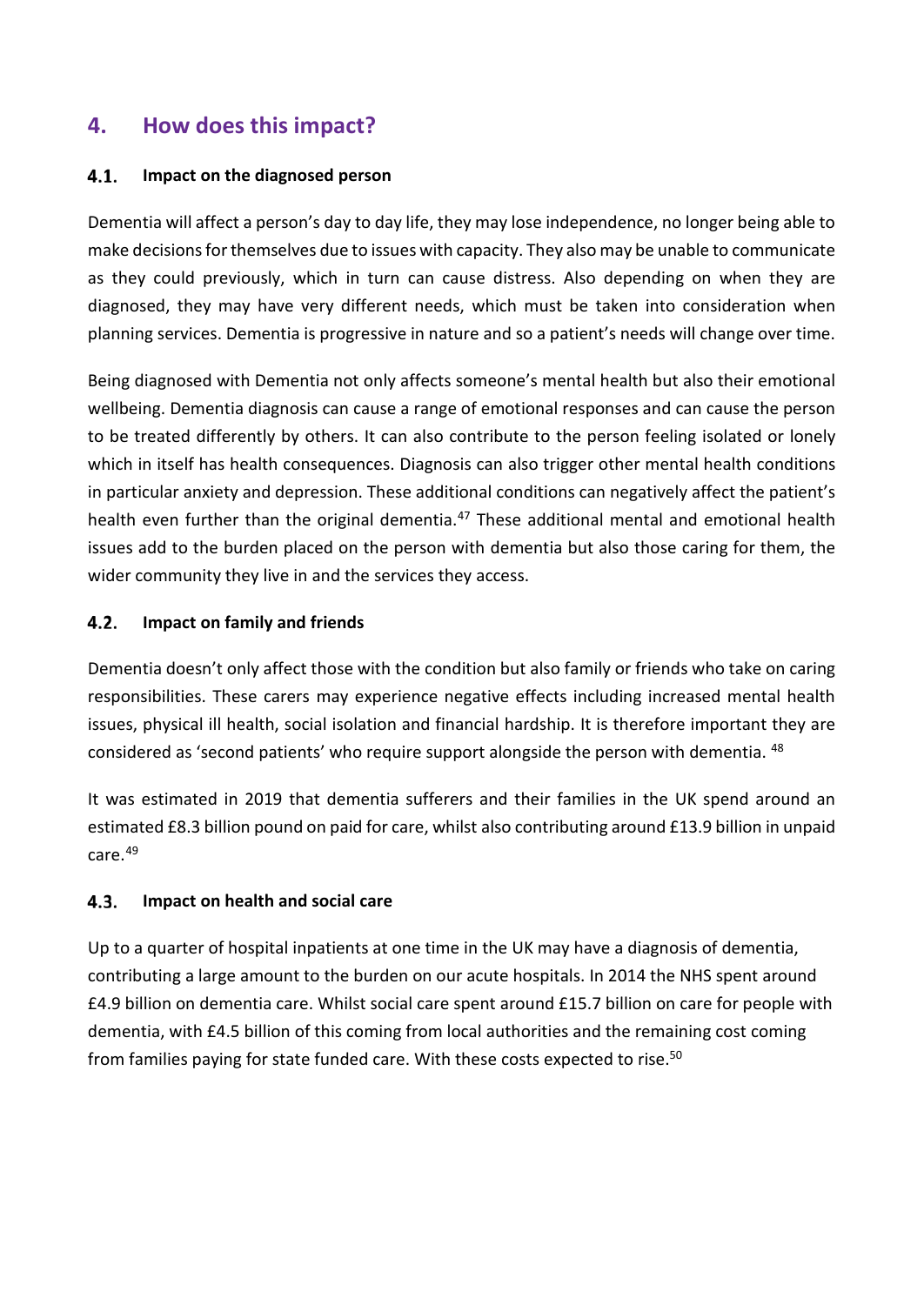# **5. Policy and Guidance**

This chapter will contain policies and guidelines related to dementia from a national to a local level. Although there are many policies and guidelines that may briefly mention dementia, this will focus on those that specifically highlight dementia needs.

#### $5.1.$ **National Dementia Strategy[50](#page-71-0)**

This is a best practice guideline complied by the Department of Health with the support of over 50 stakeholders. It provides strategic framework which local services can use to help deliver quality improvements to dementia services and address health inequalities relating to dementia. 17 key objectives were identified by the department. This is also useful for health and social care commissioners regarding planning, developing, and monitoring services.

This strategy however was published in 2009.

#### **Prime Minister's Challenge on Dementia[51](#page-71-1)**  $5.2.$

Government's aim to improve dementia care and support for people with dementia, their carers, and their families. This is focussed by addressing these groups of people's needs as outlined. The key aspirations include:

- Improving public awareness and understanding of risk factors
- Providing equal access to diagnosis (expectation that the national average for an initial assessment should be 6 weeks following a GP referral)
- GPs to lead the coordination and care for those with dementia
- All patients to have meaningful care post diagnosis
- All NHS staff to receive dementia training targeted for their position
- All hospitals and care homes to become a dementia friendly health and care setting
- Businesses encouraged and supported to be dementia friendly
- National and local government taking a leading role in becoming dementia friendly and local governments being part of a local Dementia Action Alliance

#### $5.3.$ **NICE Guideline[s2](#page-9-0)**

NICE guidelines for dementia cover assessment and diagnosis, interventions (social and pharmacological), supporting carers and those living with dementia and staff training and education. This is a thorough guideline to be used for healthcare and social care professionals alongside commissioners and providers of dementia healthcare services.

A NICE guideline of importance to note is "Dementia, disability, and frailty in later life – mid-life approaches to delay or prevent onset."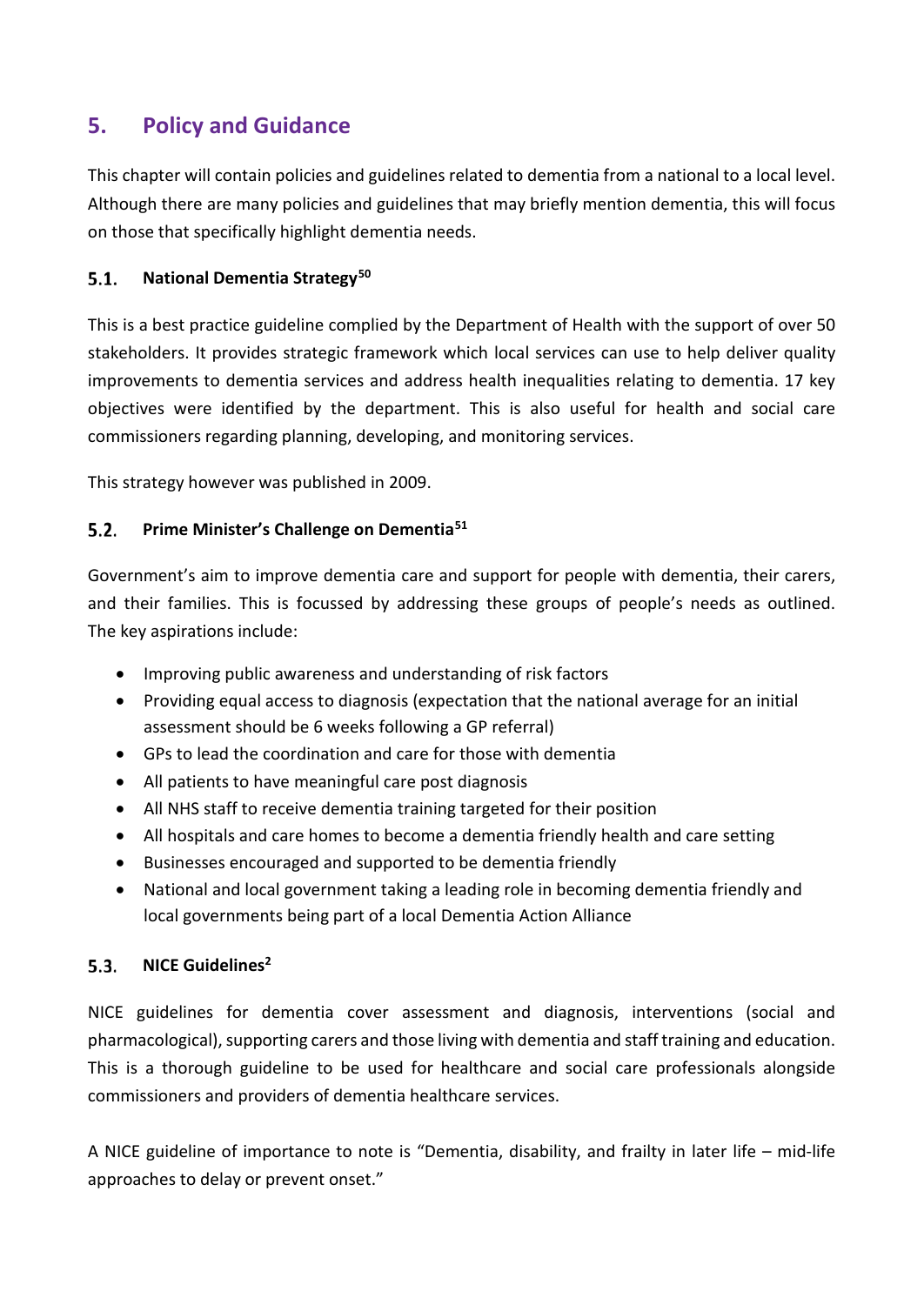This includes recommendation to develop a positive healthy lifestyle, to help decrease the risk of disability, dementia and frailty.

Advice revolves around:

- Smoking cessation
- Increased physical activity
- Decrease alcohol intake
- Healthy diet
- Maintaining a healthy weight

This is targeted to commissioners and other people within public health and the public.

Nice guidelines are developed by looking for a need for a particular guideline being written. Generally based upon the best available evidence following the appropriate literature searches, with the support of stakeholders. This is done by experts in the field with the support of care providers and service users.

Other supportive NICE guidelines include:

- Dementia Quality Standard
- Donepezil, Galantamine, Rivastigmine and Memantine for the Treatment of Alzheimer's Disease NICE technology appraisal

#### **NHS England Well Pathway for Dementia[52](#page-71-2)**  $5.4.$

Dementia is a key area of work for NHS England and as a result they are working with many partners including the government to improve dementia related care. NHS England has produced a transformation framework focusing on a variety of areas such as prevention, diagnosis, support and dying with dementia. Other areas focused on, not directly related to patients are research, commissioning, training, integration, and monitoring.

#### $5.5.$ **Joint declaration on post-diagnostic dementia care and support[53](#page-71-3)**

This is a policy paper published in 2016 by the Department of Health & Social Care. Aware of the individual needs of patients post diagnosis, this declaration was set up to support a flexible and personalised approach. The main ambitions of the declaration centre around the need for a multidisciplinary approach to holistic care for people diagnosed with dementia alongside their families and carers to provide patient centred care.

#### $5.6.$ **Living Well with Dementia[54](#page-71-4)**

This is a dementia guide on the NHS website, to be used by everyone including people with dementia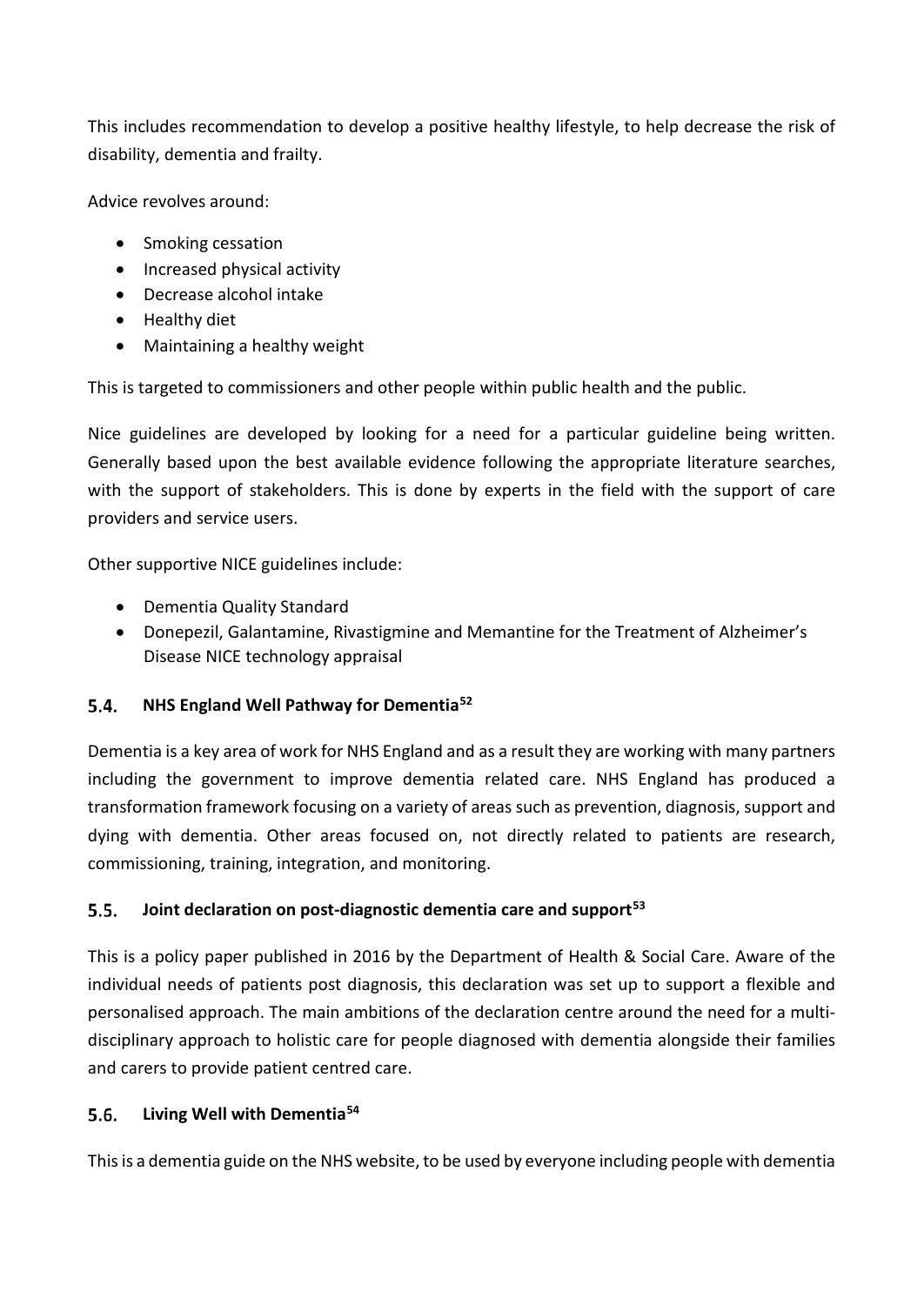and their carers. This gives general information about dementia, symptoms and diagnosis, living with dementia, care and support and ways for people to help. This also provides useful links and signposting for service users.

#### $5.7.$ **NHS England Dementia: Good Personalised Care and Support Planning[55](#page-71-5)**

This guidance is written by NHS England to provide information for primary care providers and commissioners. The aim of the guidance is to help improve care planning in dementia by reducing local variation and forming a standardised approach. Despite this being useful for CCGs and commissioners, the main target audience are GPs who provide care plan reviews for patients.

#### $5.8.$ **Royal College of Psychiatry – Dementia care pathway[56](#page-71-6)**

The Royal College of Psychiatry have a dementia care pathway. This takes information from NICE guidelines, NHS England (NHS Dementia Well Pathway) and Prime Minister's Challenge. This outlines the pathway to help support the delivery of care around people with dementia or mild cognitive impairment (both medically and socially). One of the main aims of this is to standardise timely diagnosis and post diagnostic care (for patients and carers).

The benchmarks for the Dementia Care Pathway are:

- 1. Achieve and maintain a diagnosis rate of at least two-thirds
- 2. Increase the number of people being diagnosed with dementia and starting treatment within 6 weeks of referral
- 3. Improve the quality of post-diagnostic treatment and support for people with dementia and their carers

The following steps of the Dementia Care Pathway include:

- Presentation
- Investigation
- Referral
- Pathway commences -> Memory assessment service
- Assessment made -> Pathway stops
- Review

The pathway also includes valuable considerations for commissioning and service development, to guide local systems.

### $5.9.$ **Royal College of Psychiatry - Young Onset dementia in mental health services; Recommendations for service provision[57](#page-71-7)**

This report recognises that a person with young-onset dementia (YOD) and their family will often have complex diagnostic, management and personal needs and it is important that these needs are met in a timely and effective way.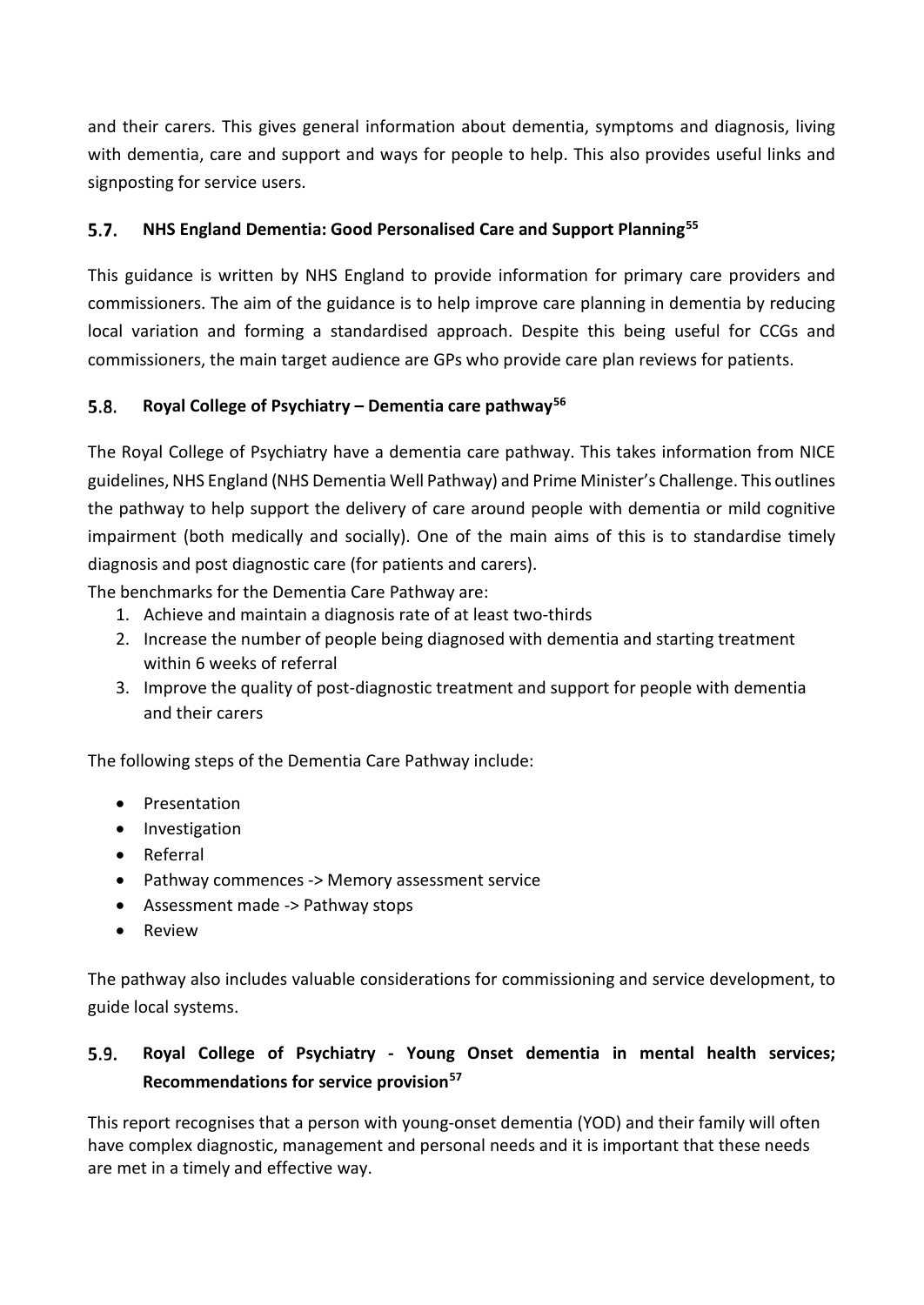The primary message is that the needs of patients with YOD in the care of mental health trusts are best met by a dedicated specialised service which actively links with the wider clinical and social network of specialties and services, signifying the diverse needs of this patient group. A central component of these specialised services will be staff with the right combination of expertise and training.

### **Care Quality Commission (CQC) Inspection Standards[58](#page-71-8)**

In the UK the CQC are responsible for monitoring, inspecting, and regulating all care providers. This includes care homes, hospitals, and primary care providers. They inspect and regulate services to make sure they meet fundamental standards of quality and safety and publish findings, including performance ratings, to help people choose care.

They set out what good and outstanding care looks like and make sure services meet fundamental standards below which care must never fall. Whilst these standards are not always specific to dementia, the standards they set will greatly affect all areas of care provided for people with dementia.

## **Care Quality Commission (CQC) – Cracks in the Pathway[59](#page-71-9)**

CQC have written a report about the cracks in the pathway of dementia care, particularly looking at people's experiences of dementia care as they move between care homes and hospitals. This was a thematic review in which they found dementia care across the country to be variable in quality and the need for improvement during transition between services. As a result, the CQC made some action to hold services accountable including appointing a specialist adviser for dementia care, training inspectors to understand good dementia care and including a separate section in hospital inspection reports showing how they deal with people living with dementia.

However, this report was dated in 2014 and no update following the actions made can be found.

### **Dementia Training Standards Framework[60](#page-71-10)**

Commissioned and funded by the department of Health and developed in collaboration by Skills for Health and Health Education England in partnership with Skills for Care.

Framework supports implementation and objectives for education, training and workforce development set out in the Prime Minister's Challenge. This aims to help guide a consistent delivery of dementia training and education to people in health and social care, enabling people with dementia to live better lives.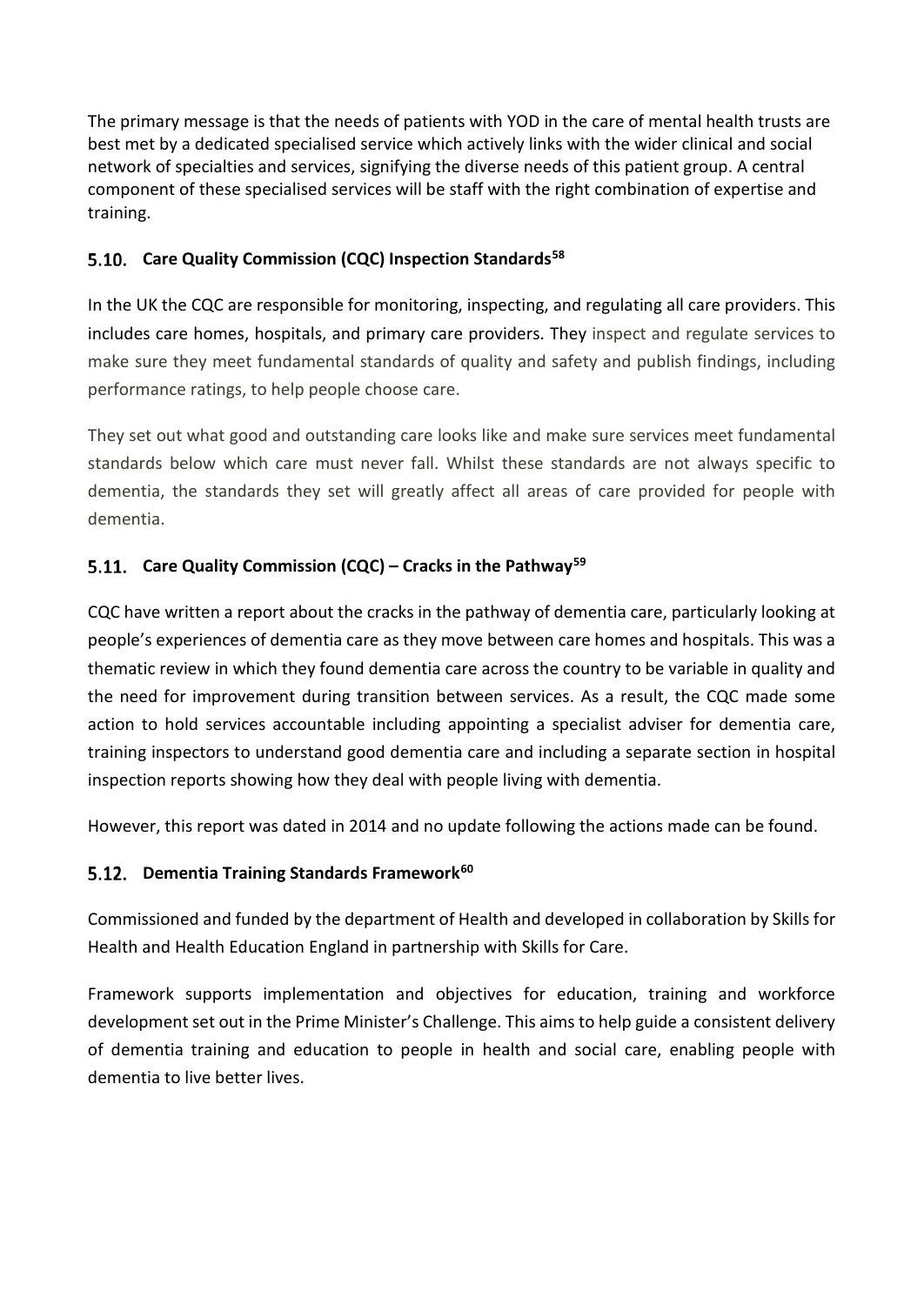### **Department of health Dementia-friendly Health and Social care environments[61](#page-71-11)**

This guidance has something to say to everybody who is developing a new dementia service, but it is also as relevant to those people who are currently providing care and who may want to look at how they ensure their maintenance and refurbishment programmes deliver the very best environment in which to support people and enable them to have a good quality of life. This is an important document for all health and social care providers, and it should be the foundation for all development and refurbishment decisions.

### **King's Fund Environmental Assessment tools[62](#page-71-12)**

King's Fund in association with University of Worcester developed environmental assessment tools for people with dementia. There are different assessment tools for each care setting: care homes, housing, hospitals, wards and health centres. With the aim of the assessment tool to ensure the environment is dementia friendly. This work was funded by the Department of Health in response to the National Dementia Strategy and Prime Minister's Challenge on Dementia.

### **Leicester, Leicestershire, Rutland (LLR) Living Well with Dementia Strategy (2019-2022)[63](#page-71-13)**

This strategy looks to support those with dementia and carers for those with dementia, using NHS England Well Pathway for Dementia as a framework. It aims to improve experience of people throughout their journey with dementia.

This has been developed with various bodies coming together including local health, social care and voluntary organisations as part of the Dementia Programme Board. This is chaired by the local authority and NHS commissioners. The principles of which are guided by NICE guidelines, the Organisation for Economic Co-operation and Development framework for Dementia and the Dementia I-statements from the National Dementia Declaration.

As it is guided by the NHS England Well Pathway for Dementia, similarly it is divided into:

- Preventing Well
- Diagnosing Well
- Supporting Well
- Living Well
- Dying Well

It has also listed the achievements of the previous LLR strategy of 2011-2014, following on from that it has outlined the plan for 2019-2022. This includes the specifics of the action, the responsible party, guiding principle and timeline. The next strategy is due in 2022.

### **Leicestershire dementia friendly guide[64](#page-72-0)**

This is a practical guide targeted for people living with dementia in Leicester, Leicestershire and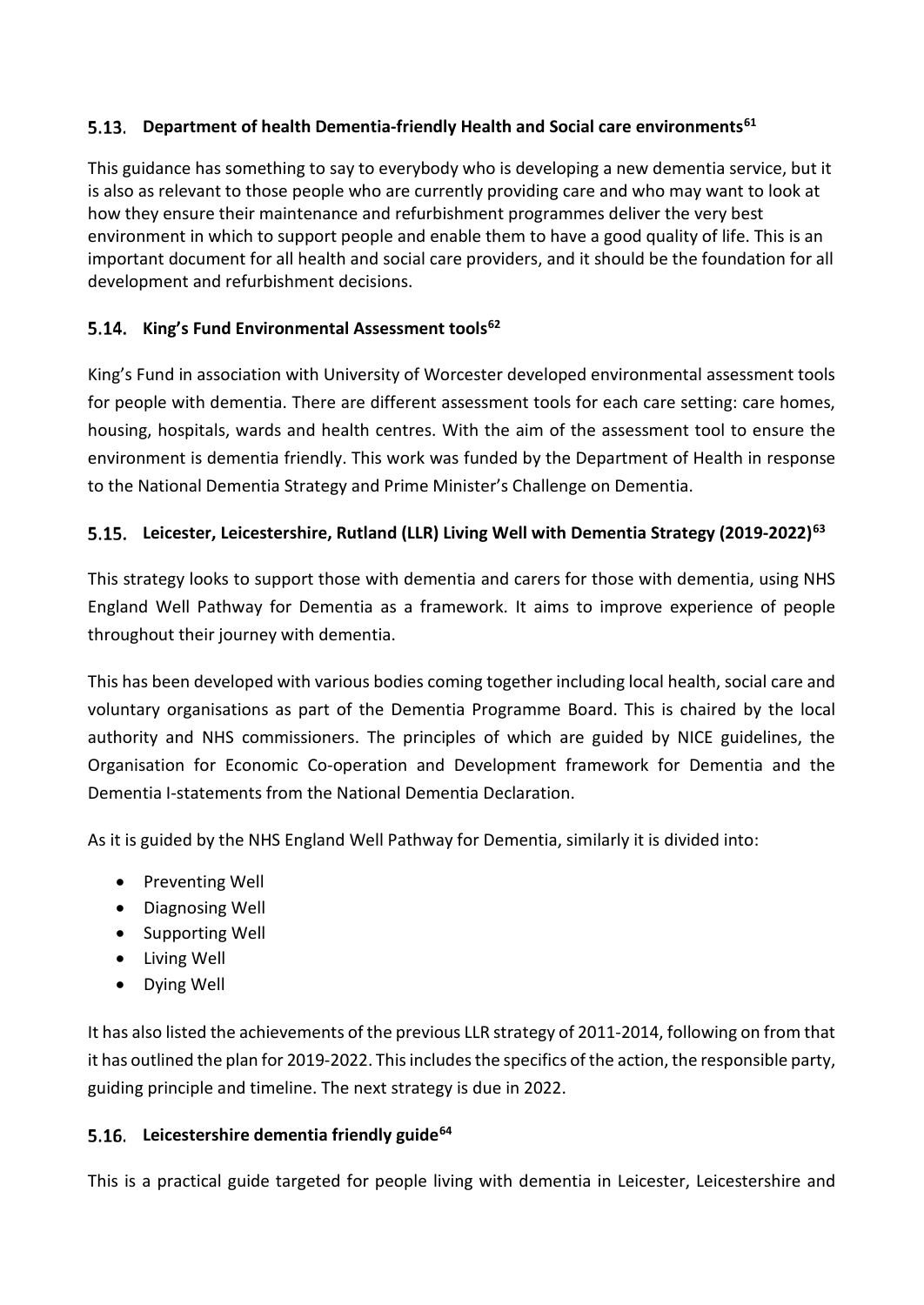Rutland. This has been compiled by the Joint Chairs of Leicester, Leicestershire and Rutland Dementia Action Alliance. The aim of this guide is to help those living with dementia and their carers by increasing awareness and accessing information nationally and locally. The guide includes information about what is dementia, planning post diagnosis, living with dementia, care & support needs, planning for end of life, legal & financial affairs, local dementia support and useful organisations.

### **Leicester Leicestershire Rutland Carers Strategy: (2018-2021):**

This strategy is implemented by Leicestershire County Council with a wide range of aims to target. This includes:

- Early identification of carers and recognition of caring roles
- Carers being valued and involved
- Carers are informed
- Carer friendly communities
- A life alongside caring
- Impact of technology products and the living space
- Support of the carers and young carers in particular.

However, in the time of writing this JSNA chapter a new carers strategy is due for review and update for 2022-2025.

### **University Hospitals of Leicester NHS Trust Dementia Strategy 2018-2020:**

The trust has an aim to provide excellent patient centred care and support and has acknowledged this need in those with dementia. As a result, they have produced this strategy which is reviewed annually. The strategy used themes from the National Audit of Dementia in General Hospitals, Leicester, Leicestershire and Rutland's (LLR) Living Well with Dementia Strategy 2019-2022, Dementia Action Alliance, Dementia Friendly Hospital Charter (2014) and Alzheimer's Society Fix Dementia Care Hospital (January 2016).

The trust has made progress throughout the years in many regards to this including updating the Dementia Care Pathway, increasing the number of Dementia Champions and participating in the National Audit of Dementia Care in General Hospitals in 2016.

The Key strategic priorities of this strategy are:

- Governance
- Comprehensive Assessment of Patients
- Nutrition and Hydration
- Communication for families and carers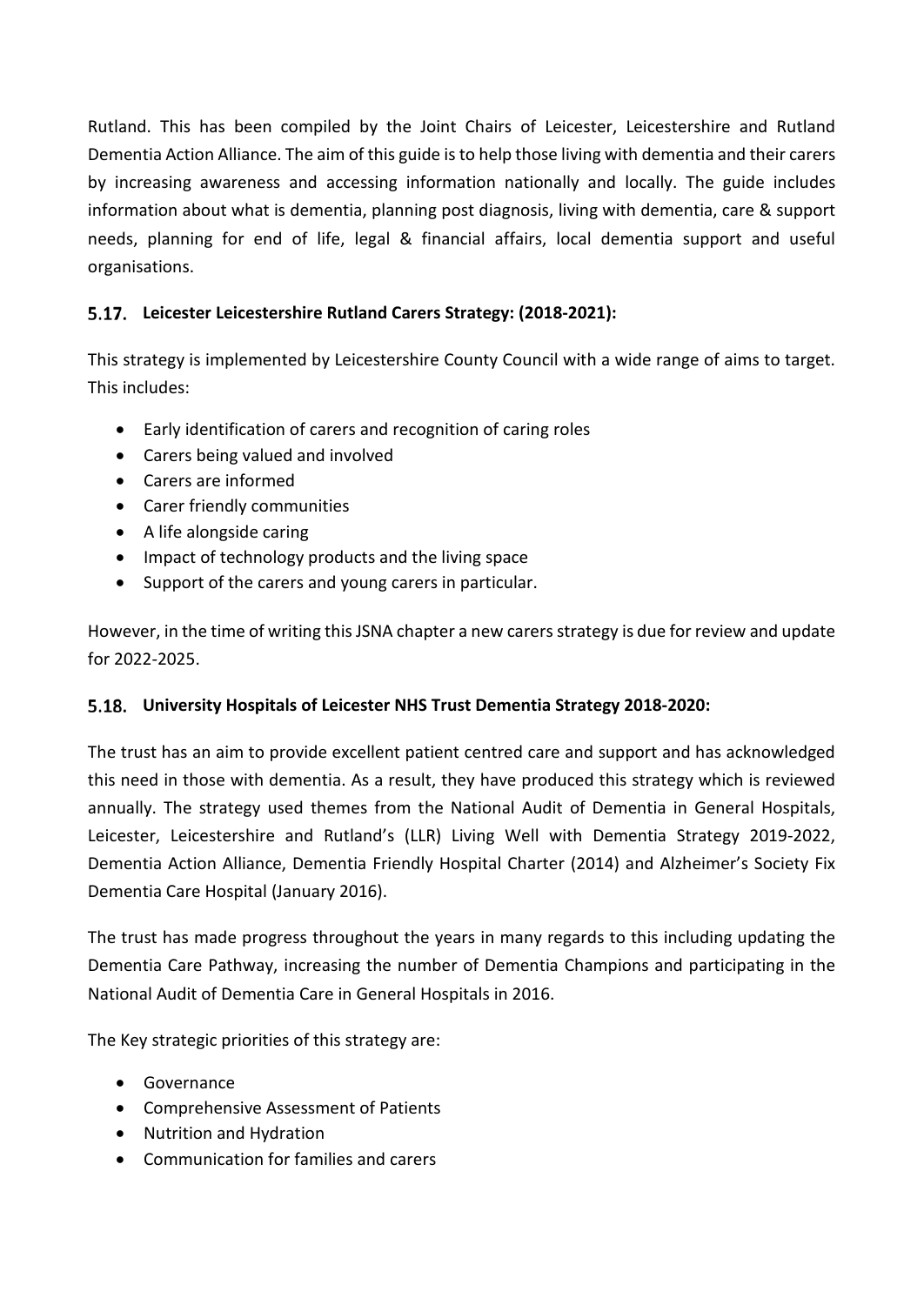- Family and Carer Feedback
- Training for Staff
- Discharge and Transfers from Hospital

### **UHL Well Pathway for Dementia:**

This is a pathway used by staff in University Hospitals of Leicester for patients with suspected or confirmed diagnosis of dementia. Like the NHS England Well Pathway it focuses on living well with dementia, supporting well with dementia, and dying well with dementia.

Main areas of focus are assessments, managing, supporting, discharging, and dying with dementia. This document also contains guidance on how to manage patients with suspected dementia.

### **Local Quality Standards**

Adult Social Care commissioners monitor the care services that they contract, including the setting of standards of the services they provide to support people with dementia. The NHS also monitor the quality of care they provide locally.

Although not currently published, in 2018 the Commissioning Team within Adult and Social Care investigated what good dementia care should represent in care homes. The report is based on local and national knowledge and developed 9 key principles suitable for any care setting:

- 1. Strong leadership and governance with a clear organisational dementia care model
- 2. Personhood/feeling/relationship-based dementia care and support
- 3. Person centred care and support plans that address the needs of people with dementia
- 4. High level of expertise in dementia care across leadership team and workforce
- 5. High quality dementia friendly environment
- 6. High quality dementia specific meaningful activities and personal interactions
- 7. Inclusion of people with dementia within all care home environments
- 8. Expressions of distress and behaviours that are challenging are supported well
- 9. Strong partnership working

## **Dementia 2015 – Aiming Higher to Transform Lives (Report by the Alzheimer's Society)[65](#page-72-1)**

This guide has been produced by the Alzheimer's society for the use by a variety of organisations to help improve the quality of life of people with dementia. This is based on their annual survey of people living with dementia, other national policies and guidelines and extracting data from published evidence. It should be noted that the Alzheimer's society are a Charitable organisation whose focus is people diagnosed with dementia and those who care for them. As such their recommendations are aspirational and may not always be possible within a health system.

The guide focuses on: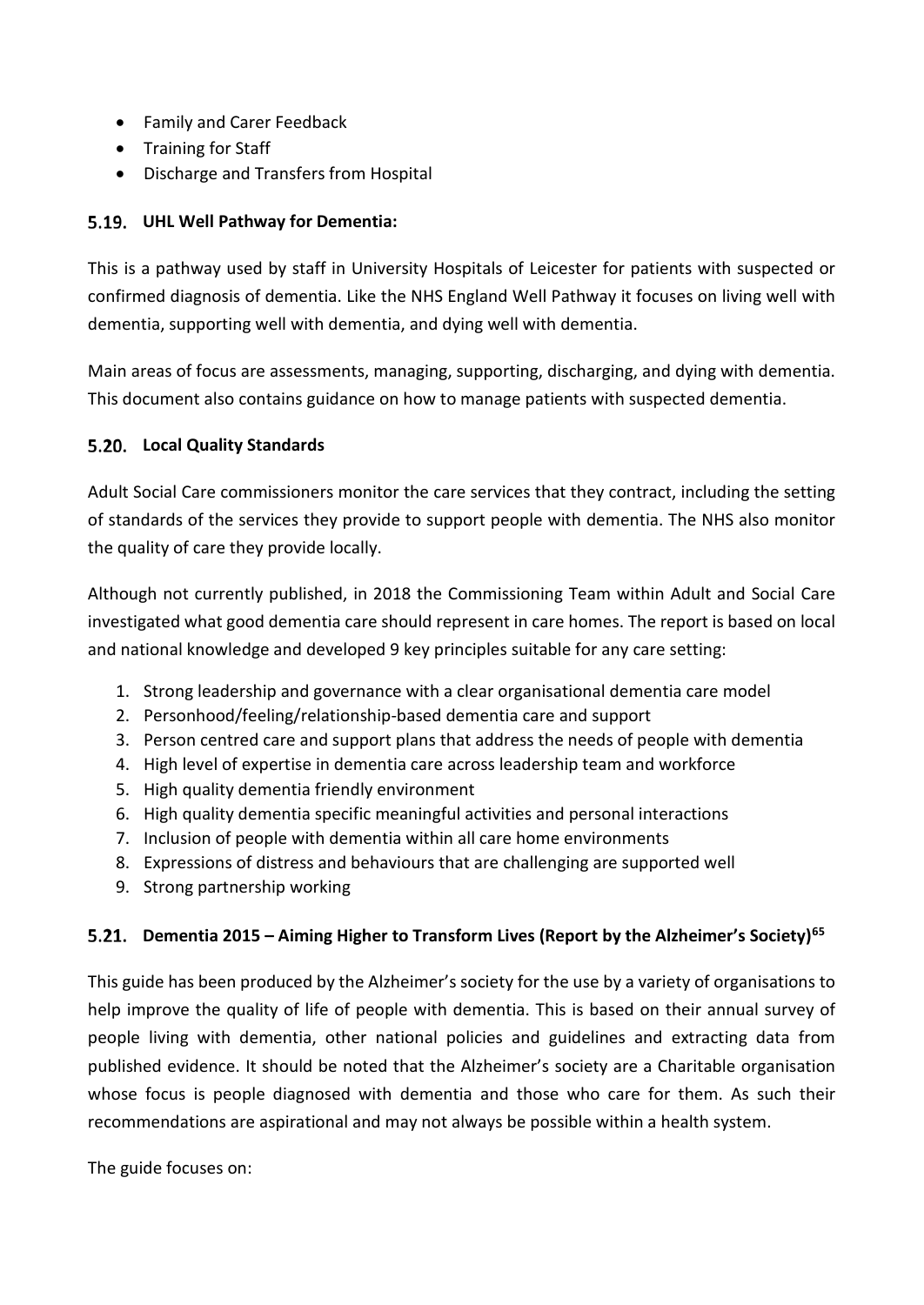- Improving diagnosis
- Support following diagnosis
- Support for carers of those with dementia
- Providing dementia friendly healthcare settings (in secondary care and in the community)
- Dementia training in the workforce
- Dementia friendly communities
- Research in dementia

As a result, they based several recommendations with the above outline, with specific targets to help improve the quality of life of people with dementia.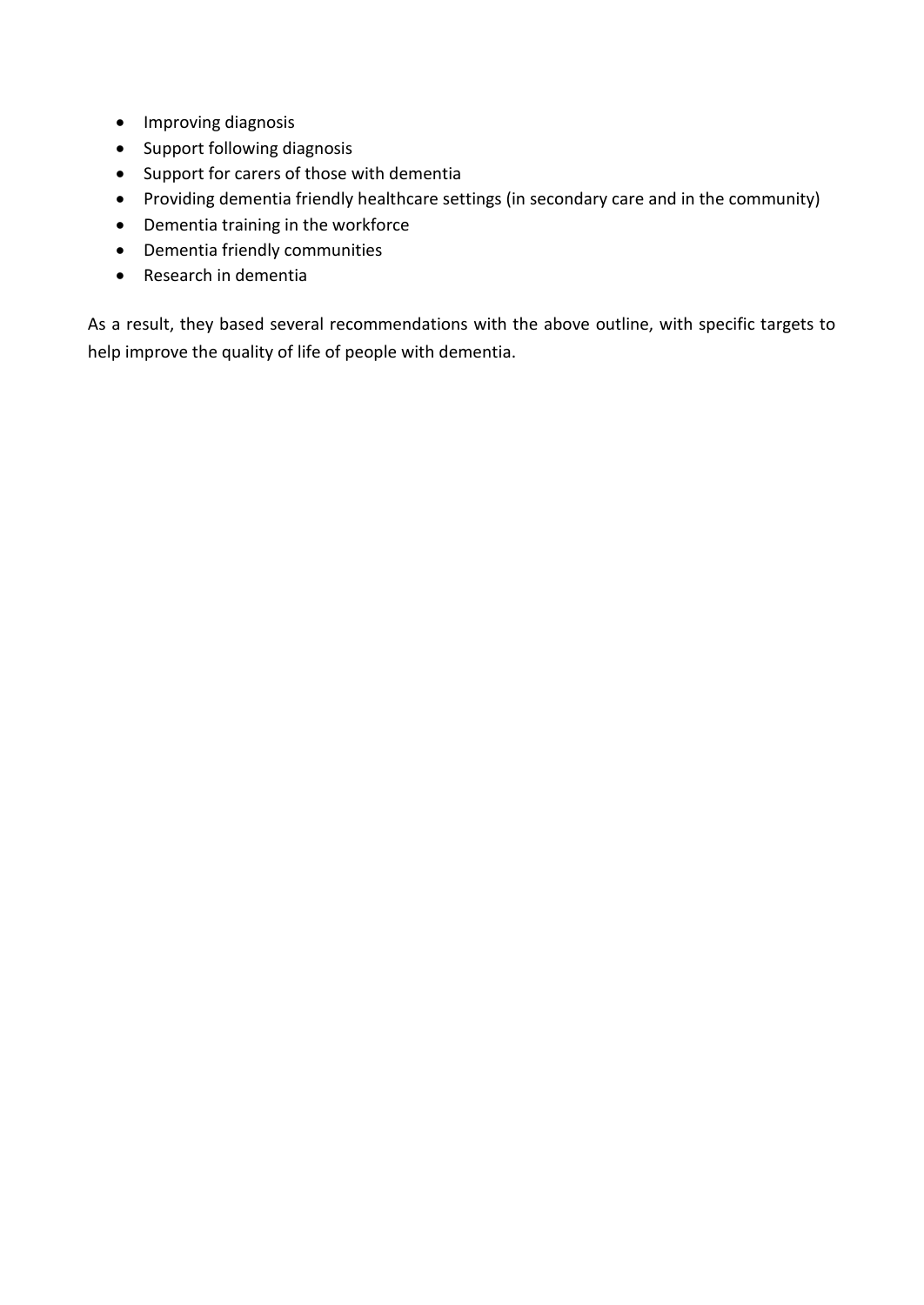## **6. Current Services**

There are many current services in Leicestershire focused on dementia. This chapter will be structured in the order of prevention, diagnosis, supporting, living, and dying with dementia (as per the NHS Dementia pathway). This chapter will focus on informing of current services available locally, to help highlight gaps in the services.

#### $6.1.$ **Preventing:**

Preventative services for dementia locally are non-specific and broad in nature and as a result focus particularly on social determinants and modifiable risk factors. As a result, no specific preventative services regarding dementia were found. However, many services in the county focus on these social determinants and modifiable risk factors on a broader aspect that would minimise the risk of people developing dementia.

#### $6.2.$ **Diagnosis:**

The services in this section focus on ensuring timely and accurate diagnosis in dementia.

- Primary care services People usually present to their local primary care services (i.e. General Practitioners) with symptoms or concerns about dementia.
- Memory assessment services

Memory assessment services in Leicestershire are run by Leicestershire Partnership NHS Trust. This is a service where people are referred to for diagnosis of assessment for dementia and treatment where necessary. Referrals are usually made by general practitioners or other healthcare professionals. This service is run for Mental Health Service for Older People (MHSOP) and Young Onset Dementia Assessment Service (YODAS). Healthcare professionals in this service are either psychiatrists or specialist mental health nurses. These assessments can take place in a variety of settings including the person's home, acute hospitals or care facilities. At 23/11/21, the number of patients on the referral to treatment list was approximately 1000, of these 750 were waiting for their first appointment and 250 of these had an appointment booked within the following 4 weeks.

• Neurology and other acute medical specialties Acute medical specialities may diagnosis a dementia patient after investigations for related conditions or in addition to other conditions. In particular Lewy Body Dementia and Parkinson's disease may be picked up during neurology investigations.

#### $6.3.$ **Supporting:**

The services in this section focus on providing health and social care support for people with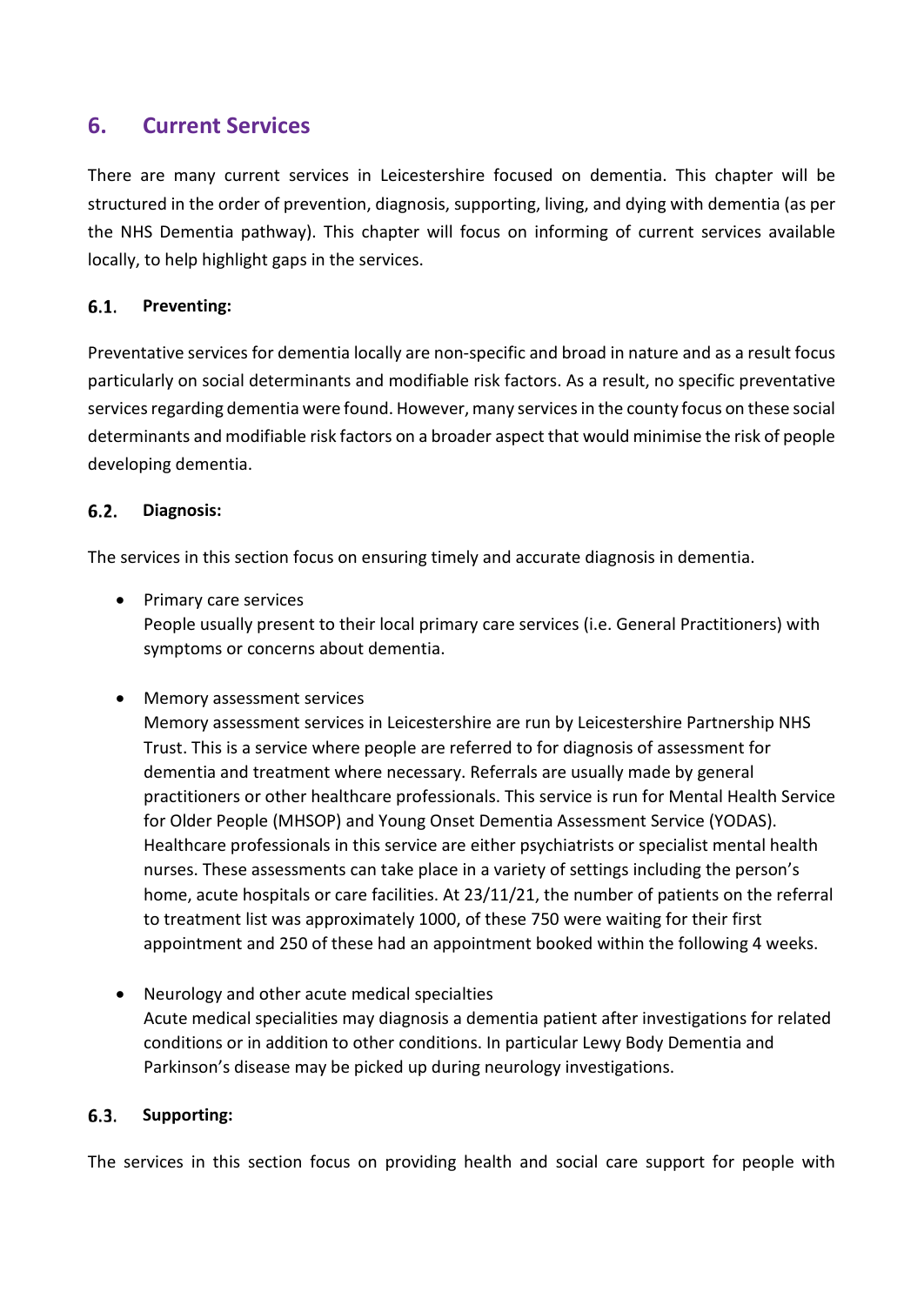dementia.

• Inpatient services

This works both with University Hospitals of Leicester (UHL) NHS Trust and Leicestershire Partnership Trust (LPT). UHL often have patients who have dementia as a co-morbidity and as a result have many guidelines and schemes to support these patients. LPT have specialist psychiatric wards, at the Evington Centre based at the Leicester General Hospital. They manage functional psychiatric conditions such as dementia. This particularly helps patients presenting with challenging behaviours.

- Community Mental Health Teams They provide a service for supporting people with mental health issues in the community. This can be a bridge to support patients, mitigating the need for admission to inpatient services.
- Local social care providers Many local social care providers are available, the full list of which can be found in the Dementia friendly guide
- Day services Many local day services are available, a full list of which can be found in the Dementia friendly guide
- Shared Lives

A service for people to live with a family for a short period of time or provide daytime support eligible for people with a variety of care and support needs including dementia.

The support the service users receives is based in the home of the carer, who is approved by the Shared Lives Service which is regulated by the Care Quality Commission (CQC).

These placements can be long term, short term, or day support.

The cost of the placements varies; however, some service users will be eligible for financial support dependent on their assessment. People will be eligible for a Shared Live placement dependent on care and support assessment completed by a social worker, and dependent on the availability of carers who will be able to meet the needs of the service user.

• Assistive technology and digital services

There is a variety of assistive technology that can be used to help people with dementia. This can include alarms, telecare, and lifelines (community alarms).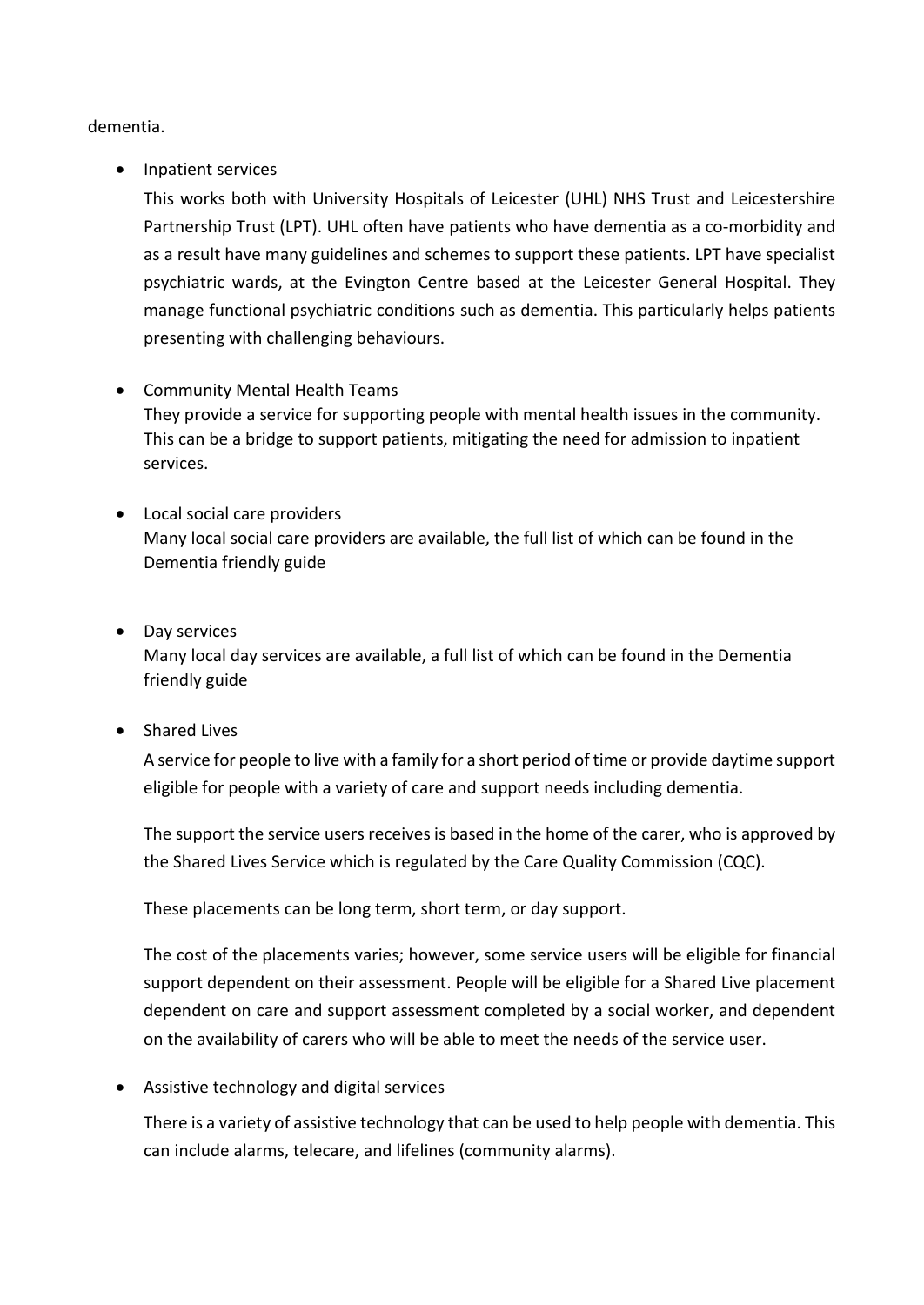Charnwood, Harborough, Hinckley & Bosworth, Melton and North West Leicestershire operate a lifeline service. Blaby has appointed an assisted technology project manager to look at an offer of assistive technology across the county.

Unfortunately, Oadby & Wigston district council does not operate their own lifeline service but there are other local and national providers covering the area.

Lifelines work by having a pendant that can alert the monitoring centre, and a lifeline alarm unit in the household alongside a secure coded key safe to allow safe access for support to the property where necessary. Some services also provide a fall detector.

Other digital services to help people with dementia can include calendar clocks, memo minders, locating devices and door/bed alarms. Leicestershire County Council website directs service users to where these additional products can be purchased.

### • Lightbulb project

This is a partnership between Leicestershire County Council's Adult Social Care and districts in Leicestershire and provides the assessment and applications for disabled facilities grants. The grants allow work to be done in people's homes to enable independence such as level access showers, grab rails, ramps, stairlifts and rise and fall baths. This helps to reduce the need for residential placements.

Assessors also carry out "Housing MOT", to ensure the home is safe for the service user and make the necessary referrals providing the most holistic approach and relieving capacity for occupational therapists. The assessors have all had dementia friends training alongside training for the Herbert protocol.

Recently they have secured funding to hire an officer to specifically deal with service users with dementia. Their role is to provide support and information for newly diagnosed people with low level adaptions at home and potentially a small grant towards this. They will also help to meet service users' specific needs, which is important especially due to the different types of dementia.

They are also aiming to set up a library of assistive technology service users can try out and swap as needed, e.g. smart plugs.

### • Admiral Nurses

Admiral nurses are specialist dementia nurses who work in a variety of settings. They support patients and families with Dementia and their complex needs, providing one-toone support, help and guidance. This has been established in partnership with Dementia UK, the service of which is run by donations.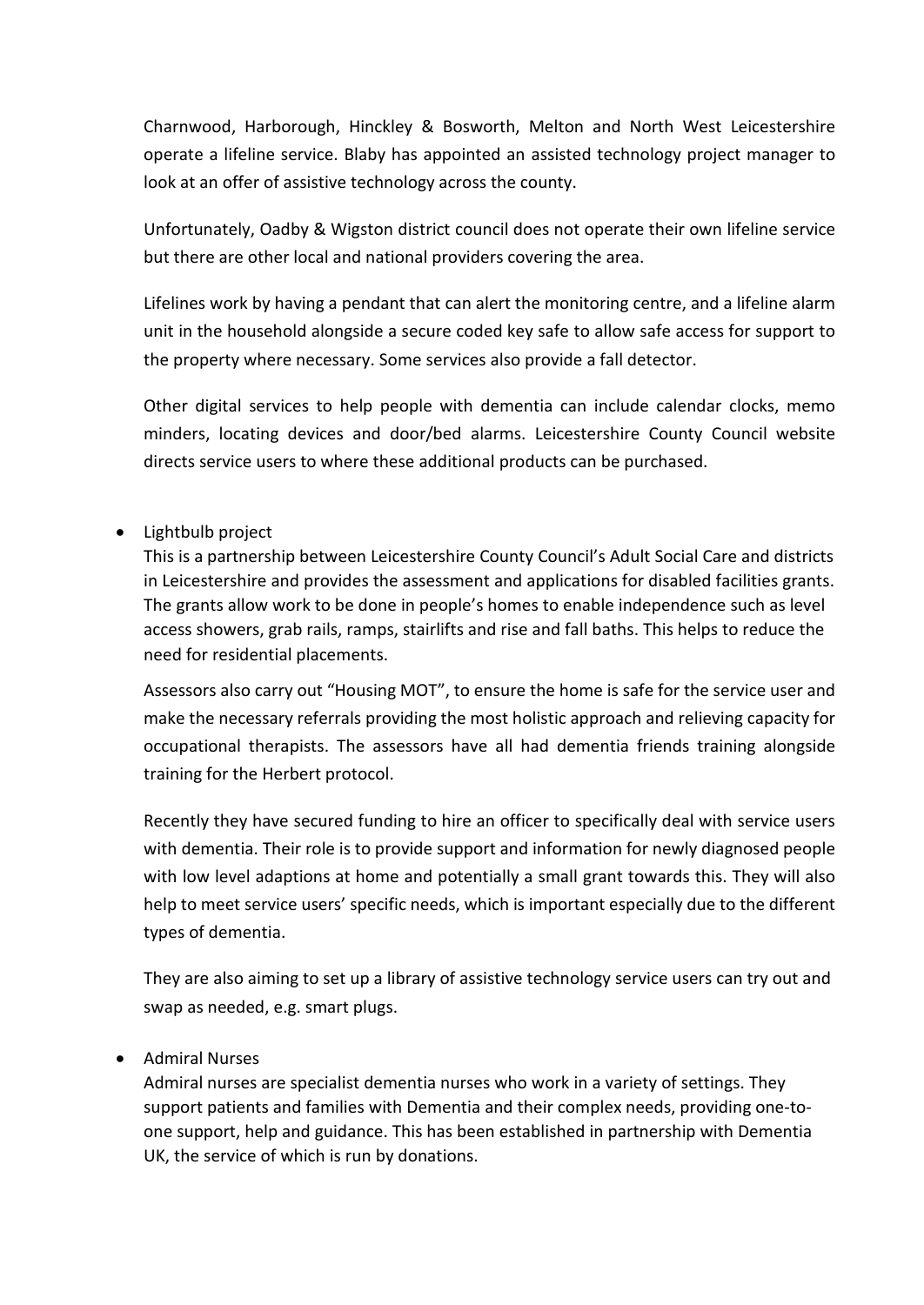There are two admiral nurses that cover specific parts of Leicestershire. One admiral nurse that covers Rutland and another that covers University Hospitals of Leicester (for the acute setting)

The admiral nurses in Leicestershire only operate in specific parts of the county, including Charnwood, South Blaby and Lutterworth.

The admiral nurse for Charnwood covers Beacon and Watermead Primary Care Network (PCN).

The other admiral nurse covers South Blaby and Lutterworth district.

The referral criteria in Leicestershire for carers focuses on helping carers with identifiable needs such as educational, emotional, coping strategies, conflict resolution around dementia and signposting to additional services.

There was an Admiral Nurse Service at LOROS to support families, staff and carers where the service user is a resident of LOROS. However, at the time of writing this they have retired and not been replaced.

#### $6.4.$ **Living with:**

The services in this section focus on helping people with dementia to live a normal life as much as possible and in a safe environment in the community.

• Leicestershire & Rutland Age UK Dementia Support Service

This is a service commissioned by Leicestershire County Council, the charity provides a service that supports people with Dementia and their families or carers. They provide social, practical and emotional support to help these people throughout their journeys with dementia.

The variety of support they provide includes:

- -Personalised one to one support
- -Information session post diagnosis
- -Information, advice, and signposting
- -Social groups and activities
- -Informal carer learning sessions
- -Online and digital support

They can also provide signposting to services: day care services, home care, personal assistants, handyman & gardening, respite, lunch clubs and Age UK business directory

• Age UK Leicestershire and Rutland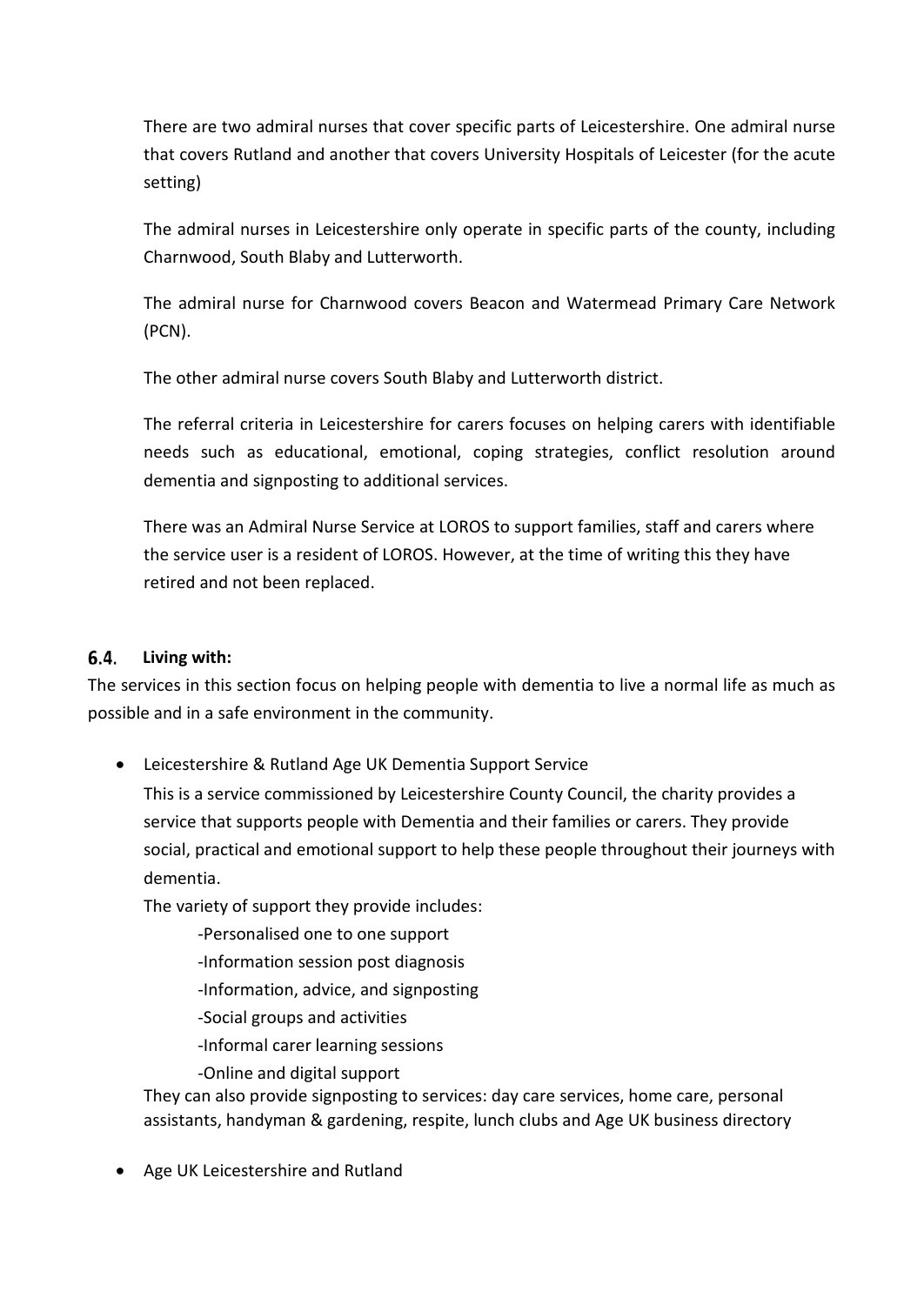AGE UK is a local independent charity that helps to promote the well-being of all older people, by empowering older people with dignity, privacy and independence.

As a local charity it is supported by donations, partnerships, income from charity shops and charitable grants from trusts.

They provide a variety of targeted services for people with dementia across the county. This includes:

-Community Activities for those Living with Dementia

-Community Resource Centres

-Day Care/Daybreak Care

-Maintenance Cognitive Stimulation Therapy – limited to certain parts of the county.

Age UK also has a drop-in support group for carers of people with dementia. This is based in Loughborough and occasionally the group arrange activities and guest speakers.

• Dementia Friendly Communities in Leicestershire

Leicester, Leicestershire and Rutland have a Dementia friendly community to support individuals and organisations develop awareness and understanding across communities. This also helps to support those living with dementia, local strategy and future developments. The aim of this programme is to meet the targets of Prime Minister's Challenge on Dementia 2020, to make the daily living of people with dementia easier and more accessible. They work with a variety of local services in the county to provide information and support to help the local community, support people with dementia. It also allows people with dementia to easily access services in the community, such as transport and businesses.

The Dementia Friendly Communities is a collection of partners who meet quarterly to implement the action plan. They have representation from health, adult social care, care homes, councils, faith groups, residential care, utilities, service users and emergency services.

In the region this was previously called the Dementia Action Alliance but has rebranded alongside the national programme.

- Dementia friendly guide-Available here <https://www.carechoices.co.uk/publication/leicestershire-dementia-guide/>
- Leicestershire Information and Support Directory This is an online directory managed by Leicestershire County Council of local care and health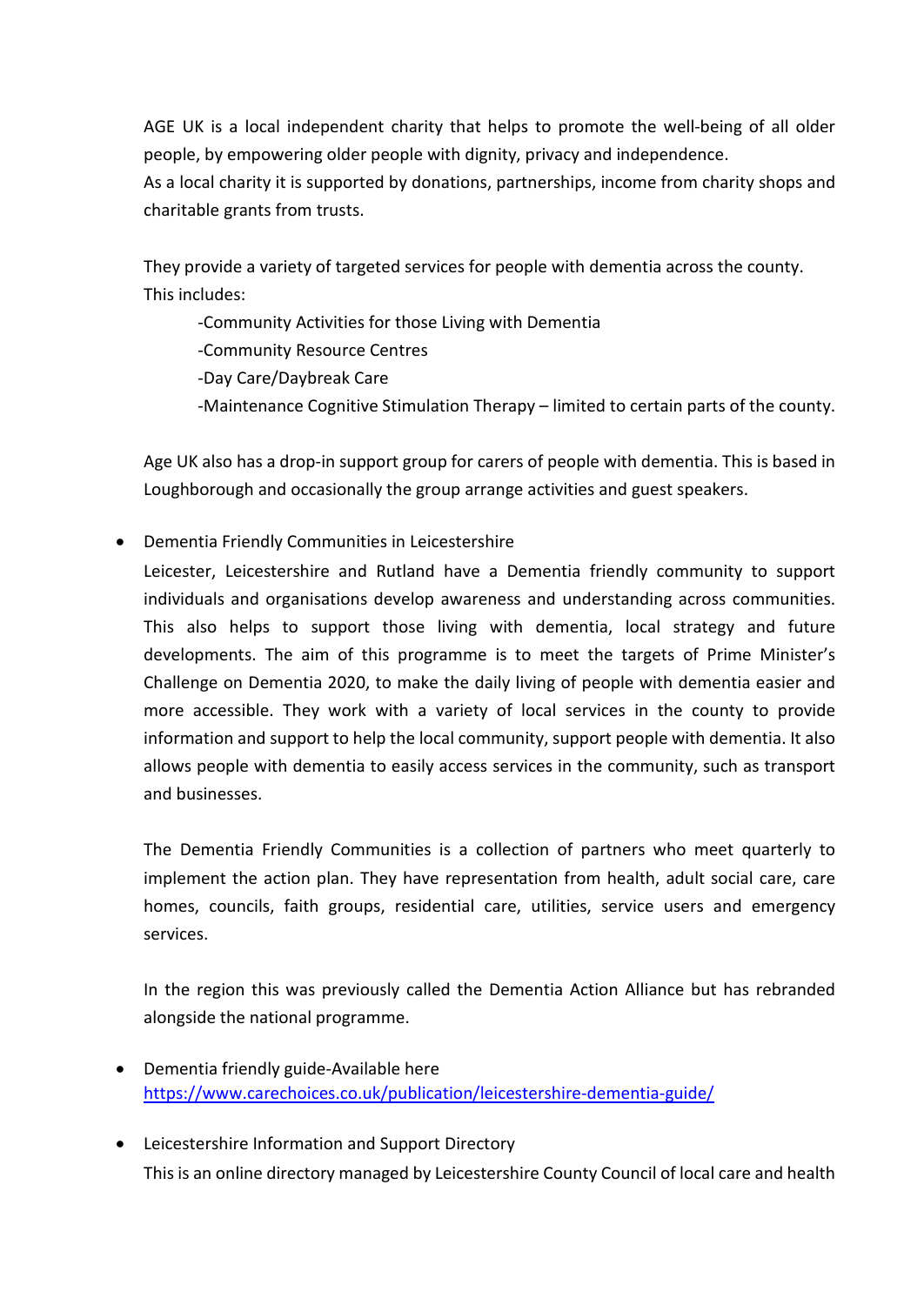services. However, the directory is impartial, as a result the County Council does not endorse or recommend any of the organisations in the directory.

### • Local Area Co-ordinators (LACs)

They provide a mixture of services such as signposting and working with local people to help them get the support they require. This helps to reduce demand on health and social care by preventing people from reaching crisis points.

• Herbert Protocol

This is a national scheme, locally delivered by the Leicestershire Police service. This Protocol was named after George Herbert, a veteran who suffered with dementia and died whilst missing on his way to his childhood home.

This scheme works by filling in a form containing important information e.g. medication, mobile numbers, recent photograph. This form is then stored and can then be used as a risk reduction tool when a person with dementia goes missing.

### • Local authority services

Local authorities offer more general services to support people such as Community Services, Residents Support, Health and Leisure Services or Cultural Services that may be of use to dementia patients or their carers.

• Primary care services Primary Care offers services such as Social Prescribing or Health and Wellbeing Coaches that may support the non-clinical needs of people with dementia.

### • Leicestershire Fire and Rescue Service

They cover home fire safety checks for people living with dementia, mental health or any other users who would benefit. This occurs in small groups or one-on-one basis at a variety of settings and they are also part of the Dementia Friendly Communities. This is based at Loughborough Leisure Centre.

• First Contact Plus Leicestershire

This is a partnership of services, that provides support and information to local people. The partnership involves GPs, police service, health bodies, voluntary groups, district & borough councils, and social care departments. It is an online tool helping adults find information about a range of services in Leicestershire. Although this is not dementia specific it does have a role in helping people with dementia.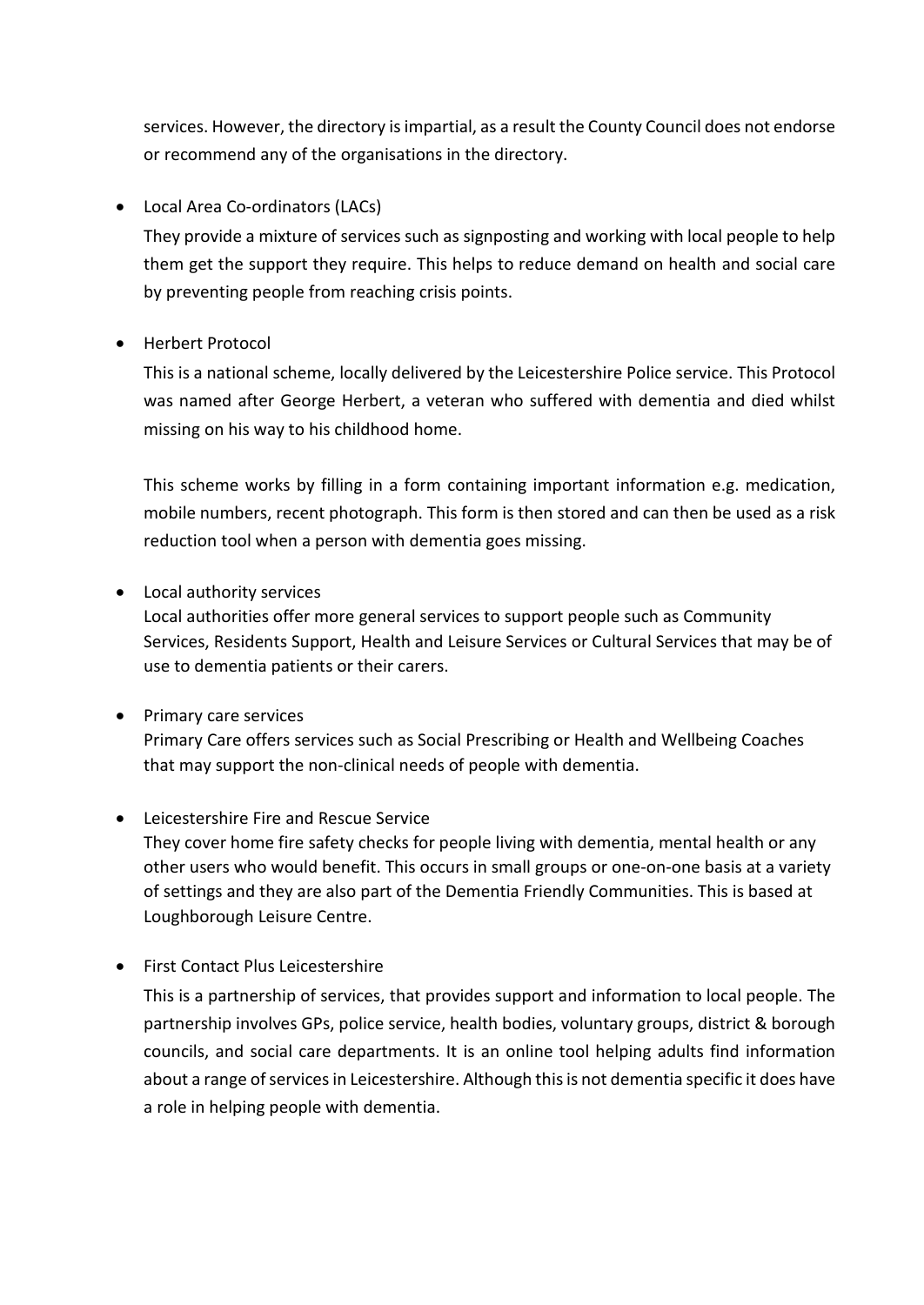### • Leicestershire Libraries

Local libraries in the county provide a variety of services to help people with dementia. Many of the staff are part of the Dementia Friendly Communities. They offer books suitable for people with dementia and organise activities for people with health and wellbeing issues such as support groups, befriending groups, book group and craft & chat sessions.

### • Leicestershire Shared Reading

This service delivers reading activities to help people with social isolation, including people with dementia.

• Voluntary Action South Leicestershire (VASL) – Your Local Charity VASL is an independent charity behind Support for Carers, which is based in Harborough. They run a variety of services to help a variety of people alleviating the burden of carers. Whether full time, or part time, formal or informal. Services include:

> -Telephone advice and support line from experienced professionals in confidence -Assistance in completing care related assessments

-Information on carers' support groups

-Access to website and self-help videos

-Advice on caring, including financial and legal assistance

- 'Our House' In 2021, the Team at the Academy for Dementia Research and Education (ADRE) opened 'Our House' on the Lutterworth College Site. At ADRE, support is provided to people in the early stages of dementia and their families and friends who are living in the community in Leicestershire. The aim being to support people to live independently for as long as possible.
- Support for Carers Leicestershire This is funded by Leicestershire County Council to provide a variety of services to support people in Leicestershire. As mentioned above VASL is the local charity that provided supplementary finance to Support for Carers to provide enhanced services that they do.

#### $6.5.$ **Dying well:**

Many of the services described above also support people with dementia around the time of death, such as social care, housing, supportive living, and residential care homes. Many of these services support a range of service users and those mentioned above include specialist aspects focusing on dementia.

### -LOROS

LOROS is a local hospice caring for people in Leicester, Leicestershire, and Rutland. It is a local charity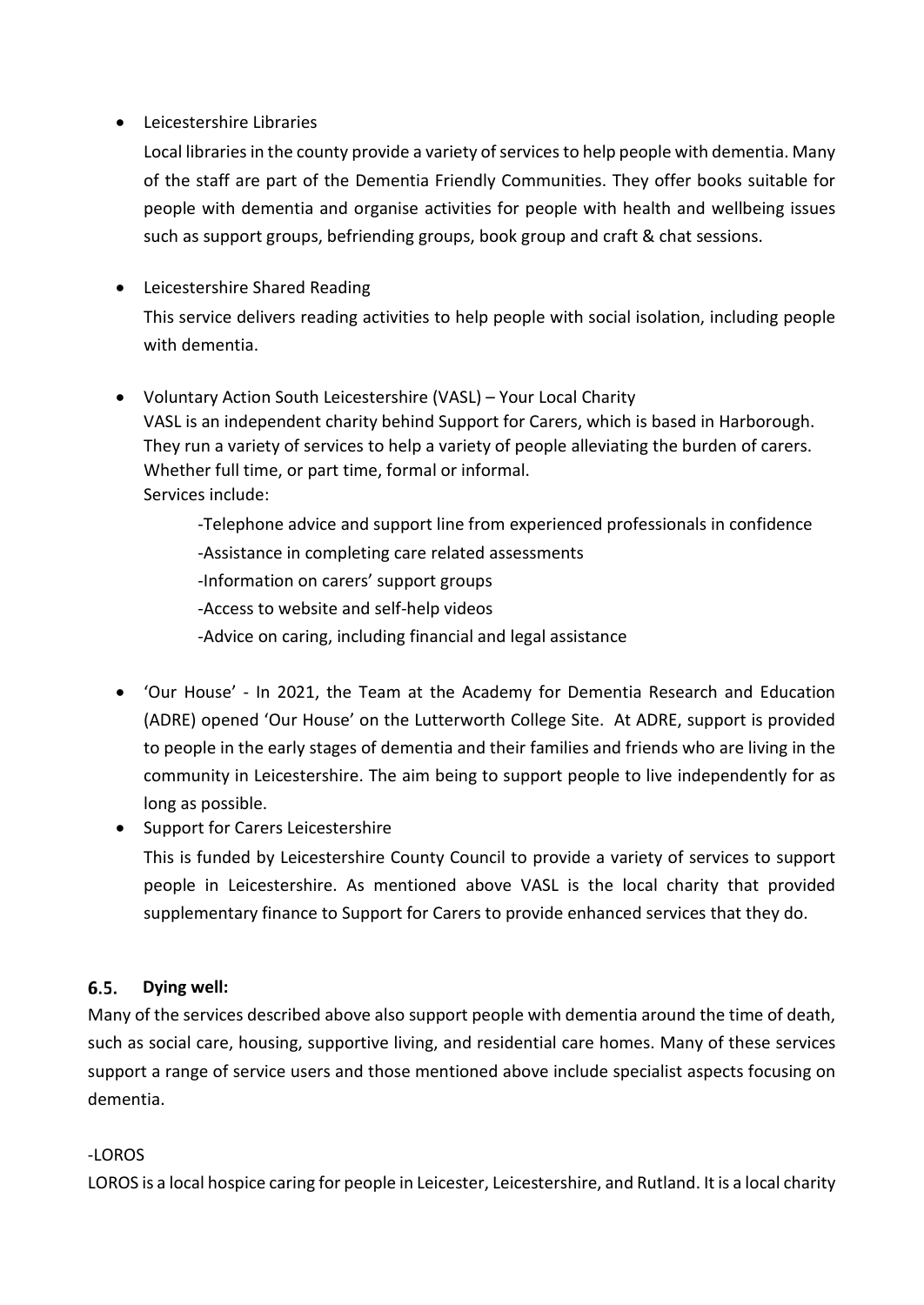that raises its own money but also receives financial aid from the NHS. They deliver free care to terminally ill patients, their family and carers. LOROS provide training for dementia care for the end of life.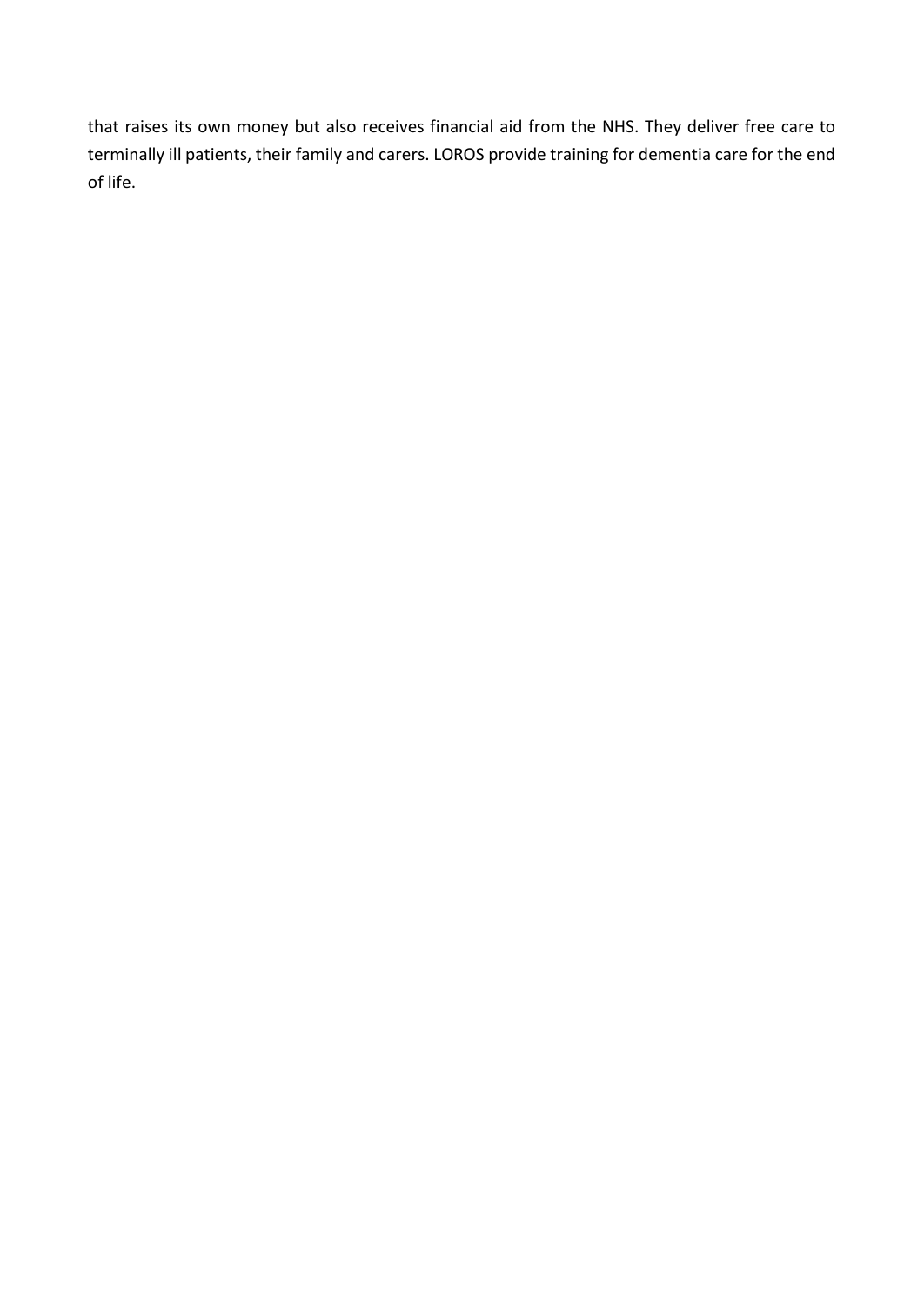# **7. Unmet needs/Gaps**

The evidence of local needs, both current and emerging indicates the following:

- Since 2015/16, the prevalence of recorded dementia in all ages in Leicestershire has remained in the  $2^{nd}$  highest quintile in England, reflecting a higher-than-average level of need for dementia services in the County. The crude recorded prevalence for dementia in those aged under 65 years in Leicestershire has remained significantly higher than the England rate since 2017.
- As age is a major unmodifiable risk factor for dementia, so is the number of people with dementia. Overall, between 2020 and 2040 the numbers of people aged 65 and over in Leicestershire with dementia is estimated to increase to 16,785; an increase of 64.5%. While in persons aged 85 years and over, the increase will be 86.8% (from 4,387 to 8,193). The highest increase is predicted to come in males aged 85 years and over which will increase by 109.7% from 1,234 to 2,588. This will generate a need to plan to increase the capacity of dementia services to meet this level of need in the future.

#### $7.1.$ **Preventing:**

There is increasing evidence of the important role of prevention in addressing dementia. Whilst there are a broad range of services available in Leicestershire that would contribute towards preventing dementia, gaps include:

Lack of provision of information on how to reduce the risks of developing dementia by making it clear the links between adopting healthy behaviours and dementia including:

- Raising awareness of the links between benefits of physical activity and dementia and other lifestyle behaviours including smoking, alcohol consumption, and healthy eating.

NHS health check uptake in Leicestershire is lower than the national average.

NHS health check uptake in LLR has been lower than the national average in recent years and varies between Leicester, Leicestershire and Rutland. Between the periods 2017/18 to 2021/22, the percentage of patients receiving an NHS health check were 35.6%, 24.2% and 22.6% respectively<sup>66</sup>. Not all those eligible for a health check received an invitation.

#### $7.2.$ **Diagnosing**

Research evidence suggests that robust and timely diagnosis for dementia is important as this can enable the initiation of appropriate treatment as well as allowing individuals to plan their lives. In particular, it is important that people with suspected dementia are referred to a specialist diagnostic service (Dementia Quality standard Q5184) if reversible causes of cognitive decline have been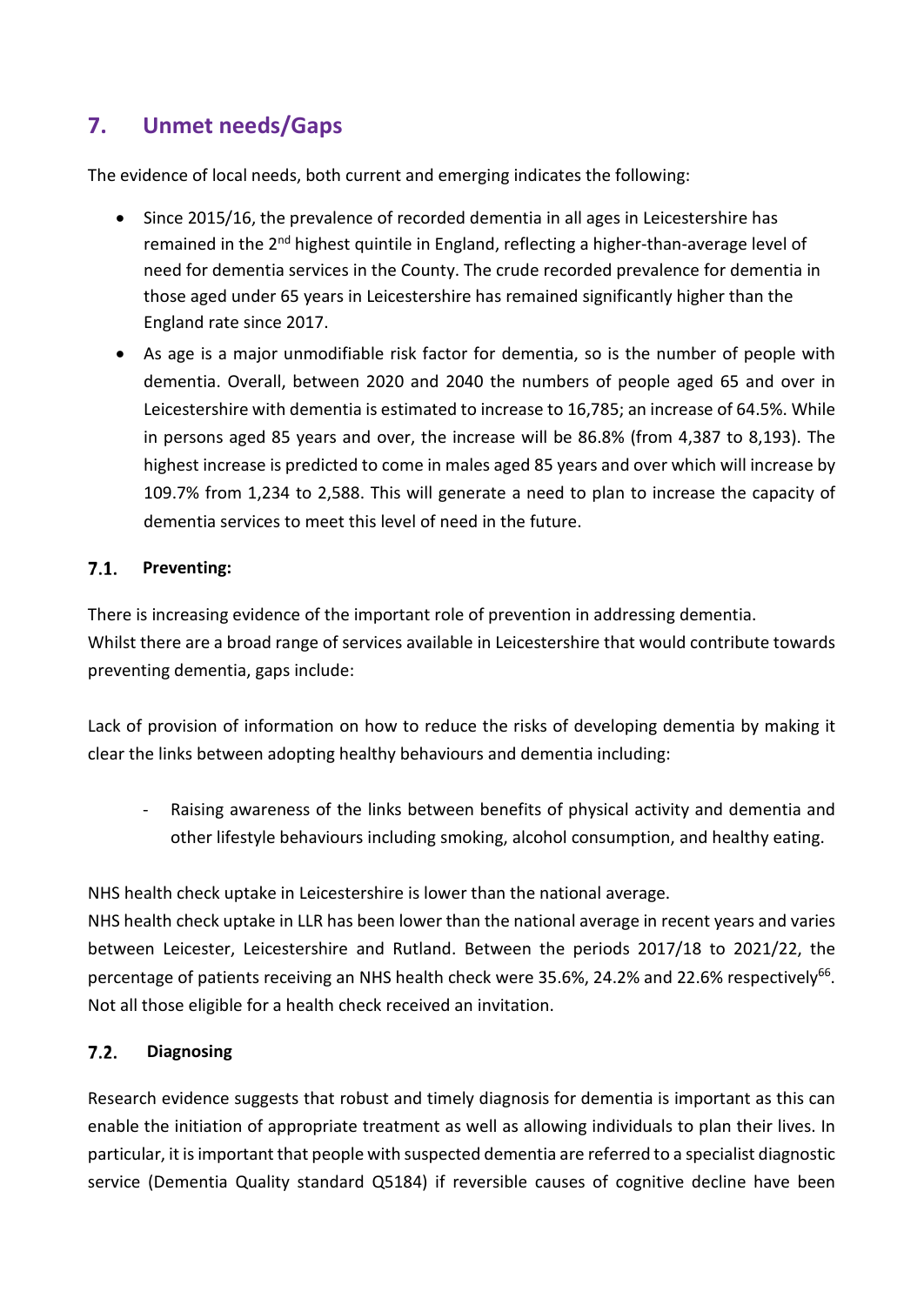investigated, to enable dementia sub-types to be identified. Timely, accurate diagnosis and a care plan and review should be in place within the first year (NHSE dementia well pathway).

Whilst diagnostic services are in place in Leicestershire there appear to be some gaps as follows:

- The government aspiration is that the national average wait for an initial assessment (and starting treatment) should be 6 weeks following a GP referral - locally this gap hasn't been met and worsened during the COVID pandemic. Pre-pandemic, these targets were not being met, delays with brain imaging (provided by UHL) cited as a significant factor. Services were paused during the initial phase of the pandemic and have now resumed. LPT memory services are currently commissioned to deliver on an 18-week Referral to Treatment (RTT) pathway.
- In 2021 (up to March), the estimated dementia diagnosis rate for those aged 65 and over in Leicestershire was 61.2%, which is significantly lower than the benchmarking goal NHSE target of 67%. This was improving pre-COVID. Variations exist across the CCG (LLR) and county. GPs have been encouraged to diagnose in care homes using the DiaDem tool or gain advice via advice and guidance, this needs to be evaluated and promoted to increase dementia diagnosis rates.
- During the COVID period contact with family members has declined, as well as reduced face to face contact between patients and primary care professionals resulting in a decline in referrals for individuals with memory issues.
- Access to Scanning (as part of NICE recommended diagnostic testing) was an issue pre-COVID and has worsened during COVID. Scanning was avoided to some extent during the COVID period to prevent people needing to attend UHL and risk infection (COVID). Use of Scanning, in line with current guidance is increasing again. CT is routinely used, rather than MRI, which is the gold standard, as use of MRI would further add to waiting lists.
- Memory clinics, which provide diagnostic services were 'paused' nationally during the COVID pandemic which also had an impact.
- The Memory assessment service does not meet 'gold standard' (NICE guidelines or expected requirements) e.g. provides doctor and nurse clinical services but lacks occupational therapy and wider services.
- NICE guidance is currently reviewing the use of drugs e.g. Aducanumab (guidance due to be published May 2022) for mild cognitive impairment and dementia, however due to the potential requirement for lumbar puncture this would further add to waiting times.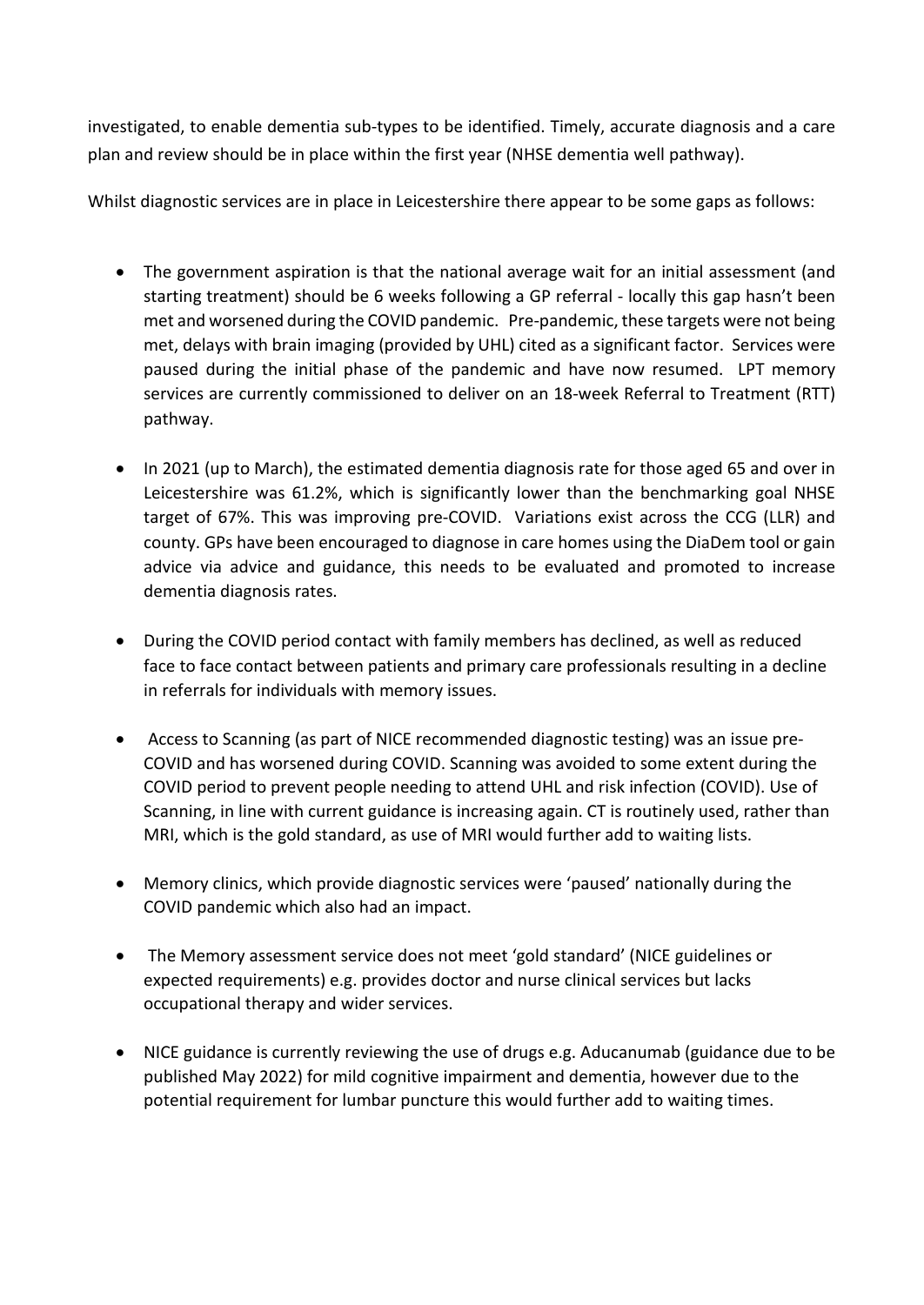• Care plans/reviews - In Leicestershire, for the last 3 time periods, significantly fewer dementia patients and their carers had received a review, in the last 12 months, when compared to the national average. This process has been affected by COVID.

#### $7.3.$ **Supporting**

The guidance (see evidence section) reinforces the importance of supporting services in place for individuals suffering from dementia (and their carers).

Whilst there are a number of support services in place, there are some gaps in provision and potential unmet need as follows:

- Variations in access to service, for example Admiral Nurses, which provide support to carers and family members as well as those affected directly by dementia, are available in some parts of the county and not in others. It may be that there are gaps in providing this type of service across the county that could be considered.
- Post diagnostic support currently provided by Age UK offers NICE recommended interventions such as Maintenance Cognitive Stimulation Treatment only in certain areas of the county. This needs to be provided across all areas of the county.
- Accommodation: There is a need for more accommodation for those with complex needs related to dementia including 'behaviours that challenge'. The Evington centre is in place, but services are costly. A business case has been submitted to help to address this through the building of a new care home in North West Leicestershire anticipated in 2024. Continuing healthcare funding/support may help to address this issue of complex needs accommodation and care.
- Support for carers Carers feel under strain and can find the system difficult to navigate to gain support. For example, it can be challenging for carers to meet thresholds for social care support, particularly for those who don't have a strong voice – it may be that an advocate is needed in some cases to enable dementia patients and their carers to help access support to have their needs met
- There are many community-based services that are self-funded by donations or charity work. As a result, there appear to be variations in service provision across different parts of the county. This may reflect inequalities across the county.
- There is a need to assess the impact of COVID-19 on those with dementia and their families and the provision of care and support when people have been affected. In particular, there is need to effectively meet the requirements of those with dementia e.g. COVID guidance not being developed to meet the needs of people with cognitive impairment in a sensitive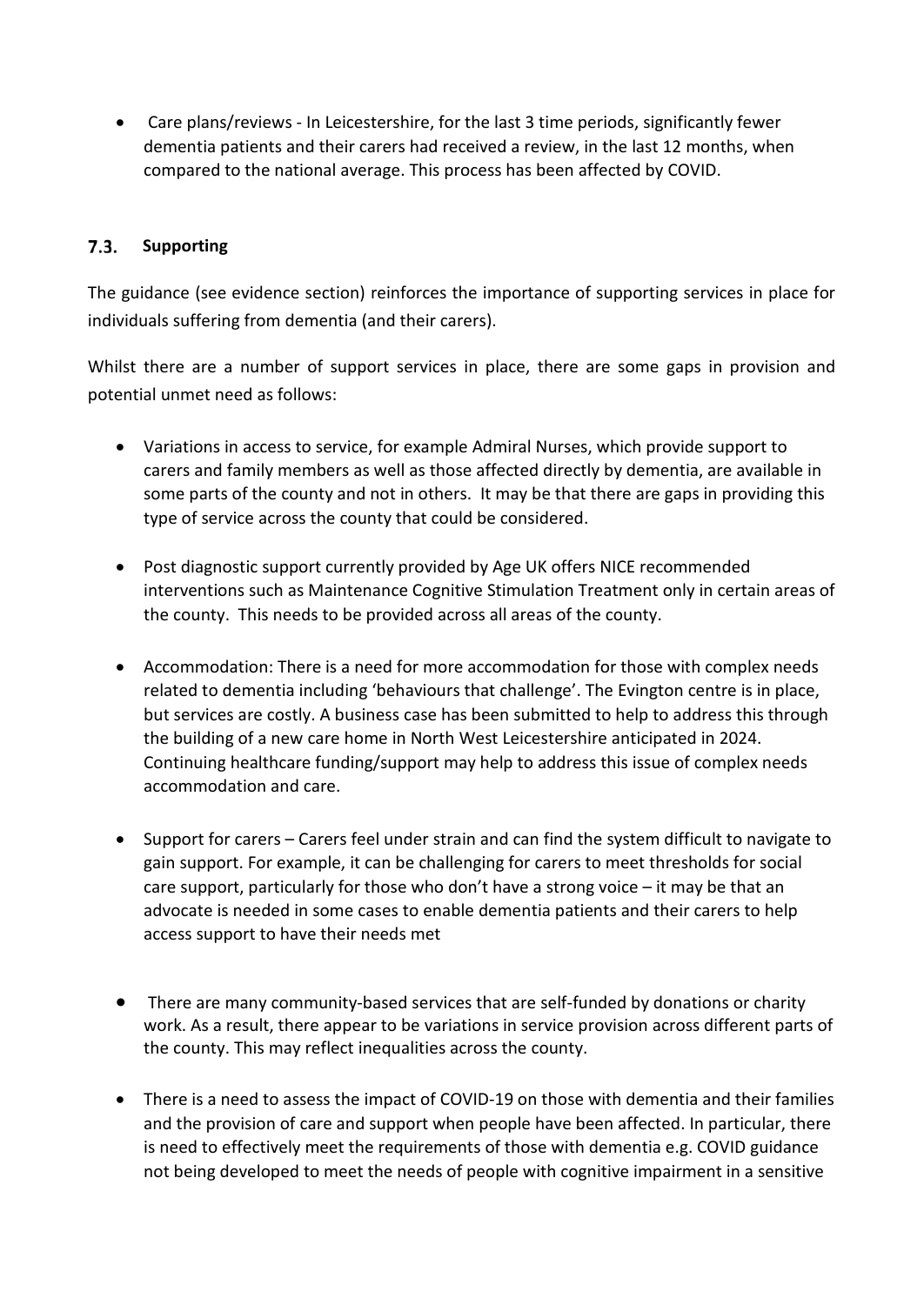and appropriate manner. Recognition of impact on staffing on enabling people with cognitive impairment to be tested for COVID, respond to guidance etc.

#### $7.4.$ **Living Well**

- Awareness raising and training of the workforce with respect to dementia is an area identified as a gap, particularly in social care.
- Within Adult Social Care services, there are 'dementia care' gaps including where to accommodate people with complex needs.
- Care Quality Commission concerns have been raised in residential care, in nursing and care homes (over 65s) - Over the past 3 time periods, Leicestershire has deteriorated from performing significantly better than the national average in 2018, to significantly worse than the national average in 2020. A Pilot study (quality improvement scheme) started to improve care of people with dementia, there is a care home sub-group that deals with this.
- COVID impact lack of social contact and connectivity is recognised as important for people with dementia. 'Dementia Friendly Communities' have been supported in some parts of the county.
- Dementia care plans for patients and their carers are not being put into place or reviewed regularly (referred to above).
- The Quality of nursing and residential beds in Leicestershire has declined to below the national average.

#### $7.5.$ **Dying Well**

- Gap identified in workforce training (included adult social care) in respect to dementia.
- Education around Dementia is required for staff involved in palliative care, but also other staff in primary and secondary care. Needs may be different at 'end of life' in patients with dementia, and communication may be more challenging. Encouraging early discussions around advanced care plans may help with this. Having early conversations about future planning including 'dying well' is perceived to be a gap. However, discussions around care plans should routinely be covered in 12-month reviews.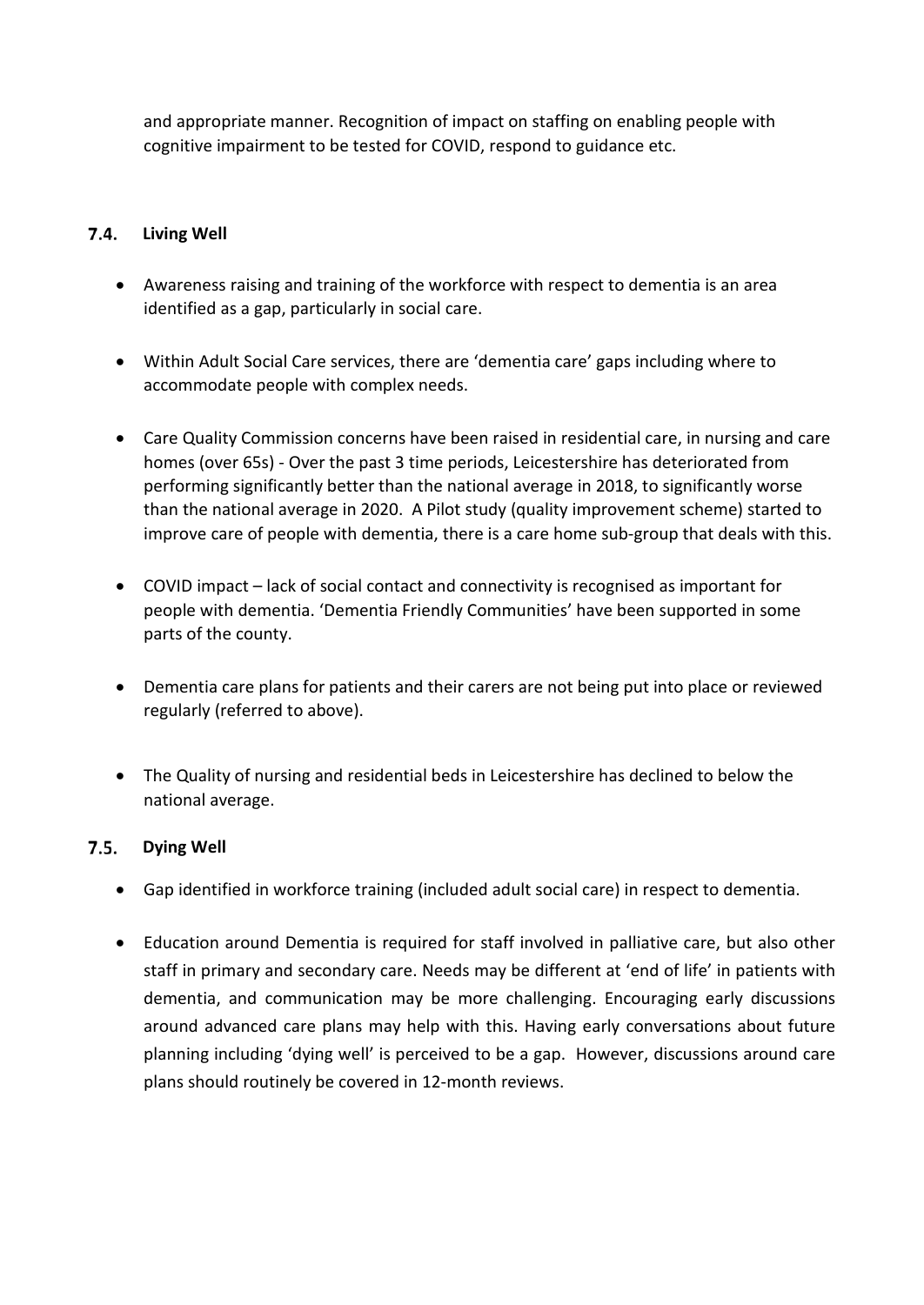### **Legal considerations:**

• There are concerns that important considerations for those affected by dementia such as Lasting Power of Attorney 'should be put into place earlier than tends to be the case'. Also changes due to come into place regarding Deprivation of Liberty safeguards – mental capacity act – will require systems change, although this is broader than just dementia.

### **Needs of Specific Groups**:

- The rate of dementia is much higher in individuals with learning disabilities such as Down's Syndrome. This can generate additional needs in terms of communication, plus life expectancy is shorter so these events occur earlier than we might expect in the general population. There may be a need to raise awareness of this higher level of need.
- There are gaps in strategic leadership, awareness and knowledge in specific groups affected by dementia including: younger people, those in prison, Veterans and BME communities.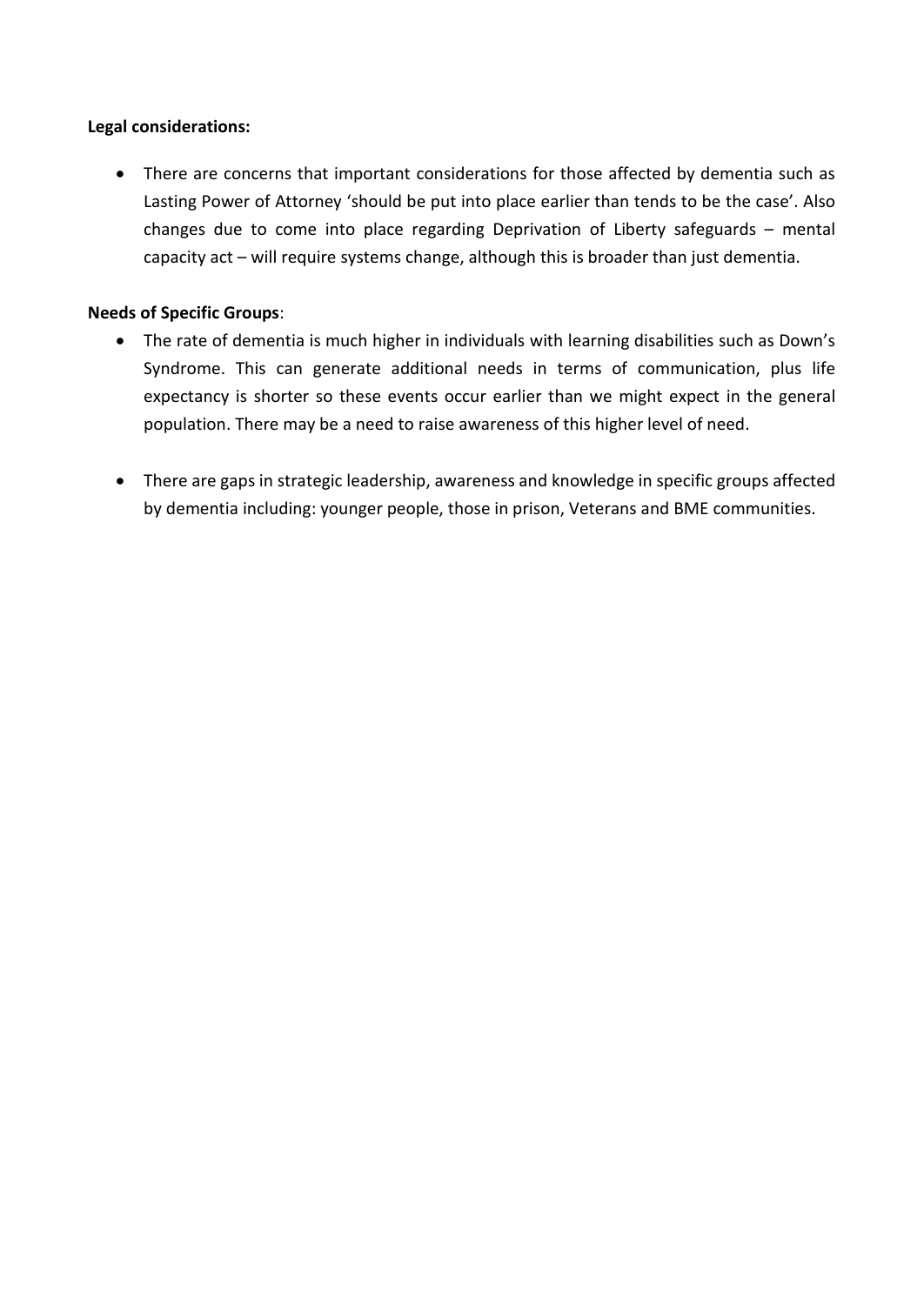## **8. Recommendations**

#### $8.1.$ **Prevention:**

People accessing behaviour change interventions and programmes in mid-life are advised that the risk of developing dementia can be reduced by making lifestyle changes:

- Integrate dementia prevention messages into other disease prevention strategies focussed on behaviour health improvement.
- Integrate dementia prevention messages into health behaviour programmes related to smoking, alcohol, physical activity and healthy eating.
- Improve NHS health check uptake to help ensure that key dementia related messages are aimed at those in mid-life.

### **8.2. Diagnosis:**

- Call to action: improve dementia diagnosis rate to meet NHSE target (67%) explore opportunities to address variations in diagnosis rates across the county building on GP training and other measures underway pre-COVID to support primary care in improving diagnosis rates.
- Encourage GPs to diagnose in care homes using the DiaDem tool or gain advice via advice and guidance, this needs to be evaluated and promoted to increase dementia diagnosis rates.
- Consider opportunity to ask dementia screening questions in settings other than GP consultations e.g. nurse led clinics with patients at increased risk (diabetes and hypertension clinics).
- Ongoing capacity and demand work underway by LPT needs to be completed and shared with commissioners on the basis that a 6 week referral to treatment is considered for commissioning. Alongside this there would be a need for the pathway around brain imaging and treatment to be reviewed to determine if the pathway can be reconfigured to enable the 6 week target to be met.
- Consider addressing shortfalls in Memory assessment services to meet NICE standards, recognising challenges in workforce recruitment.

### **8.3. Support services:**

• Variations in access to dementia related support services across county should be addressed.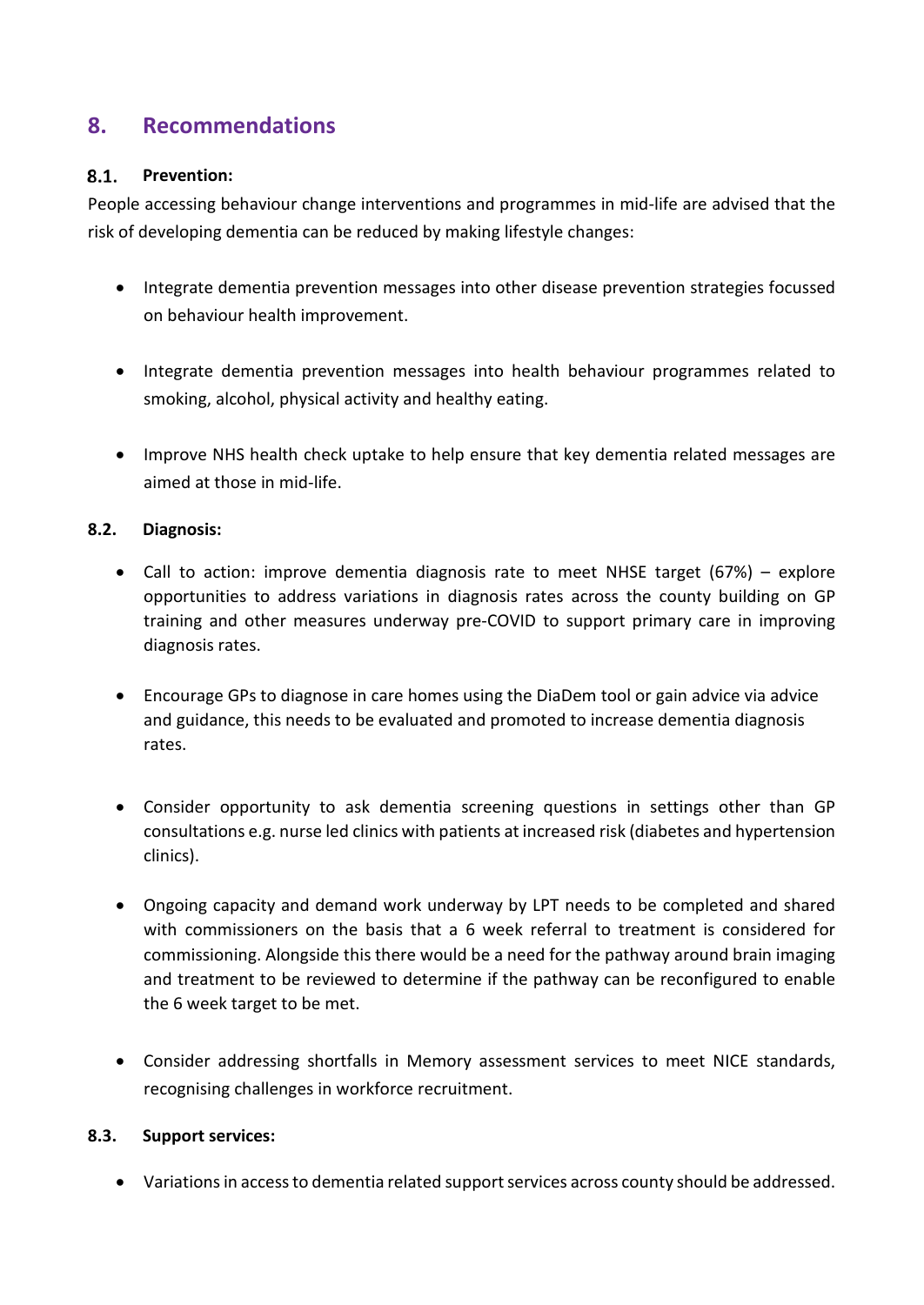• Explore opportunities to ensure a consistent level of funding for dementia related support services is available across the county e.g. where reliance on voluntary sector provision.

#### 8.4. **Carers:**

• Explore further challenges and issues for families, carers, and other informal carers. Consider use of advocates to support carers (or individuals affected) to secure access to support/funding.

#### $8.5.$ **COVID impact:**

- Work with care providers to develop guidance/support specific to the needs of those with dementia. This should include areas such as IPC /safeguarding. Consider ensuring that staff e.g. IPC/safeguarding have training/awareness of the needs of this specific group.
- Implement Dementia Training provision for key workers including adult social care link with Dementia Training Standards Framework. Develop joint approach across LLR and statutory organisations in relation to dementia learning and development.
- Seek to address maintenance of social contact for people with dementia through situations like COVID.

#### $8.6.$ **Living well**

- Explore opportunities to improve frequency of care plan reviews in line with guidance (annually).
- Re-instigate quality improvement scheme exploring a joint approach to quality within care settings, in relation to supporting people with dementia.
- Consideration of accommodation provision for those with dementia including those with complex needs – support existing business case.
- Support further development of 'dementia friendly communities' in Leicestershire and explore links with evolving neighbourhood developments around 'mentally friendly communities' in the County.

#### $8.7.$ **Dying Well:**

• Loros have developed tools to support palliative care with dementia – there is a gold standard tool – consider adoption.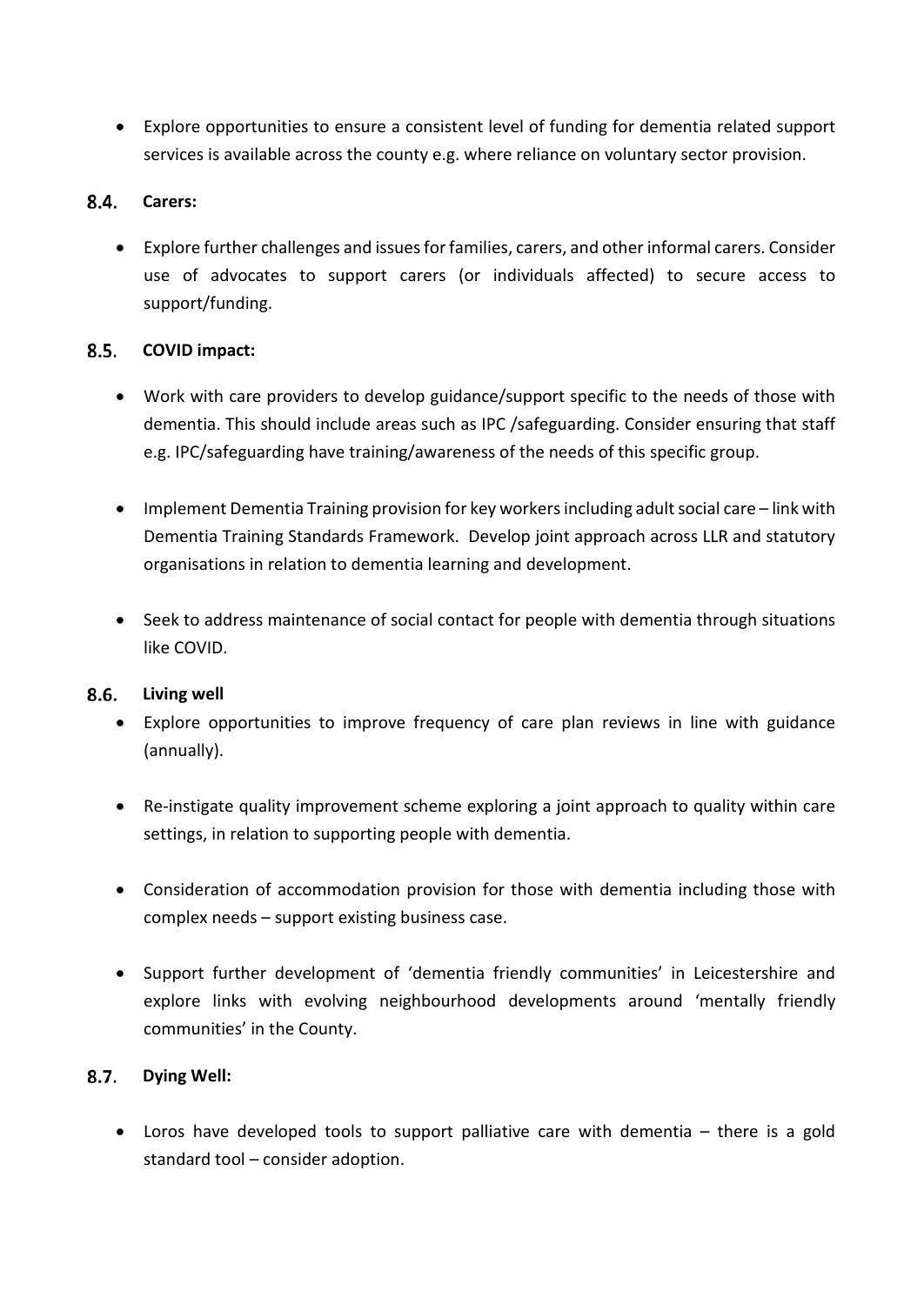- Support adoption of advanced care plans including palliative (health).
- Support adoption of early conversations about future planning including dying well.
- Continue to raise awareness of impact of benefits of putting plans in place at an early stage through post diagnostic service.
- Deprivation of Social Liberties: Implement the guidance when published (April 2022).

#### $8.8.$ **Other Considerations:**

- People with learning difficulties: There is a need to consider additional dementia awareness and training to make sure that specific needs related to dementia can be addressed.
- Raise awareness of dementia in younger people, Veterans, those in prisons and BME communities.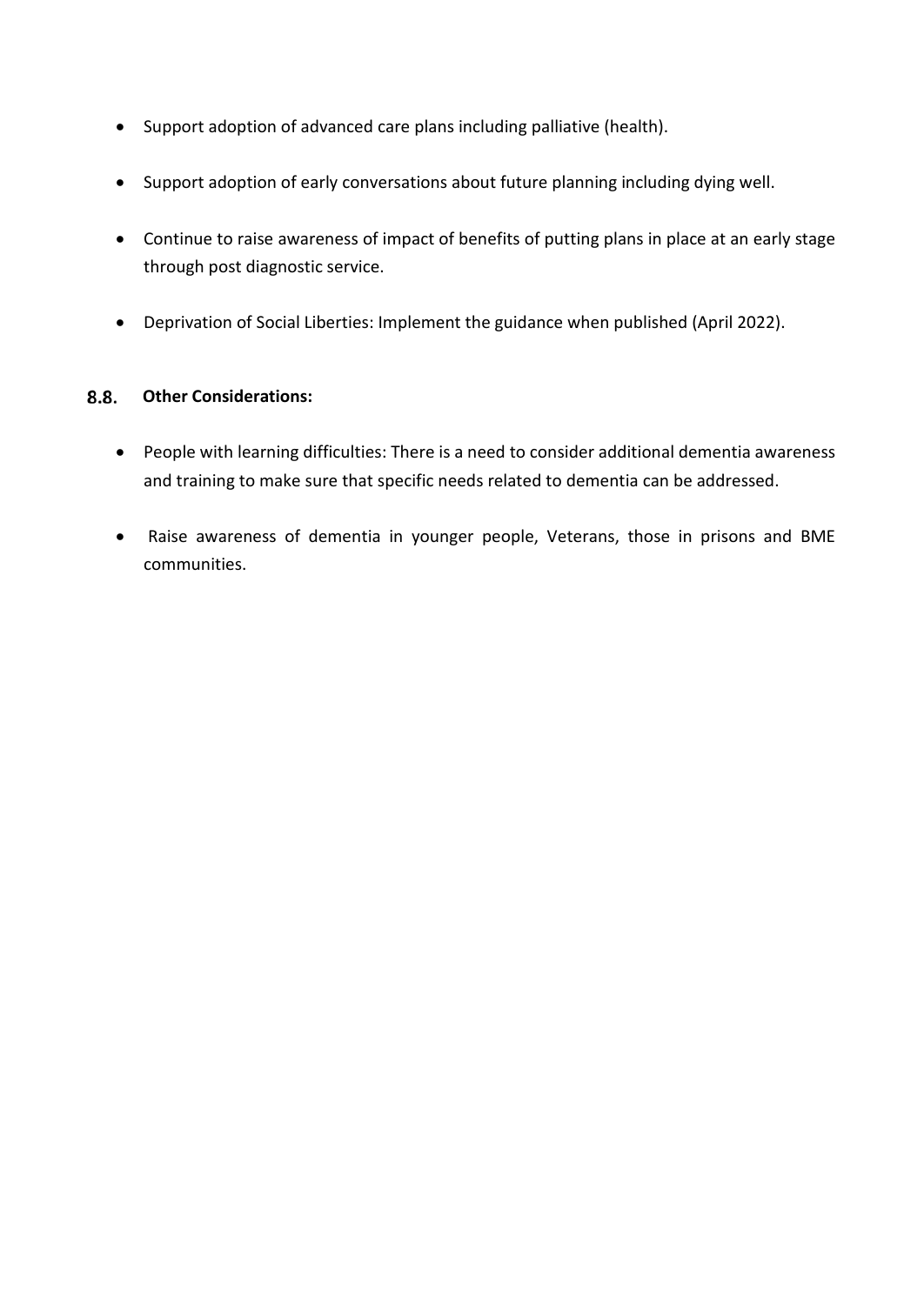## **GLOSSARY OF TERMS**

| ACD          | All cause Dementia                                 |
|--------------|----------------------------------------------------|
| <b>APS</b>   | Annual population survey                           |
| <b>BAME</b>  | Black, Asian and Minority ethnicity                |
| <b>BMI</b>   | <b>Body Mass index</b>                             |
| CCG          | <b>Clinical Commissioning Group</b>                |
| <b>CHD</b>   | Coronary heart disease                             |
| CQC          | <b>Care Quality Commission</b>                     |
| <b>CT</b>    | <b>Computed Tomography</b>                         |
| <b>DLB</b>   | Dementia with Lewy bodies                          |
| <b>FTD</b>   | Frontotemporal dementia                            |
| GP           | <b>General Practitioner</b>                        |
| HRT          | Hormone replacement therapy                        |
| KPI          | Key Performance Indicator                          |
| <b>JSNA</b>  | Joint Strategic Needs Assessment                   |
| <b>LGBTQ</b> | Lesbian, Gay, Bisexual, Transexual and Queer       |
| <b>LLR</b>   | Leicester, Leicestershire and Rutland              |
| <b>LOROS</b> | Leicester Organisation for the relief of suffering |
| LPT          | Leicestershire Partnership Trust                   |
| <b>MCI</b>   | Mild cognitive impairment                          |
| <b>MRI</b>   | Magnetic resonance imaging                         |
| <b>MSOA</b>  | Middle Super Output Area                           |
| <b>NHS</b>   | <b>National Health Service</b>                     |
| <b>NHSE</b>  | National Health Service England                    |
| <b>NICE</b>  | National Institute for Health and Care Excellence  |
| <b>PHE</b>   | <b>Public Health England</b>                       |
| <b>POPPI</b> | Projecting older people population information     |
| QOF          | <b>Quality outcomes framework</b>                  |
| <b>RTT</b>   | Rapid Transformational Therapy                     |
| <b>TIA</b>   | Transient Ischaemic attack                         |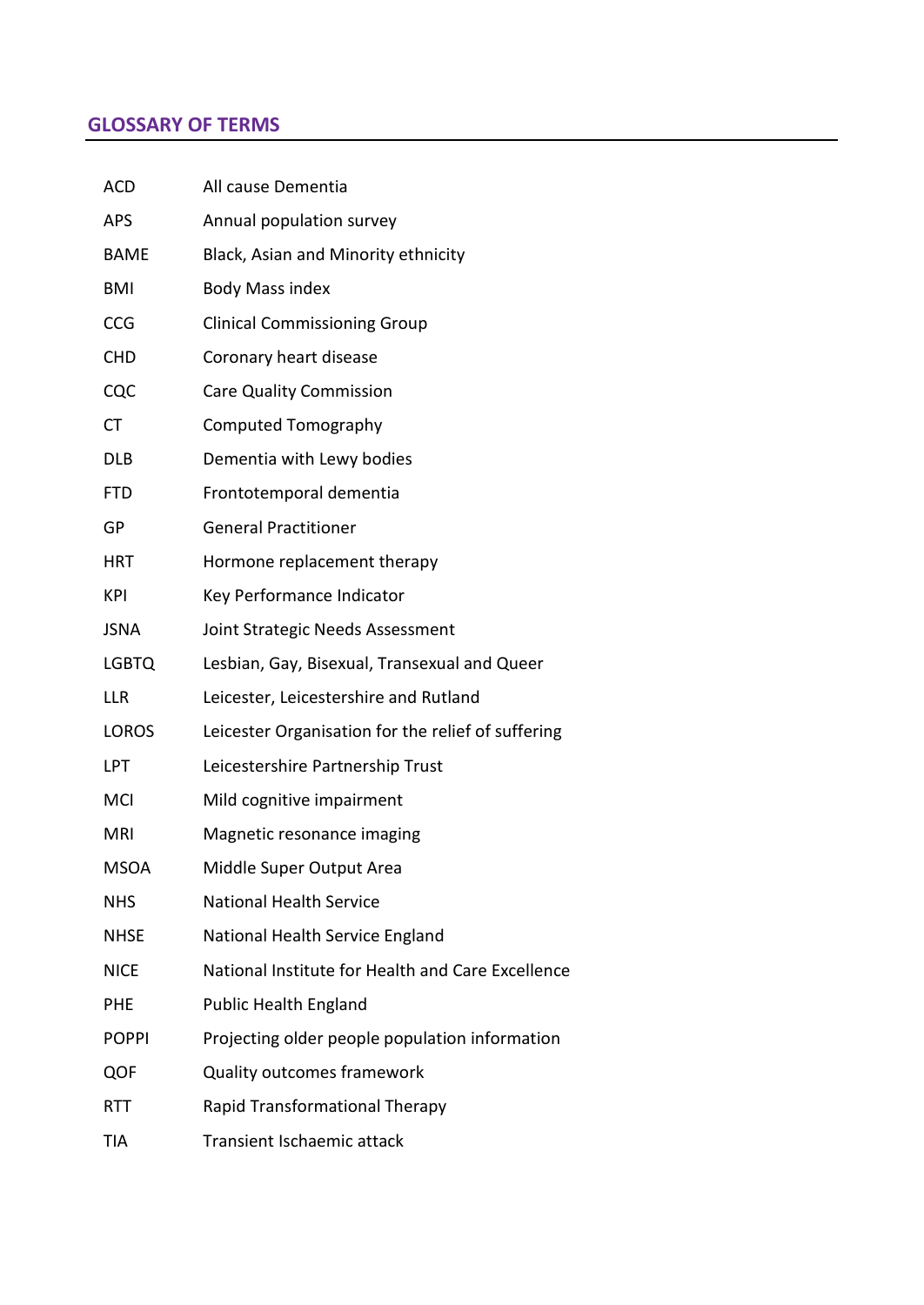- UHL University Hospitals of Leicestershire
- VASL Voluntary Action South Leicestershire
- WHO World Health Organization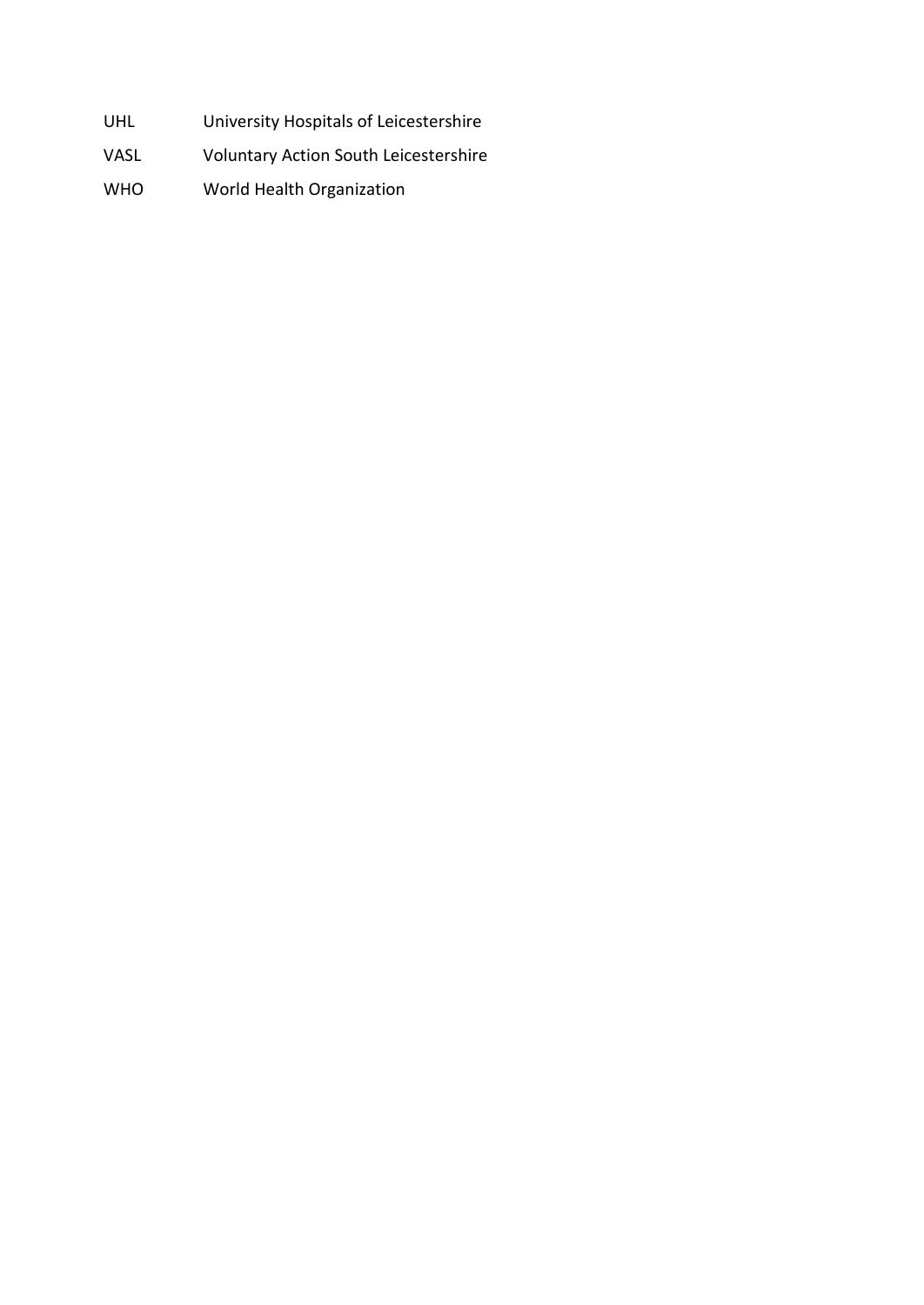### **REFERENCES**

 $1$ <sub>NHS</sub> England (2020). Dementia. Available at: [https://www.england.nhs.uk/mental](https://www.england.nhs.uk/mental-health/dementia/#:%7E:text=Dementia%20is%20a%20growing%20challenge,dementia%20is%20estimated%20at%20850%2C000)[health/dementia/#:~:text=Dementia%20is%20a%20growing%20challenge,dementia%20is%20estimated%20at%20850](https://www.england.nhs.uk/mental-health/dementia/#:%7E:text=Dementia%20is%20a%20growing%20challenge,dementia%20is%20estimated%20at%20850%2C000) [%2C000.](https://www.england.nhs.uk/mental-health/dementia/#:%7E:text=Dementia%20is%20a%20growing%20challenge,dementia%20is%20estimated%20at%20850%2C000)

<sup>2</sup> National Institute for Health and Care Excellence (NICE) (2019). Dementia. Available at:

<https://cks.nice.org.uk/dementia#!background>

<sup>3</sup> Alzheimers Society (2018). [https://www.alzheimers.org.uk/about-dementia/risk-factors-and-prevention/risk-factors](https://www.alzheimers.org.uk/about-dementia/risk-factors-and-prevention/risk-factors-you-cant-change)[you-cant-change](https://www.alzheimers.org.uk/about-dementia/risk-factors-and-prevention/risk-factors-you-cant-change)

4 ONS (2021)Mid-2020 population estimates.

[https://www.ons.gov.uk/peoplepopulationandcommunity/populationandmigration/populationestimates/bulletins/an](https://www.ons.gov.uk/peoplepopulationandcommunity/populationandmigration/populationestimates/bulletins/annualmidyearpopulationestimates/mid2020) [nualmidyearpopulationestimates/mid2020](https://www.ons.gov.uk/peoplepopulationandcommunity/populationandmigration/populationestimates/bulletins/annualmidyearpopulationestimates/mid2020)

<sup>5</sup> Dementia UK (2020).<https://www.dementiauk.org/understanding-dementia/prevention-and-risk-factors/>

<sup>6</sup> Adelman, S (2010). Prevalence and recognition of dementia in primary care: a comparison of older African-Caribbean and white British residents of Haringey. Located her[e https://discovery.ucl.ac.uk/id/eprint/19622/](https://discovery.ucl.ac.uk/id/eprint/19622/)

<sup>7</sup> Adelman, S, et al. (2018). Prevalence of dementia in African Caribbean compared with UK born White older people: two stage cross sectional study. Published online by Cambridge University Press. Located

here: <https://doi.org/10.1192/bjp.bp.110.086405>

8 Nazroo JY. (1997). The health of Britian's ethnic minorities: findings from a national survey. London: Policy Studies Institute, 1997.

<sup>9</sup> Anthony N. Correro II & Kristy A. Nielson (2020) A review of minority stress as a risk factor for cognitive decline in lesbian, gay, bisexual, and transgender (LGBT) elders, Journal of Gay & Lesbian Mental Health, 24:1, 2-

19, DOI: [10.1080/19359705.2019.1644570](https://doi.org/10.1080/19359705.2019.1644570)

<sup>10</sup> Sutin, A.R. et al (2018). Loneliness and Risk of Dementia. *he Journals of Gerontology: Series B*, gby112, located here <https://doi.org/10.1093/geronb/gby112>

<sup>11</sup> Evans, I.E.M et al (2018). Social Isolation and Cognitive Function in Later Life: A Systematic Review and Meta-Analysis. Journal of Alzheimer's Disease 70 (2019) S119–S144. Available here

[https://content.iospress.com/download/journal-of-alzheimers-disease/jad180501?id=journal-of-alzheimers](https://content.iospress.com/download/journal-of-alzheimers-disease/jad180501?id=journal-of-alzheimers-disease%2Fjad180501)[disease%2Fjad180501](https://content.iospress.com/download/journal-of-alzheimers-disease/jad180501?id=journal-of-alzheimers-disease%2Fjad180501)

 $12$  Quality and Outcomes Framework (2019). Quality and Outcomes Framework, Achievement, prevalence and exceptions data 2018-19. Located here [https://digital.nhs.uk/data-and-information/publications/statistical/quality](https://digital.nhs.uk/data-and-information/publications/statistical/quality-and-outcomes-framework-achievement-prevalence-and-exceptions-data/2018-19-pas)[and-outcomes-framework-achievement-prevalence-and-exceptions-data/2018-19-pas](https://digital.nhs.uk/data-and-information/publications/statistical/quality-and-outcomes-framework-achievement-prevalence-and-exceptions-data/2018-19-pas)

<sup>13</sup> World Alzheimer Report (2014). Dementia and Risk Reduction located her[e https://www.alz.co.uk/research/world](https://www.alz.co.uk/research/world-report-2014)[report-2014](https://www.alz.co.uk/research/world-report-2014)

<sup>14</sup> James, M, Parkhurst, A. Paxman, J. (2018). "Tackling Obesity What the UK can learn from other countries". 2020Health, April 2018, available at

[http://2020health.org/dms/2020health/downloads/reports/2020health\\_tacklingobesity\\_FINAL.pdf](http://2020health.org/dms/2020health/downloads/reports/2020health_tacklingobesity_FINAL.pdf)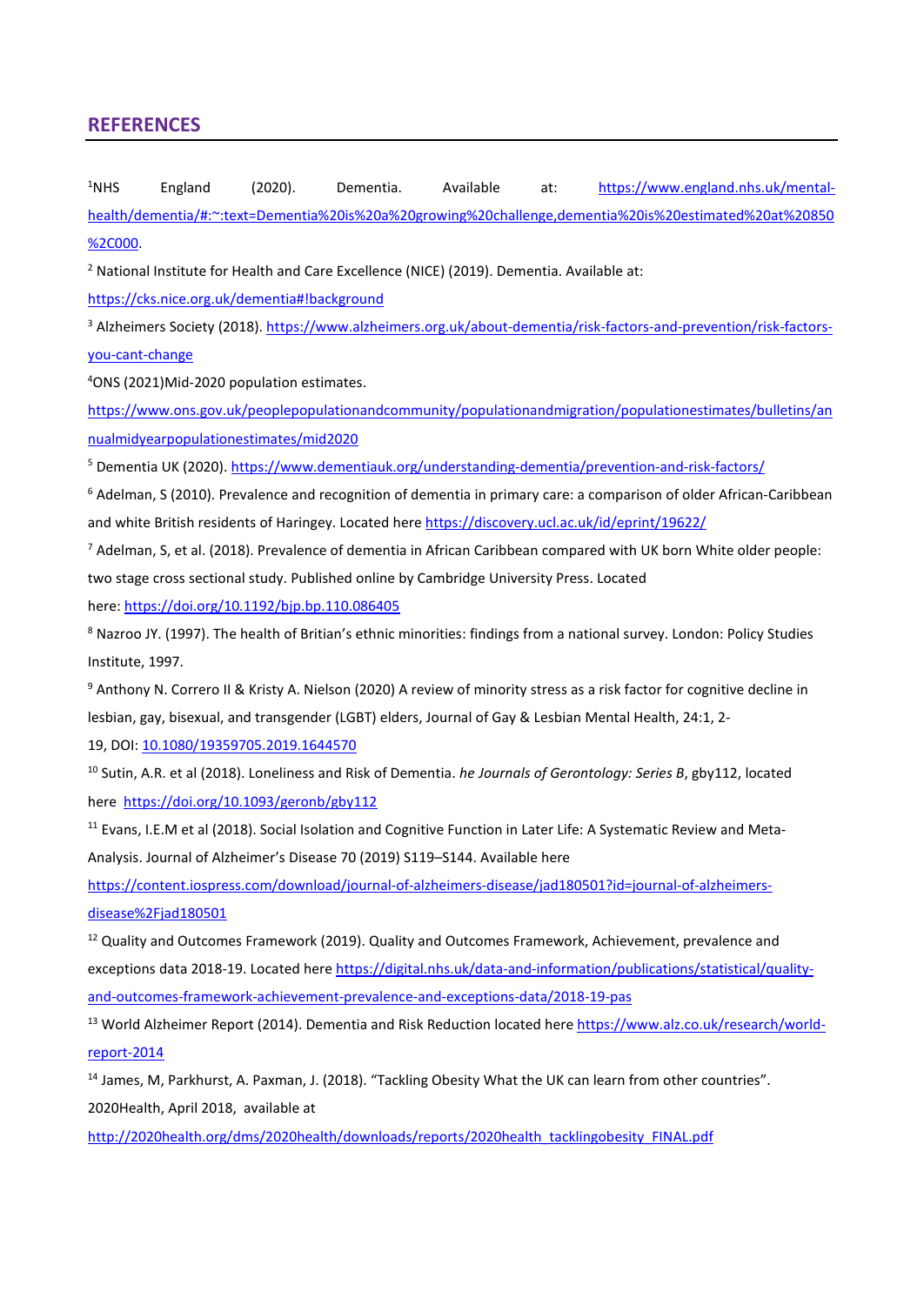<sup>15</sup> University College London (2017). Obesity increases dementia risk. ScienceDaily. ScienceDaily, 30 November 2017. Located here<https://www.sciencedaily.com/releases/2017/11/171130133812.htm>

<sup>16</sup> Public Health England (2019) Public Health Outcomes Framework. Available at:

[https://fingertips.phe.org.uk/profile/physical-](https://fingertips.phe.org.uk/profile/physical-activity/data#page/0/gid/1938132899/pat/6/par/E12000004/ati/102/are/E10000018)

[activity/data#page/0/gid/1938132899/pat/6/par/E12000004/ati/102/are/E10000018](https://fingertips.phe.org.uk/profile/physical-activity/data#page/0/gid/1938132899/pat/6/par/E12000004/ati/102/are/E10000018)

<sup>17</sup> Nepal, B. (2010). Modelling the impact of modifying lifestyle risk factors on dementia prevalence in Australian

population aged 45 years and over, 2006–2051. Australasian Journal of Ageing. Located here

<https://onlinelibrary.wiley.com/doi/abs/10.1111/j.1741-6612.2010.00392.x>

 $18$  Najar, J, et al (2019). Cognitive and physical activity and dementia A 44-year longitudinal population study of women. Located here<https://n.neurology.org/content/92/12/e1322>

 $19$  Ott, A (1998). Smoking and risk of dementia and Alzheimer's disease in a population-based cohort study: the

Rotterdam Study. The Lancet. Volume 351, Issue 9119, 20 June 1998. Located here

<https://www.sciencedirect.com/science/article/pii/S0140673697075417>

<sup>20</sup> NHS (2019). Located her[e https://www.nhs.uk/conditions/high-blood-pressure-hypertension/](https://www.nhs.uk/conditions/high-blood-pressure-hypertension/)

 $21$  Kennelly, S,P et al (2009). Blood pressure and dementia – a comprehensive review. Therapeutic Advances in Neurological Disorders. Located here<https://journals.sagepub.com/doi/pdf/10.1177/1756285609103483>

 $22$  Lu F-P, et al (2009). Diabetes and the risk of multi-system aging phenotypes: a systematic review and meta-analysis. PLoS ONE, 2009, 4(1): e4144. Located here

<https://journals.plos.org/plosone/article?id=10.1371/journal.pone.0004144>

<sup>23</sup> NHS (2019). Located her[e https://www.nhs.uk/conditions/clinical-depression/](https://www.nhs.uk/conditions/clinical-depression/)

<sup>24</sup> Cooper, B and Holmes C (1998) Previous psychiatric history as a risk factor for late life demtnia:a population-based case-control study. Age and Ageing. 1998 27:181-188.

 $25$  Almeida, O., Hankey, G., Yeap, B. et al (2017). Depression as a modifiable factor to decrease the risk of

dementia. Transl Psychiatry 7, e1117 (2017). Located here<https://doi.org/10.1038/tp.2017.90>

<sup>26</sup> Solomon, A (2009). Midlife Serum Cholesterol and Increased Risk of Alzheimer's and Vascular Dementia Three

Decades Later. Dementia and Cognitive Disorders 2009. Located here

<https://www.karger.com/Article/Abstract/231980>

<sup>27</sup> British Heart Foundation (2019). Coronary Heart Disease. Located here:

<https://www.bhf.org.uk/informationsupport/conditions/coronary-heart-disease>

<sup>28</sup> NHS (2019). Stroke. Located her[e https://www.nhs.uk/conditions/stroke/](https://www.nhs.uk/conditions/stroke/)

<sup>29</sup> NHS (2019). Vascular Dementia. Located here <https://www.nhs.uk/conditions/vascular-dementia/>

<sup>30</sup> Sharp, E.S and Getz, M (2012). The Relationship between Education and Dementia an Updated Systematic Review.

[Alzheimer Dis Assoc Disord. 2011 Oct; 25\(4\): 289–304.](https://www.ncbi.nlm.nih.gov/entrez/eutils/elink.fcgi?dbfrom=pubmed&retmode=ref&cmd=prlinks&id=21750453) Located here [10.1097/WAD.0b013e318211c83c](https://dx.doi.org/10.1097%2FWAD.0b013e318211c83c)

<sup>31</sup> Local health Profiles (2020). PHE Fingertips Located here [https://fingertips.phe.org.uk/local-](https://fingertips.phe.org.uk/local-health#page/0/gid/1938133180/pat/6/par/E12000004/ati/102/are/E10000018)

[health#page/0/gid/1938133180/pat/6/par/E12000004/ati/102/are/E10000018](https://fingertips.phe.org.uk/local-health#page/0/gid/1938133180/pat/6/par/E12000004/ati/102/are/E10000018)

<sup>32</sup> Alzheimer's Association (2020). Located here [https://www.alz.org/alzheimers-dementia/what-is](https://www.alz.org/alzheimers-dementia/what-is-dementia/related_conditions/mild-cognitive-impairment)[dementia/related\\_conditions/mild-cognitive-impairment](https://www.alz.org/alzheimers-dementia/what-is-dementia/related_conditions/mild-cognitive-impairment)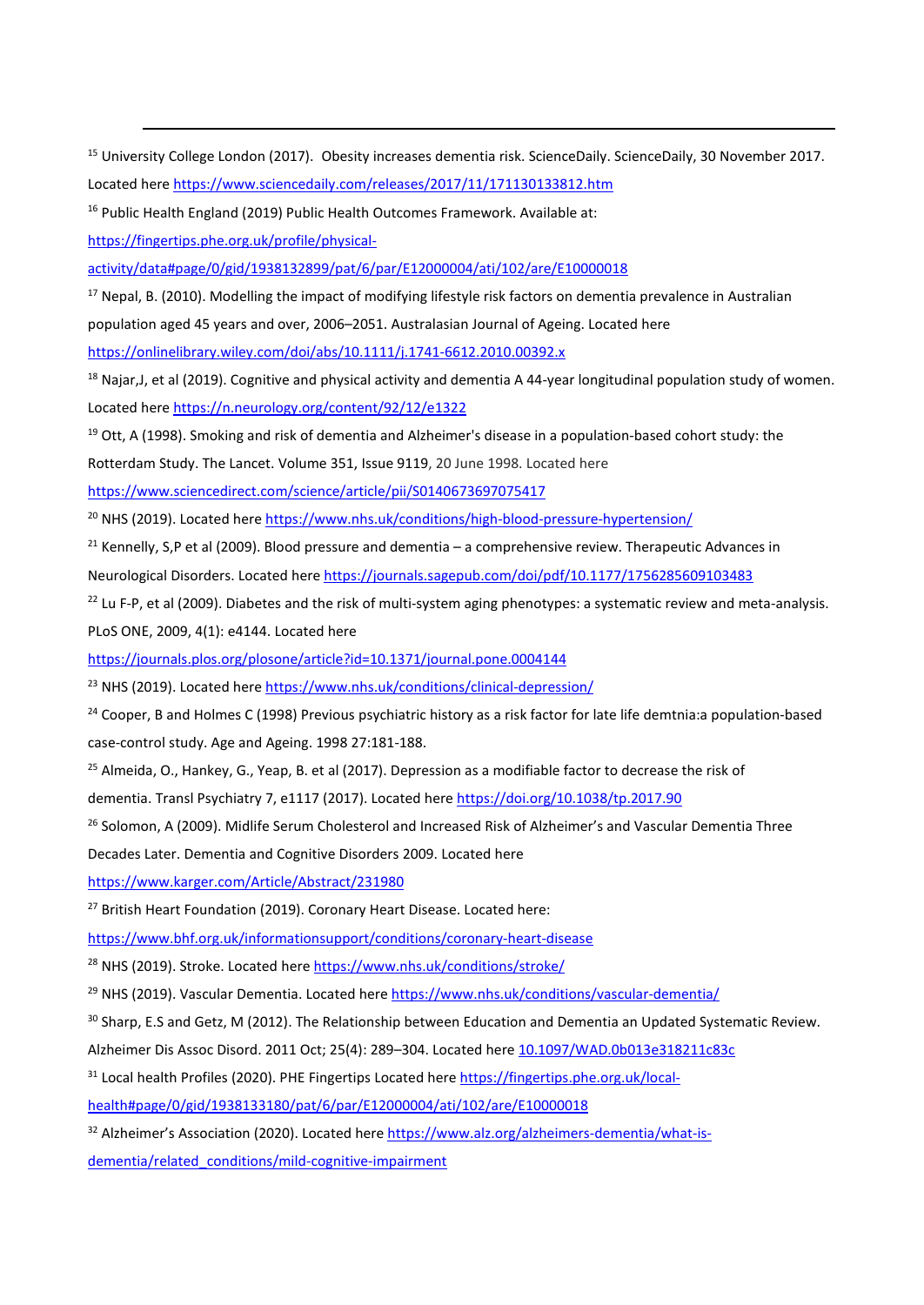<sup>33</sup> Visser, P.J (2006). Ten-year risk of dementia in subjects with mild cognitive impairment. American Academy of Neurology. Located here<https://n.neurology.org/content/67/7/1201.short>

<sup>34</sup> Projecting Older People Population Information (2018). Located here

<https://www.poppi.org.uk/index.php?pageNo=314&sc=1&loc=8266&np=1>

<sup>35</sup> NHS (2017). Located her[e https://www.nhs.uk/news/neurology/nine-lifestyle-changes-may-reduce-risk-of](https://www.nhs.uk/news/neurology/nine-lifestyle-changes-may-reduce-risk-of-dementia/)[dementia/](https://www.nhs.uk/news/neurology/nine-lifestyle-changes-may-reduce-risk-of-dementia/)

<sup>36</sup> Livingston, G (2017). Dementia prevention, intervention, and care. The Lancet located here

[https://www.thelancet.com/journals/lancet/article/PIIS0140-6736\(17\)31363-6/fulltext](https://www.thelancet.com/journals/lancet/article/PIIS0140-6736(17)31363-6/fulltext)

<sup>37</sup> Patterson, C et al (2007). General risk factors for dementia: A systematic evidence review. Located here [https://scholar.google.co.uk/scholar?cluster=5542055508608181425&hl=en&as\\_sdt=0,5&as\\_vis=1](https://scholar.google.co.uk/scholar?cluster=5542055508608181425&hl=en&as_sdt=0,5&as_vis=1)

<sup>38</sup> Peters, R (2008). The prevention of dementia. International Journal of Geriatric Psychology. Located here <https://onlinelibrary.wiley.com/doi/abs/10.1002/gps.2153>

<sup>39</sup> Ruintenberg, A et al (2002). Alcohol consumption and risk of dementia: the Rotterdam Study. The Lancet Volume 359, Issue 9303, 26 January 2002. Located here

<https://www.sciencedirect.com/science/article/pii/S0140673602074937>

<sup>40</sup> Almeida, O, P (2002). Smoking as a risk factor for Alzheimer's disease: contrasting evidence from a systematic review of case-control and cohort studies. Located here<https://www.ncbi.nlm.nih.gov/pubmed/11895267>

<sup>41</sup> Lee, A.T.C (2015). Intensity and Types of Physical Exercise in Relation to Dementia Risk Reduction in Community-

Living Older Adults. Journal of American Medical Directors Association. Located here

<https://www.sciencedirect.com/science/article/abs/pii/S1525861015004910>

<sup>42</sup> Public Health England (2020). Fingertips dementia profile. Located her[e https://fingertips.phe.org.uk/profile](https://fingertips.phe.org.uk/profile-group/mental-health/profile/dementia)[group/mental-health/profile/dementia](https://fingertips.phe.org.uk/profile-group/mental-health/profile/dementia)

<sup>43</sup> Alzheimers's Society (2020). Dementia UK Report (2014). Available at: [https://www.alzheimers.org.uk/about](https://www.alzheimers.org.uk/about-us/policy-and-influencing/dementia-uk-report)[us/policy-and-influencing/dementia-uk-report](https://www.alzheimers.org.uk/about-us/policy-and-influencing/dementia-uk-report)

<sup>44</sup> NHS (2013). New plans to improve dementia diagnosis rates. Located here

<https://www.england.nhs.uk/2013/05/dementia-targets/>

<sup>45</sup> Young Dementia UK (2019). About young onset dementia. Located her[e https://www.youngdementiauk.org/about](https://www.youngdementiauk.org/about-young-onset-dementia-0)[young-onset-dementia-0](https://www.youngdementiauk.org/about-young-onset-dementia-0)

46 NHS (2017). Symptoms of Dementia. Located here<https://www.nhs.uk/conditions/dementia/symptoms/>

<span id="page-70-0"></span> $47$  Alzheimer's Society (2020) The psychological and emotional impact of dementia Located here

[https://www.alzheimers.org.uk/get-support/help-dementia-care/understanding-supporting-person-dementia](https://www.alzheimers.org.uk/get-support/help-dementia-care/understanding-supporting-person-dementia-psychological-emotional-impact#content-start)[psychological-emotional-impact#content-start](https://www.alzheimers.org.uk/get-support/help-dementia-care/understanding-supporting-person-dementia-psychological-emotional-impact#content-start)

<span id="page-70-1"></span>48 Brodaty, H and Donkin, M (2009). Family Caregivers of people with dementia. Dialogues in clinical neuroscience2009 June: 11(2):217-228. Located here<https://www.ncbi.nlm.nih.gov/pmc/articles/PMC3181916/>

<span id="page-70-2"></span><sup>49</sup> Alzheimer's Society (2019) How many people have dementia and what is the cost of dementia care? Located here <https://www.alzheimers.org.uk/about-us/policy-and-influencing/dementia-scale-impact-numbers>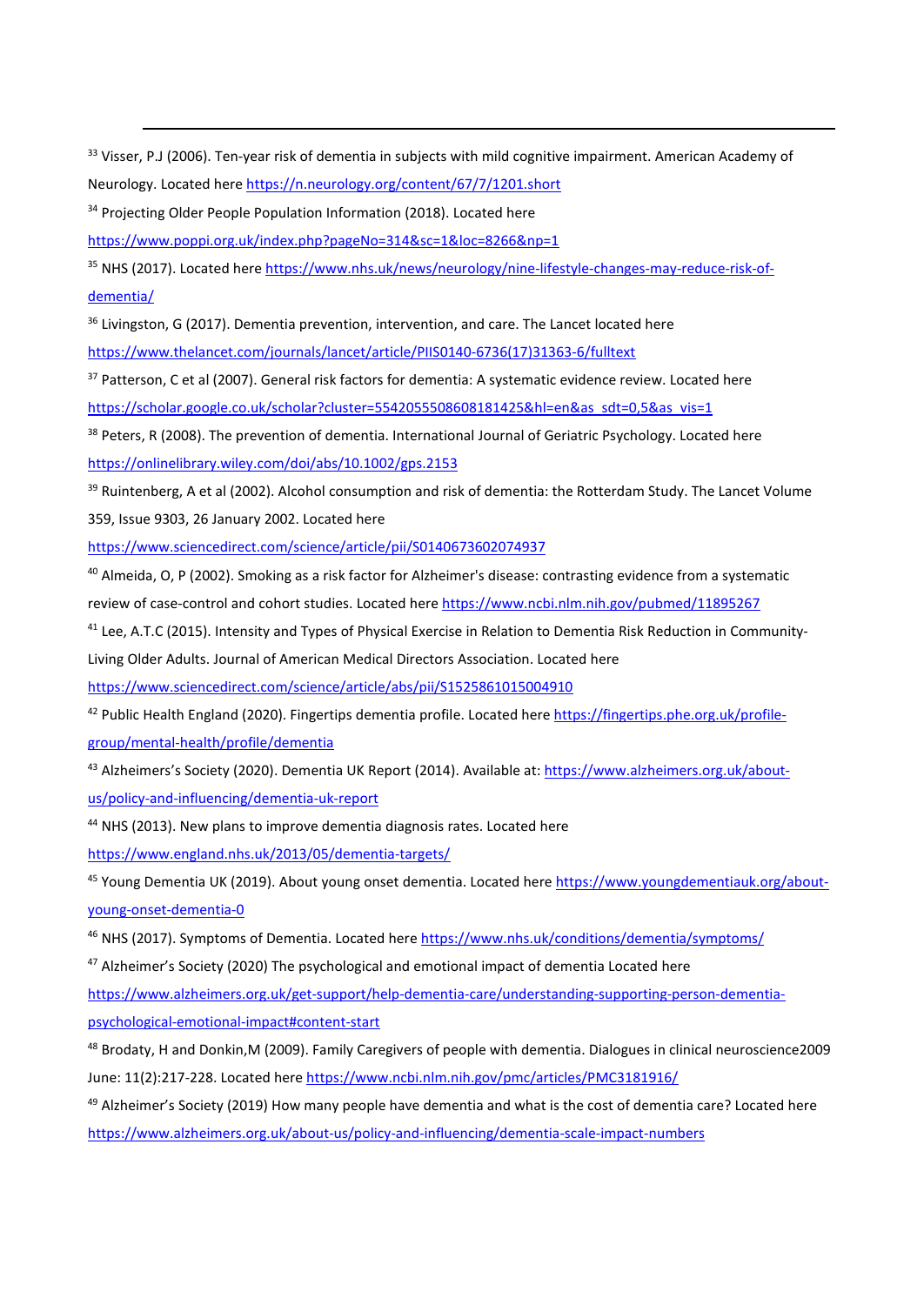<span id="page-71-0"></span><sup>50</sup> Department of health (2009) National dementia strategy. Located here

[https://assets.publishing.service.gov.uk/government/uploads/system/uploads/attachment\\_data/file/168220/dh\\_094](https://assets.publishing.service.gov.uk/government/uploads/system/uploads/attachment_data/file/168220/dh_094051.pdf) [051.pdf](https://assets.publishing.service.gov.uk/government/uploads/system/uploads/attachment_data/file/168220/dh_094051.pdf)

<span id="page-71-1"></span><sup>51</sup>Gov.uk (2020) The Prime ministers challenge on Dementia. Located here

[https://www.gov.uk/government/publications/prime-ministers-challenge-on-dementia-2020/prime-ministers](https://www.gov.uk/government/publications/prime-ministers-challenge-on-dementia-2020/prime-ministers-challenge-on-dementia-2020)[challenge-on-dementia-2020](https://www.gov.uk/government/publications/prime-ministers-challenge-on-dementia-2020/prime-ministers-challenge-on-dementia-2020)

<span id="page-71-2"></span>52 NHS England (2016) The Well pathway for dementia. Located here [https://www.england.nhs.uk/mentalhealth/wp](https://www.england.nhs.uk/mentalhealth/wp-content/uploads/sites/29/2016/03/dementia-well-pathway.pdf)[content/uploads/sites/29/2016/03/dementia-well-pathway.pdf](https://www.england.nhs.uk/mentalhealth/wp-content/uploads/sites/29/2016/03/dementia-well-pathway.pdf)

<span id="page-71-3"></span>53 Department of health & Social care (2016) Joint declaration on post-diagnostic dementia care and support. Located her[e https://www.gov.uk/government/publications/dementia-post-diagnostic-care-and-support/dementia-post](https://www.gov.uk/government/publications/dementia-post-diagnostic-care-and-support/dementia-post-diagnostic-care-and-support)[diagnostic-care-and-support](https://www.gov.uk/government/publications/dementia-post-diagnostic-care-and-support/dementia-post-diagnostic-care-and-support)

<span id="page-71-4"></span><sup>54</sup> NHS (2018) Living Well with Dementia. Located here

[https://assets.publishing.service.gov.uk/government/uploads/system/uploads/attachment\\_data/file/168220/dh\\_094](https://assets.publishing.service.gov.uk/government/uploads/system/uploads/attachment_data/file/168220/dh_094051.pdf) [051.pdf](https://assets.publishing.service.gov.uk/government/uploads/system/uploads/attachment_data/file/168220/dh_094051.pdf)

<span id="page-71-5"></span><sup>55</sup> NHS England (2020) NHS England Dementia: Good Personalised Care and Support Planning. Located here [https://www.england.nhs.uk/wp-content/uploads/2020/02/FINAL-\\_Update\\_Dementia-Good-Care-Planning-.pdf](https://www.england.nhs.uk/wp-content/uploads/2020/02/FINAL-_Update_Dementia-Good-Care-Planning-.pdf)

<span id="page-71-6"></span><sup>56</sup> RCPSYCH(2018) Royal college of Psychiatry-Dementia Care Pathway. Located here

[https://www.rcpsych.ac.uk/docs/default-source/improving-care/nccmh/dementia/nccmh-dementia-care-pathway](https://www.rcpsych.ac.uk/docs/default-source/improving-care/nccmh/dementia/nccmh-dementia-care-pathway-full-implementation-guidance.pdf?sfvrsn=cdef189d_8)[full-implementation-guidance.pdf?sfvrsn=cdef189d\\_8](https://www.rcpsych.ac.uk/docs/default-source/improving-care/nccmh/dementia/nccmh-dementia-care-pathway-full-implementation-guidance.pdf?sfvrsn=cdef189d_8)

<span id="page-71-7"></span><sup>57</sup> RCPSYCH(2018) Royal college of Psychiatry-Young-Onset dementia in mental health services Located here [https://www.rcpsych.ac.uk/docs/default-source/improving-care/better-mh-policy/college-reports/college-report](https://www.rcpsych.ac.uk/docs/default-source/improving-care/better-mh-policy/college-reports/college-report-cr217.pdf)[cr217.pdf](https://www.rcpsych.ac.uk/docs/default-source/improving-care/better-mh-policy/college-reports/college-report-cr217.pdf)

<span id="page-71-8"></span><sup>58</sup> CQC Care Quality commission-https://www.cqc.org.uk/what-we-do

<span id="page-71-9"></span><sup>59</sup> CQC (2014) Care Quality Commission-Cracks In the Pathway Located here

[https://www.cqc.org.uk/sites/default/files/20141009\\_cracks\\_in\\_the\\_pathway\\_final\\_0.pdf](https://www.cqc.org.uk/sites/default/files/20141009_cracks_in_the_pathway_final_0.pdf)

<span id="page-71-10"></span> $60$  Department of health(2021) Dementia Training Standards Framework. Located here

[https://skillsforhealth.org.uk/wp-content/uploads/2021/01/Dementia-Core-Skills-Education-and-Training-](https://skillsforhealth.org.uk/wp-content/uploads/2021/01/Dementia-Core-Skills-Education-and-Training-Framework.pdf)

[Framework.pdf](https://skillsforhealth.org.uk/wp-content/uploads/2021/01/Dementia-Core-Skills-Education-and-Training-Framework.pdf)

<span id="page-71-11"></span><sup>61</sup> Department of health(2015)Health Building Note-Dementia friendly health and social care environments. Located here.

[https://assets.publishing.service.gov.uk/government/uploads/system/uploads/attachment\\_data/file/416780/HBN\\_08](https://assets.publishing.service.gov.uk/government/uploads/system/uploads/attachment_data/file/416780/HBN_08-02.pdf) [-02.pdf](https://assets.publishing.service.gov.uk/government/uploads/system/uploads/attachment_data/file/416780/HBN_08-02.pdf)

<span id="page-71-12"></span> $62$  Kings Fund(2014) King's Fund Environmental Assessment tools. Located here

<span id="page-71-13"></span>[https://www.worcester.ac.uk/about/academic-schools/school-of-allied-health-and-community/allied-health](https://www.worcester.ac.uk/about/academic-schools/school-of-allied-health-and-community/allied-health-research/association-for-dementia-studies/ads-consultancy/the-kings-fund-environmental-assessment-tools/home.aspx)[research/association-for-dementia-studies/ads-consultancy/the-kings-fund-environmental-assessment](https://www.worcester.ac.uk/about/academic-schools/school-of-allied-health-and-community/allied-health-research/association-for-dementia-studies/ads-consultancy/the-kings-fund-environmental-assessment-tools/home.aspx)[tools/home.aspx](https://www.worcester.ac.uk/about/academic-schools/school-of-allied-health-and-community/allied-health-research/association-for-dementia-studies/ads-consultancy/the-kings-fund-environmental-assessment-tools/home.aspx)